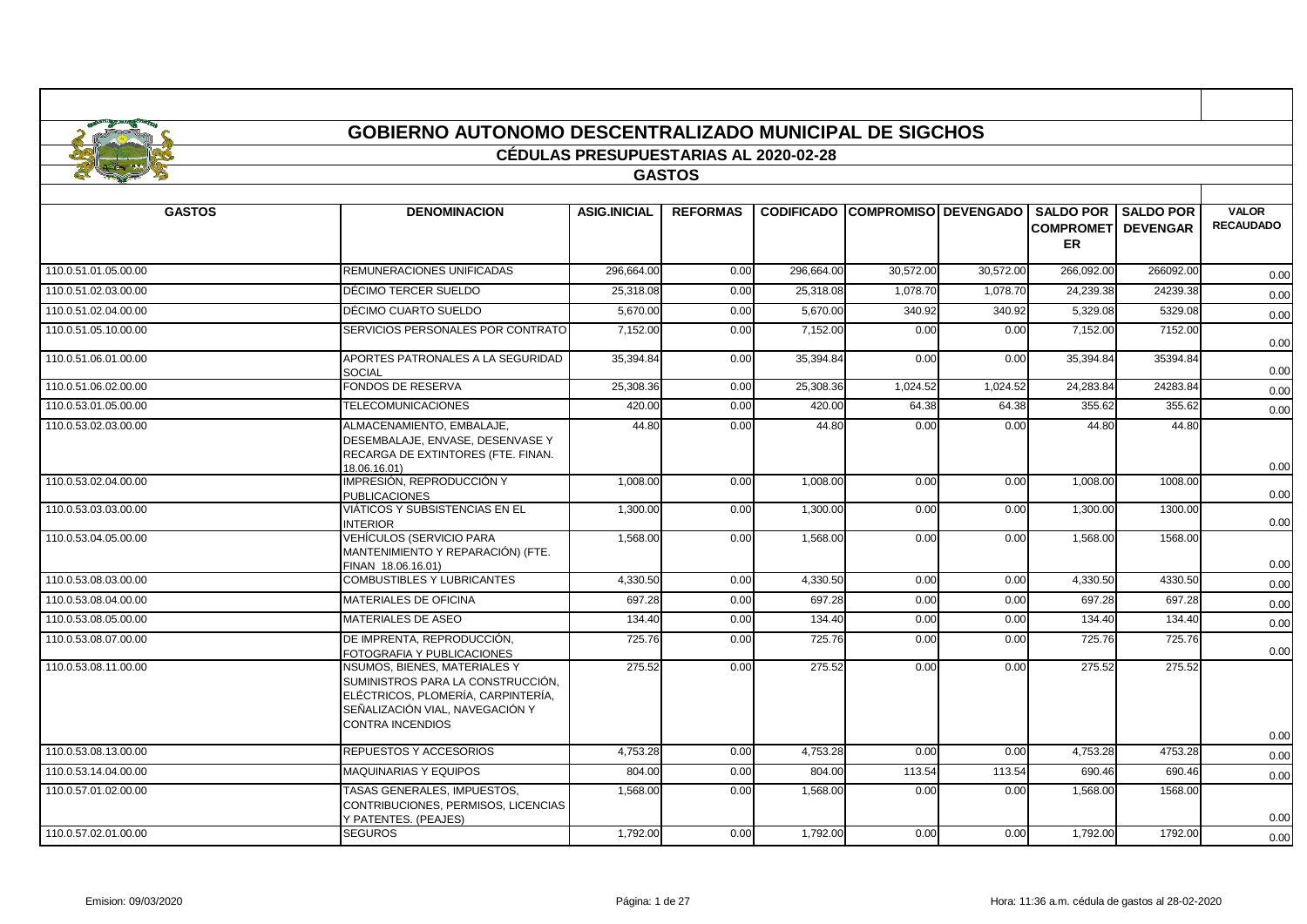|                      |                                                                                                                                                                                 | <b>CÉDULAS PRESUPUESTARIAS AL 2020-02-28</b> |                 |            |                                        |           |                                                             |             |                                  |
|----------------------|---------------------------------------------------------------------------------------------------------------------------------------------------------------------------------|----------------------------------------------|-----------------|------------|----------------------------------------|-----------|-------------------------------------------------------------|-------------|----------------------------------|
|                      |                                                                                                                                                                                 |                                              | <b>GASTOS</b>   |            |                                        |           |                                                             |             |                                  |
| <b>GASTOS</b>        | <b>DENOMINACION</b>                                                                                                                                                             | <b>ASIG.INICIAL</b>                          | <b>REFORMAS</b> |            | <b>CODIFICADO COMPROMISO DEVENGADO</b> |           | <b>SALDO POR</b><br><b>COMPROMETI DEVENGAR</b><br><b>ER</b> | I SALDO POR | <b>VALOR</b><br><b>RECAUDADO</b> |
| 110.0.57.02.06.00.00 | COSTAS JUDICIALES, TRÁMITES<br>NOTARIALES, LEGALIZACIÓN DE<br>DOCUMENTOS Y ARREGLOS<br><b>EXTRAJUDICIALES</b>                                                                   | 1,120.00                                     | 0.00            | 1,120.00   | 0.00                                   | 0.00      | 1,120.00                                                    | 1120.00     | 0.00                             |
| 110.0.84.01.03.00.00 | <b>MOBILIARIOS</b>                                                                                                                                                              | 2,567.91                                     | 0.00            | 2,567.91   | 0.00                                   | 0.00      | 2,567.91                                                    | 2567.91     | 0.00                             |
| 110.0.84.01.04.00.00 | MAQUINARIA Y EQUIPOS (FTE. FINAN.<br>18.06.16.01)                                                                                                                               | 674.24                                       | 0.00            | 674.24     | 0.00                                   | 0.00      | 674.24                                                      | 674.24      | 0.00                             |
| 110.0.84.01.05.00.00 | VEHÍCULOS                                                                                                                                                                       | 53,761.12                                    | 0.00            | 53,761.12  | 0.00                                   | 0.00      | 53,761.12                                                   | 53761.12    | 0.00                             |
| 120.0.51.01.05.00.00 | REMUNERACIONES UNIFICADAS                                                                                                                                                       | 119.004.00                                   | 0.00            | 119.004.00 | 17.862.00                              | 17.862.00 | 101.142.00                                                  | 101142.00   | 0.00                             |
| 120.0.51.02.03.00.00 | DECIMO TERCER SUELDO                                                                                                                                                            | 9.917.04                                     | 0.00            | 9.917.04   | 1.488.50                               | 1.488.50  | 8.428.54                                                    | 8428.54     | 0.00                             |
| 120.0.51.02.04.00.00 | DECIMO CUARTO SUELDO                                                                                                                                                            | 3,645.00                                     | 0.00            | 3,645.00   | 553.60                                 | 553.60    | 3,091.40                                                    | 3091.40     | 0.00                             |
| 120.0.51.06.01.00.00 | <b>APORTE PATRONAL</b>                                                                                                                                                          | 13,864.08                                    | 0.00            | 13,864.08  | 0.00                                   | 0.00      | 13,864.08                                                   | 13864.08    | 0.00                             |
| 120.0.51.06.02.00.00 | FONDOS DE RESERVA                                                                                                                                                               | 9,913.03                                     | 0.00            | 9,913.03   | 1,079.58                               | 1,079.58  | 8,833.45                                                    | 8833.45     | 0.00                             |
| 120.0.53.02.03.00.00 | ALMACENAMIENTO, EMBALAJE,<br>DESEMBALAJE, ENVASE, DESENVASE Y<br>RECARGA DE EXTINTORES (FTE. FINAN.<br>18.06.01.01)                                                             | 28.00                                        | 0.00            | 28.00      | 0.00                                   | 0.00      | 28.00                                                       | 28.00       | 0.00                             |
| 120.0.53.02.07.00.00 | DIFUSION INFORMACIÓN Y PUBLICIDAD                                                                                                                                               | 448.00                                       | 0.00            | 448.00     | 0.00                                   | 0.00      | 448.00                                                      | 448.00      | 0.00                             |
| 120.0.53.03.03.00.00 | VIATICOS Y SUBSISTENCIAS EN EL<br><b>INTERIOR</b>                                                                                                                               | 1,440.00                                     | 0.00            | 1,440.00   | 0.00                                   | 0.00      | 1,440.00                                                    | 1440.00     | 0.00                             |
| 120.0.53.06.01.00.00 | CONSULTORÍA. ASESORÍA E<br>INVESTIGACIÓN ESPECIALIZADA<br>ORGANICO PP (ARRASTRE 2012)                                                                                           | 18,480.00                                    | 0.00            | 18,480.00  | 0.00                                   | 0.00      | 18,480.00                                                   | 18480.00    | 0.00                             |
| 120.0.53.06.12.00.00 | CAPACITACION A SERVIDORES PUBLICOS                                                                                                                                              | 1,926.40                                     | 0.00            | 1,926.40   | 0.00                                   | 0.00      | 1,926.40                                                    | 1926.40     | 0.00                             |
| 120.0.53.07.01.00.00 | DESARROLLO, ACTUALIZACIÓN,<br>ASISTENCIA TÉCNICA Y SOPORTE DE<br><b>SISTEMAS INFORMÁTICOS</b>                                                                                   | 3,360.00                                     | 0.00            | 3,360.00   | 0.00                                   | 0.00      | 3,360.00                                                    | 3360.00     | 0.00                             |
| 120.0.53.08.04.00.00 | MATERIALES DE OFICINA                                                                                                                                                           | 876.37                                       | 0.00            | 876.37     | 0.00                                   | 0.00      | 876.37                                                      | 876.37      | 0.00                             |
| 120.0.53.08.07.00.00 | DE IMPRENTA, REPRODUCCION Y FOT.<br><b>PUBLICACIONES</b>                                                                                                                        | 1,021.44                                     | 0.00            | 1,021.44   | 0.00                                   | 0.00      | 1,021.44                                                    | 1021.44     | 0.00                             |
| 120.0.53.08.11.00.00 | INSUMOS.MATERIALESYSUMINISTROSPAR<br>ACONSTRUCCIÓN.ELECTRICIDAD.PLOME<br>RÍA,CARPINTERÍA,SEÑALIZACIÓNVIAL,NAV<br>EGACIÓN, CONTRA INCENDIOS Y PLACAS<br>(FTE. FINAN 18.06.01.01) | 81.76                                        | 0.00            | 81.76      | 0.00                                   | 0.00      | 81.76                                                       | 81.76       | 0.00                             |
| 120.0.53.08.13.00.00 | REPUESTOS Y ACCESORIOS                                                                                                                                                          | 33.60                                        | 0.00            | 33.60      | 0.00                                   | 0.00      | 33.60                                                       | 33.60       | 0.00                             |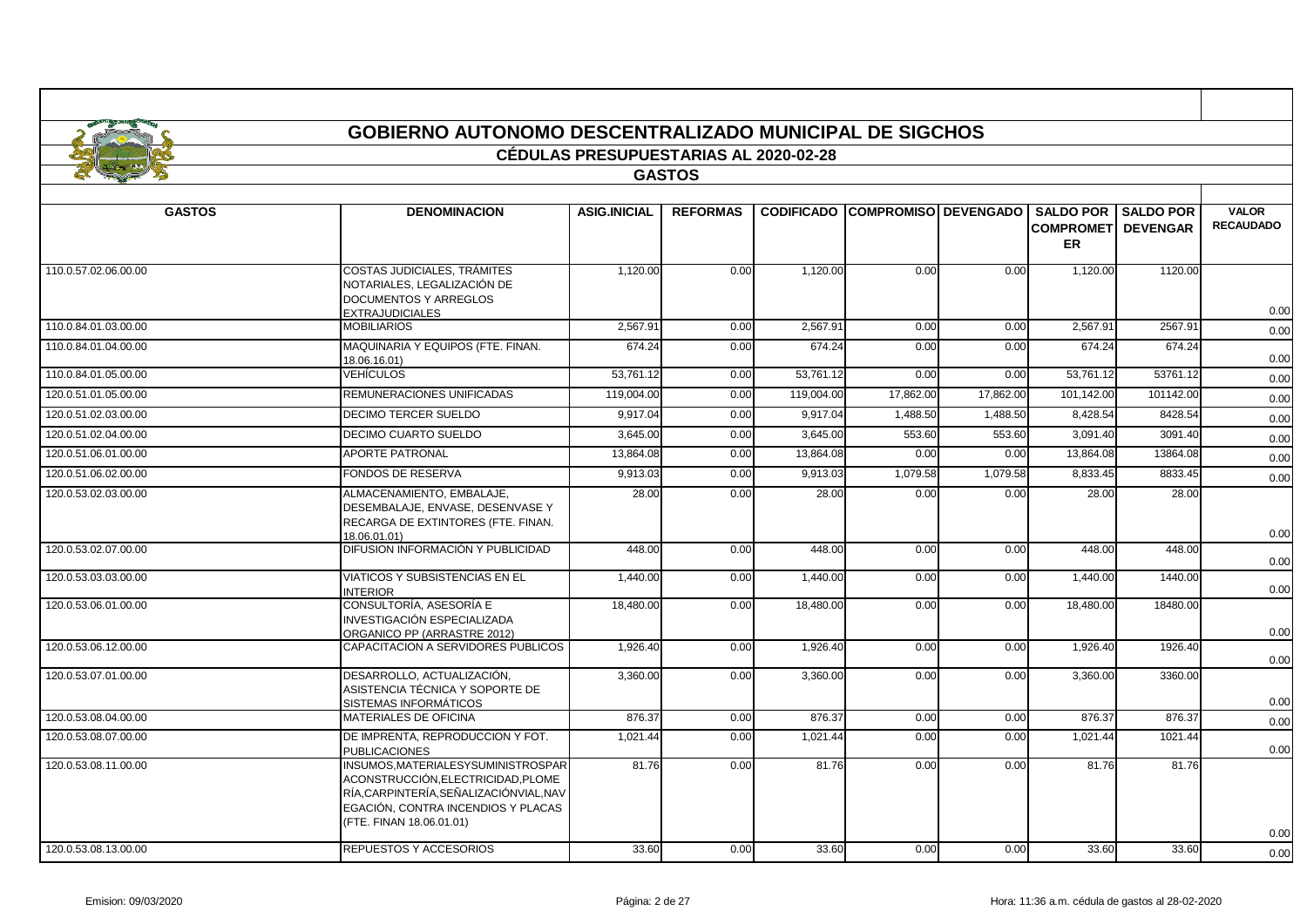| <b>GOBIERNO AUTONOMO DESCENTRALIZADO MUNICIPAL DE SIGCHOS</b> |
|---------------------------------------------------------------|
| <b>CEDULAS PRESUPUESTARIAS AL 2020-02-28</b>                  |
| <b>GASTOS</b>                                                 |

| <b>GASTOS</b>        | <b>DENOMINACION</b>                                   | <b>ASIG.INICIAL</b> | <b>REFORMAS</b> |           | <b>CODIFICADO COMPROMISO DEVENGADO</b> |          | <b>COMPROMETI</b> | <b>SALDO POR SALDO POR</b><br><b>DEVENGAR</b> | <b>VALOR</b><br><b>RECAUDADO</b> |
|----------------------|-------------------------------------------------------|---------------------|-----------------|-----------|----------------------------------------|----------|-------------------|-----------------------------------------------|----------------------------------|
|                      |                                                       |                     |                 |           |                                        |          | ER.               |                                               |                                  |
| 120.0.56.01.06.00.00 | DESCUENTOS, COMISIONES Y OTROS<br>CARGOS EN T. Y V.   | 3,000.00            | 0.00            | 3,000.00  | 2,609.26                               | 2,609.26 | 390.74            | 390.74                                        | 0.00                             |
| 120.0.57.02.03.00.00 | <b>COMISIONES BANCARIAS</b>                           | 4.000.00            | 0.00            | 4,000.00  | 0.00                                   | 0.00     | 4,000.00          | 4000.00                                       | 0.00                             |
| 120.0.58.01.01.00.00 | GOBIERNO CENTRAL (APORTE 5 X MIL)                     | 21,575.00           | 0.00            | 21,575.00 | 0.00                                   | 0.00     | 21,575.00         | 21575.00                                      | 0.00                             |
| 120.0.58.04.07.00.00 | <b>APORTE AME</b>                                     | 21,575.00           | 0.00            | 21,575.00 | 0.00                                   | 0.00     | 21,575.00         | 21575.00                                      | 0.00                             |
| 120.0.84.01.04.00.00 | <b>MAQUINARIA Y EQUIPOS</b>                           | 252.00              | 0.00            | 252.00    | 0.00                                   | 0.00     | 252.00            | 252.00                                        | 0.00                             |
| 130.0.51.01.05.00.00 | REMUNERACIONES UNIFICADAS                             | 11,832.00           | 0.00            | 11,832.00 | 1,972.00                               | 1,972.00 | 9,860.00          | 9860.00                                       | 0.00                             |
| 130.0.51.01.06.00.00 | SALARIOS UNIFICADOS                                   | 14,592.00           | 0.00            | 14,592.00 | 2,392.00                               | 2,392.00 | 12,200.00         | 12200.00                                      | 0.00                             |
| 130.0.51.02.03.00.00 | DÉCIMO TERCER SUELDO                                  | 2,201.84            | 0.00            | 2,201.84  | 164.30                                 | 164.30   | 2,037.54          | 2037.54                                       | 0.00                             |
| 130.0.51.02.04.00.00 | DÉCIMO CUARTO SUELDO                                  | 1,215.00            | 0.00            | 1,215.00  | 69.20                                  | 69.20    | 1,145.80          | 1145.80                                       | 0.00                             |
| 130.0.51.03.04.00.00 | COMPENSACIÓN POR TRANSPORTE                           | 475.20              | 0.00            | 475.20    | 220.90                                 | 220.90   | 254.30            | 254.30                                        | 0.00                             |
| 130.0.51.03.06.00.00 | COMPENSACIÓN POR ALIMENTACIÓN                         | 2,640.00            | 0.00            | 2,640.00  | 1,145.00                               | 1,145.00 | 1,495.00          | 1495.00                                       | 0.00                             |
| 130.0.51.04.01.00.00 | POR CARGAS FAMILIARES                                 | 118.08              | 0.00            | 118.08    | 19.08                                  | 19.08    | 99.00             | 99.00                                         | 0.00                             |
| 130.0.51.04.08.00.00 | POR ANTIGÜEDAD                                        | 303.60              | 0.00            | 303.60    | 47.92                                  | 47.92    | 255.68            | 255.68                                        | 0.00                             |
| 130.0.51.06.01.00.00 | <b>APORTE PATRONAL</b>                                | 3,151.56            | 0.00            | 3,151.56  | 0.00                                   | 0.00     | 3,151.56          | 3151.56                                       | 0.00                             |
| 130.0.51.06.02.00.00 | <b>FONDOS DE RESERVA</b>                              | 2,200.92            | 0.00            | 2.200.92  | 263.89                                 | 263.89   | 1,937.03          | 1937.03                                       | 0.00                             |
| 130.0.53.03.03.00.00 | VIÁTICOS Y SUBSISTENCIAS EN EL<br><b>INTERIOR</b>     | 160.00              | 0.00            | 160.00    | 0.00                                   | 0.00     | 160.00            | 160.00                                        | 0.00                             |
| 130.0.53.06.12.00.00 | CAPACITACIÓN A SERVIDORES PÚBLICOS                    | 504.00              | 0.00            | 504.00    | 0.00                                   | 0.00     | 504.00            | 504.00                                        | 0.00                             |
| 130.0.53.08.02.00.00 | VESTUARIO LENCERIA Y PRENDAS DE<br><b>PROTECCION</b>  | 338.00              | 0.00            | 338.00    | 0.00                                   | 0.00     | 338.00            | 338.00                                        | 0.00                             |
| 130.0.53.08.04.00.00 | MATERIALES DE OFICINA                                 | 96.31               | 0.00            | 96.31     | 0.00                                   | 0.00     | 96.31             | 96.31                                         | 0.00                             |
| 130.0.53.08.07.00.00 | MATERIALES DE IMPRENTA. REPRODUC.<br>FOTOG. Y PUBLIC. | 241.58              | 0.00            | 241.58    | 0.00                                   | 0.00     | 241.58            | 241.58                                        | 0.00                             |
| 130.0.84.01.03.00.00 | <b>MOBILIARIOS</b>                                    | 498.09              | 0.00            | 498.09    | 0.00                                   | 0.00     | 498.09            | 498.09                                        | 0.00                             |
| 140.0.51.01.05.00.00 | REMUNERACIONES UNIFICADAS                             | 46.944.00           | 0.00            | 46.944.00 | 8.810.00                               | 8.810.00 | 38.134.00         | 38134.00                                      | 0.00                             |
| 140.0.51.02.03.00.00 | DÉCIMO TERCER SUELDO                                  | 3,912.00            | 0.00            | 3,912.00  | 246.43                                 | 246.43   | 3,665.57          | 3665.57                                       | 0.00                             |
| 140.0.51.02.04.00.00 | DÉCIMO CUARTO SUELDO                                  | 1,215.00            | 0.00            | 1,215.00  | 105.07                                 | 105.07   | 1,109.93          | 1109.93                                       | 0.00                             |
| 140.0.51.06.01.00.00 | <b>APORTE PATRONAL</b>                                | 5,469.00            | 0.00            | 5,469.00  | 0.00                                   | 0.00     | 5,469.00          | 5469.00                                       | 0.00                             |
| 140.0.51.06.02.00.00 | FONDOS DE RESERVA                                     | 3,910.32            | 0.00            | 3,910.32  | 407.99                                 | 407.99   | 3,502.33          | 3502.33                                       | 0.00                             |
| 140.0.53.01.04.00.00 | ENERGIA ELECTRICA (FTE. FINAN.<br>13.01.32)           | 336.00              | 0.00            | 336.00    | 23.87                                  | 23.87    | 312.13            | 312.13                                        | 0.00                             |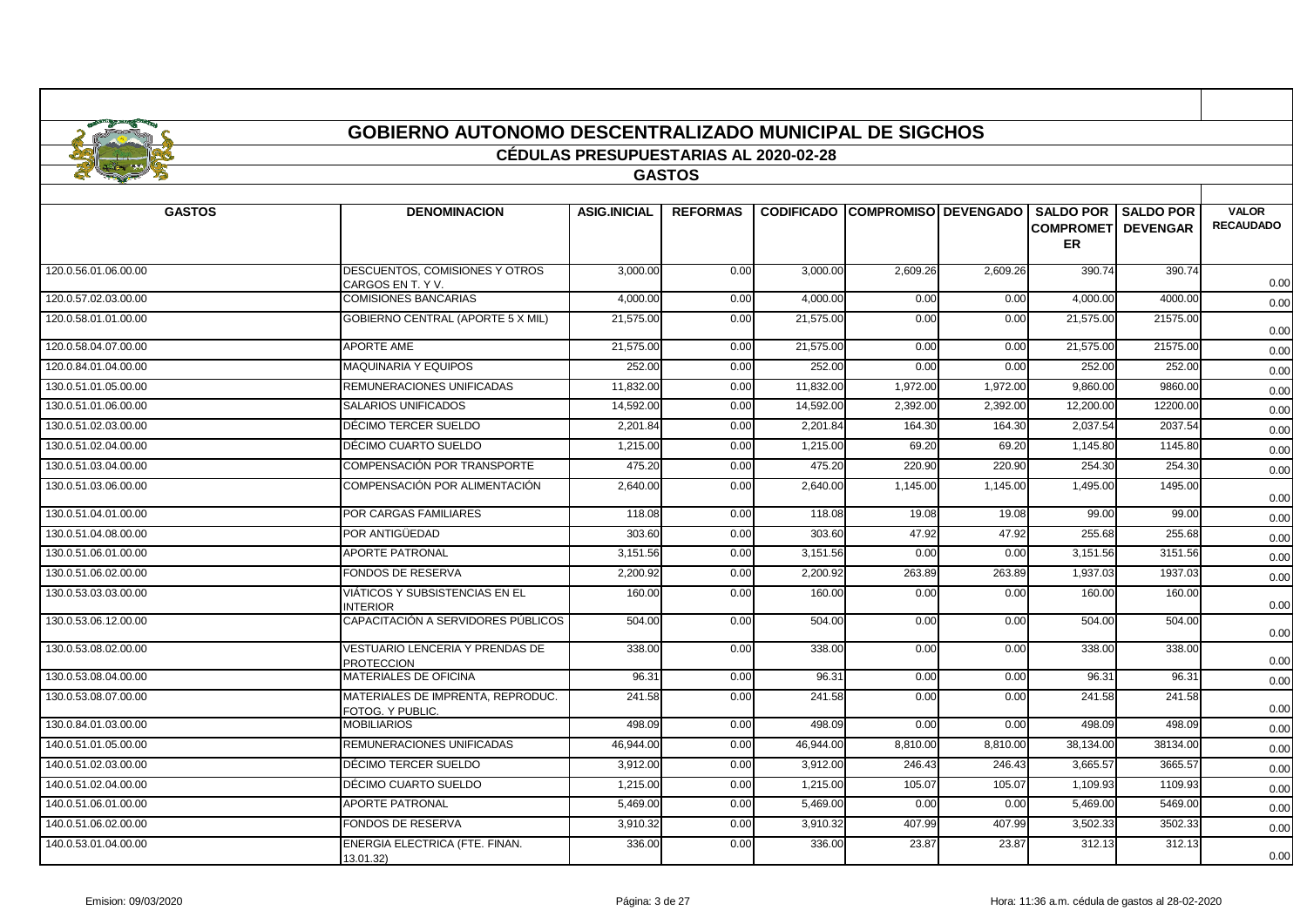|                      | <b>GOBIERNO AUTONOMO DESCENTRALIZADO MUNICIPAL DE SIGCHOS</b>                                                    |                                              |                 |          |                                        |       |                                                                |         |                                  |
|----------------------|------------------------------------------------------------------------------------------------------------------|----------------------------------------------|-----------------|----------|----------------------------------------|-------|----------------------------------------------------------------|---------|----------------------------------|
|                      |                                                                                                                  | <b>CÉDULAS PRESUPUESTARIAS AL 2020-02-28</b> |                 |          |                                        |       |                                                                |         |                                  |
|                      |                                                                                                                  |                                              | <b>GASTOS</b>   |          |                                        |       |                                                                |         |                                  |
|                      |                                                                                                                  |                                              |                 |          |                                        |       |                                                                |         |                                  |
| <b>GASTOS</b>        | <b>DENOMINACION</b>                                                                                              | <b>ASIG.INICIAL</b>                          | <b>REFORMAS</b> |          | <b>CODIFICADO COMPROMISO DEVENGADO</b> |       | SALDO POR SALDO POR<br><b>COMPROMETI DEVENGAR</b><br><b>ER</b> |         | <b>VALOR</b><br><b>RECAUDADO</b> |
| 140.0.53.01.05.00.00 | TELECOMUNICACIONES (TELÉFONO E<br><b>INTERNET</b> )                                                              | 201.60                                       | 0.00            | 201.60   | 17.78                                  | 17.78 | 183.82                                                         | 183.82  | 0.00                             |
| 140.0.53.02.03.00.00 | ALMACENAMIENTO, EMBALAJE,<br>DESEMBALAJE, ENVASE, DESENVASE Y<br>RECARGA DE EXTINTORES (FTE. FINAN.<br>13.01.32) | 14.00                                        | 0.00            | 14.00    | 0.00                                   | 0.00  | 14.00                                                          | 14.00   | 0.00                             |
| 140.0.53.02.04.00.00 | EDICIÓN, IMPRESION, REPRODUCCION Y<br><b>PUBLICACIÓN</b>                                                         | 1,260.00                                     | 0.00            | 1,260.00 | 0.00                                   | 0.00  | 1,260.00                                                       | 1260.00 | 0.00                             |
| 140.0.53.03.03.00.00 | VIÁTICOS Y SUBSISTENCIAS EN EL<br><b>INTERIOR</b>                                                                | 224.00                                       | 0.00            | 224.00   | 0.00                                   | 0.00  | 224.00                                                         | 224.00  | 0.00                             |
| 140.0.53.06.12.00.00 | CAPACITACION A SERVIDORES PUBLICOS                                                                               | 694.40                                       | 0.00            | 694.40   | 0.00                                   | 0.00  | 694.40                                                         | 694.40  | 0.00                             |
| 140.0.53.07.01.00.00 | DESARROLLO, ACTUALIZACIÓN,<br>ASISTENCIA TÉCNICA Y SOPORTE DE<br>SISTEMAS INFORMÁTICOS                           | 112.00                                       | 0.00            | 112.00   | 0.00                                   | 0.00  | 112.00                                                         | 112.00  | 0.00                             |
| 140.0.53.08.04.00.00 | <b>MATERIALES DE OFICINA</b>                                                                                     | 215.28                                       | 0.00            | 215.28   | 0.00                                   | 0.00  | 215.28                                                         | 215.28  | 0.00                             |
| 140.0.53.08.05.00.00 | <b>MATERIALES DE ASEO</b>                                                                                        | 29.21                                        | 0.00            | 29.21    | 0.00                                   | 0.00  | 29.21                                                          | 29.21   | 0.00                             |
|                      | . <b>. . .</b>                                                                                                   |                                              |                 |          |                                        |       |                                                                |         |                                  |

| 140.0.53.08.04.00.00 | IMATERIALES DE OFICINA                                                                                                                                          | 215.28     | 0.00 | 215.28     | 0.00      | 0.00      | 215.28     | 215.28    | 0.00 |
|----------------------|-----------------------------------------------------------------------------------------------------------------------------------------------------------------|------------|------|------------|-----------|-----------|------------|-----------|------|
| 140.0.53.08.05.00.00 | MATERIALES DE ASEO                                                                                                                                              | 29.21      | 0.00 | 29.21      | 0.00      | 0.00      | 29.21      | 29.21     | 0.00 |
| 140.0.53.08.07.00.00 | MATERIALES DE IMPRESIÓN, FOTOG.<br>REPROD, Y PUBLIC.                                                                                                            | 860.16     | 0.00 | 860.16     | 0.00      | 0.00      | 860.16     | 860.16    | 0.00 |
| 140.0.53.08.11.00.00 | INSUMOS, BIENES, MATERIALES Y<br>SUMINISTROS PARA LA CONSTRUCCIÓN,<br>ELÉCTRICOS, PLOMERÍA, CARPINTERÍA,<br>SEÑALIZACIÓN VIAL, NAVEGACIÓN Y<br>CONTRA INCENDIOS | 107.52     | 0.00 | 107.52     | 0.00      | 0.00      | 107.52     | 107.52    | 0.00 |
| 140.0.53.08.13.00.00 | REPUESTOS Y ACCESORIOS                                                                                                                                          | 100.80     | 0.00 | 100.80     | 0.00      | 0.00      | 100.80     | 100.80    | 0.00 |
| 140.0.84.01.03.00.00 | MOBILIARIOS (DE LARGA DURACIÓN)                                                                                                                                 | 672.00     | 0.00 | 672.00     | 0.00      | 0.00      | 672.00     | 672.00    | 0.00 |
| 140.0.84.01.04.00.00 | MAQUINARIA Y EQUIPOS (FTE. FINAN.<br>13.01.32)                                                                                                                  | 123.20     | 0.00 | 123.20     | 0.00      | 0.00      | 123.20     | 123.20    | 0.00 |
| 140.0.84.01.07.00.00 | EQUIPOS SISTEMAS Y PAQUETES INFORM                                                                                                                              | 257.60     | 0.00 | 257.60     | 0.00      | 0.00      | 257.60     | 257.60    | 0.00 |
| 150.0.51.01.05.00.00 | REMUNERACIONES UNIFICADAS                                                                                                                                       | 127,500.00 | 0.00 | 127,500.00 | 20,158.00 | 20,158.00 | 107,342.00 | 107342.00 | 0.00 |
| 150.0.51.01.06.00.00 | SALARIOS UNIFICADOS                                                                                                                                             | 66,120.00  | 0.00 | 66,120.00  | 13,080.00 | 13,080.00 | 53,040.00  | 53040.00  | 0.00 |
| 150.0.51.02.03.00.00 | DECIMO TERCER SUELDO                                                                                                                                            | 17,182.28  | 0.00 | 17,182.28  | 1,196.87  | 1,196.87  | 15,985.41  | 15985.41  | 0.00 |
| 150.0.51.02.04.00.00 | DECIMO CUARTO SUELDO                                                                                                                                            | 9,315.00   | 0.00 | 9,315.00   | 515.19    | 515.19    | 8,799.81   | 8799.81   | 0.00 |
| 150.0.51.03.04.00.00 | COMPENSACIÓN POR TRANSPORTE                                                                                                                                     | 2,428.80   | 0.00 | 2,428.80   | 1,073.70  | 1,073.70  | 1,355.10   | 1355.10   | 0.00 |
| 150.0.51.03.06.00.00 | COMPENSACIÓN POR ALIMENTACIÓN                                                                                                                                   | 13,464.00  | 0.00 | 13,464.00  | 5,559.50  | 5,559.50  | 7,904.50   | 7904.50   | 0.00 |
| 150.0.51.04.01.00.00 | POR CARGAS FAMILIARES                                                                                                                                           | 909.60     | 0.00 | 909.60     | 179.44    | 179.44    | 730.16     | 730.16    | 0.00 |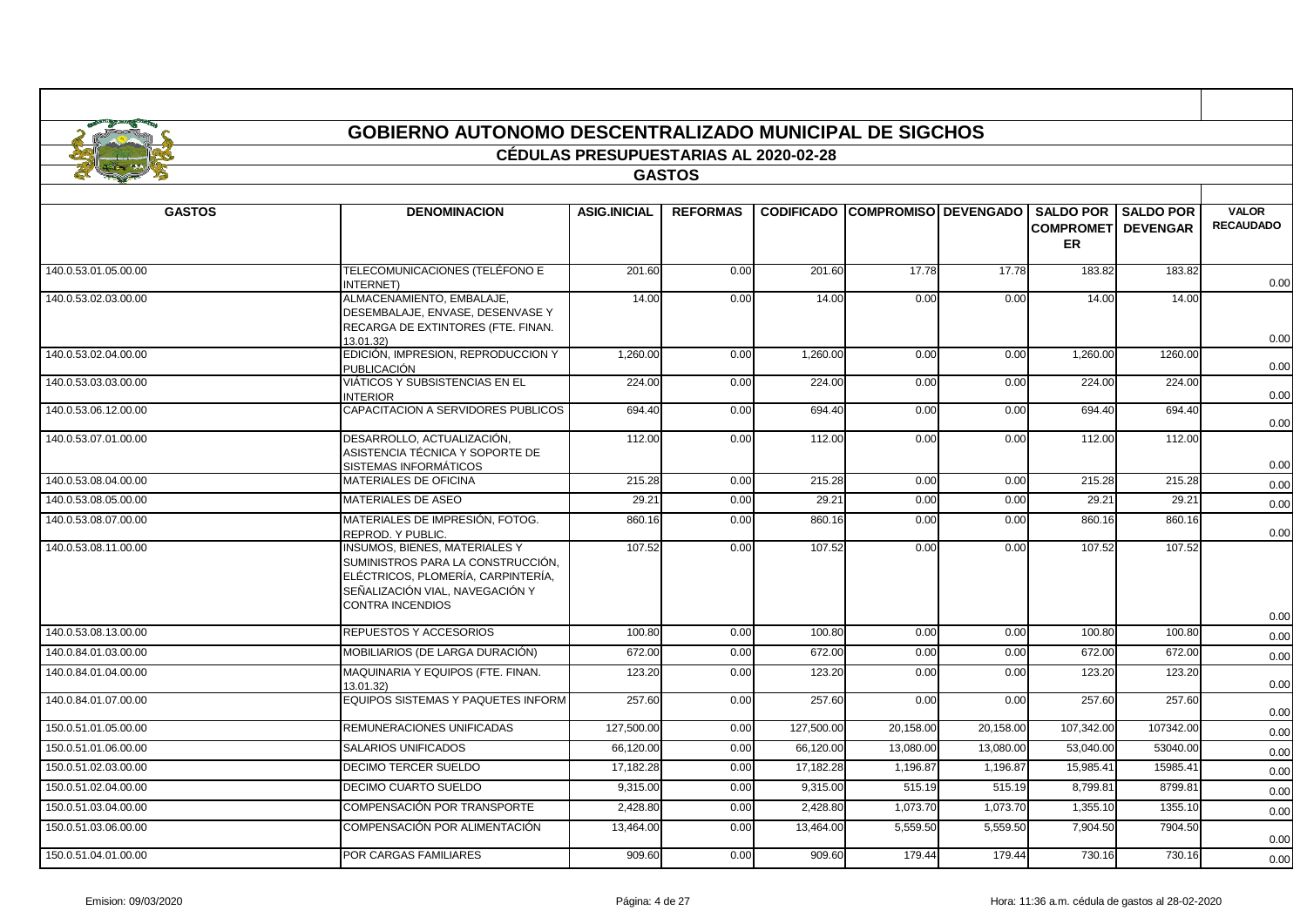|                      | <b>GOBIERNO AUTONOMO DESCENTRALIZADO MUNICIPAL DE SIGCHOS</b>                                                                                      |                                              |                 |                   |          |                             |                               |                                                |                                  |
|----------------------|----------------------------------------------------------------------------------------------------------------------------------------------------|----------------------------------------------|-----------------|-------------------|----------|-----------------------------|-------------------------------|------------------------------------------------|----------------------------------|
|                      |                                                                                                                                                    | <b>CÉDULAS PRESUPUESTARIAS AL 2020-02-28</b> | <b>GASTOS</b>   |                   |          |                             |                               |                                                |                                  |
|                      |                                                                                                                                                    |                                              |                 |                   |          |                             |                               |                                                |                                  |
| <b>GASTOS</b>        | <b>DENOMINACION</b>                                                                                                                                | <b>ASIG.INICIAL</b>                          | <b>REFORMAS</b> | <b>CODIFICADO</b> |          | <b>COMPROMISO DEVENGADO</b> | <b>SALDO POR</b><br><b>ER</b> | <b>SALDO POR</b><br><b>COMPROMETI DEVENGAR</b> | <b>VALOR</b><br><b>RECAUDADO</b> |
| 150.0.51.04.08.00.00 | POR ANTIGÜEDAD                                                                                                                                     | 1.412.28                                     | 0.00            | 1.412.28          | 245.38   | 245.38                      | 1,166.90                      | 1166.90                                        | 0.00                             |
| 150.0.51.05.10.00.00 | SERVICIOS PERSONALES POR CONTRATO                                                                                                                  | 12,564.00                                    | 0.00            | 12,564.00         | 0.00     | 0.00                        | 12,564.00                     | 12564.00                                       | 0.00                             |
| 150.0.51.06.01.00.00 | <b>APORTE PATRONAL</b>                                                                                                                             | 24,351.36                                    | 0.00            | 24,351.36         | 0.00     | 0.00                        | 24,351.36                     | 24351.36                                       | 0.00                             |
| 150.0.51.06.02.00.00 | <b>FONDOS DE RESERVA</b>                                                                                                                           | 17,175.78                                    | 0.00            | 17,175.78         | 1,482.07 | 1,482.07                    | 15,693.71                     | 15693.71                                       | 0.00                             |
| 150.0.51.07.02.00.00 | SUPRESIÓN DE PUESTOS (FTE. FINAN.<br>18.06.01.01)                                                                                                  | 158,761.73                                   | 0.00            | 158,761.73        | 0.00     | 0.00                        | 158,761.73                    | 158761.73                                      | 0.00                             |
| 150.0.53.01.04.00.00 | <b>ENERGIA ELECTRICA</b>                                                                                                                           | 8,064.00                                     | 0.00            | 8,064.00          | 994.87   | 994.87                      | 7,069.13                      | 7069.13                                        | 0.00                             |
| 150.0.53.01.05.00.00 | TELECOMUNICACIONES (TELÉFONO E<br><b>INTERNET</b> )                                                                                                | 25,536.00                                    | 0.00            | 25,536.00         | 3,675.10 | 3,675.10                    | 21,860.90                     | 21860.90                                       | 0.00                             |
| 150.0.53.02.03.00.00 | ALMACENAMIENTO, EMBALAJE, ENVASE<br>Y RECARGA DE EXTINTORES                                                                                        | 72.80                                        | 0.00            | 72.80             | 0.00     | 0.00                        | 72.80                         | 72.80                                          | 0.00                             |
| 150.0.53.02.07.00.00 | DIFUSION. INFORMACION Y PUBLICIDAD                                                                                                                 | 235.20                                       | 0.00            | 235.20            | 0.00     | 0.00                        | 235.20                        | 235.20                                         | 0.00                             |
| 150.0.53.04.02.00.00 | EDIFICIOS, LOCALES Y RESIDENCIAS Y<br>CABLEADO ESTRUCTURADO<br>INSTALACION (MANTENIMIENTO Y<br>REPARACION)                                         | 672.00                                       | 0.00            | 672.00            | 0.00     | 0.00                        | 672.00                        | 672.00                                         | 0.00                             |
| 150.0.53.04.04.00.00 | MAQUINARIAS Y EQUIPOS (INSTALACIÓN,<br>MANTENIMIENTO Y REPARACIONES)                                                                               | 1,904.00                                     | 0.00            | 1,904.00          | 0.00     | 0.00                        | 1,904.00                      | 1904.00                                        | 0.00                             |
| 150.0.53.04.05.00.00 | VEHÍCULOS (INSTALACIÓN,<br>MANTENIMIENTO Y REPARACIONES)                                                                                           | 799.68                                       | 0.00            | 799.68            | 0.00     | 0.00                        | 799.68                        | 799.68                                         | 0.00                             |
| 150.0.53.06.12.00.00 | CAPACITACIÓN A SERVIDORES PÚBLICOS                                                                                                                 | 112.00                                       | 0.00            | 112.00            | 0.00     | 0.00                        | 112.00                        | 112.00                                         | 0.00                             |
| 150.0.53.07.01.00.00 | DESARROLLO, ACTUALIZACIÓN.<br>ASISTENCIA TÉCNICA Y SOPORTE DE<br>SISTEMAS INFORMÁTICOS                                                             | 2,240.00                                     | 0.00            | 2,240.00          | 0.00     | 0.00                        | 2,240.00                      | 2240.00                                        | 0.00                             |
| 150.0.53.08.02.00.00 | VESTUARIO LENCERIA Y PRENDAS DE<br><b>PROTECCION</b>                                                                                               | 1,690.00                                     | 0.00            | 1,690.00          | 0.00     | 0.00                        | 1,690.00                      | 1690.00                                        | 0.00                             |
| 150.0.53.08.03.00.00 | <b>COMBUSTIBLES Y LUBRICANTES</b>                                                                                                                  | 3,967.98                                     | 0.00            | 3,967.98          | 0.00     | 0.00                        | 3,967.98                      | 3967.98                                        | 0.00                             |
| 150.0.53.08.04.00.00 | MATERIALES DE OFICINA                                                                                                                              | 1,323.56                                     | 0.00            | 1,323.56          | 0.00     | 0.00                        | 1,323.56                      | 1323.56                                        | 0.00                             |
| 150.0.53.08.05.00.00 | MATERIALES DE ASEO                                                                                                                                 | 668.18                                       | 0.00            | 668.18            | 0.00     | 0.00                        | 668.18                        | 668.18                                         | 0.00                             |
| 150.0.53.08.07.00.00 | DE IMPRENTA, REPRODUCCION Y FOT.<br><b>PUBLICACIONES</b>                                                                                           | 3,381.28                                     | 0.00            | 3,381.28          | 0.00     | 0.00                        | 3,381.28                      | 3381.28                                        | 0.00                             |
| 150.0.53.08.11.00.00 | <b>INSUMOS, BIENES, MATERIALES Y</b><br>SUMINISTROS PARA LA CONSTRUCCIÓN,<br>ELÉCTRICOS, PLOMERÍA, CARPINTERÍA,<br>SEÑALIZACIÓN VIAL. NAVEGACIÓN Y | 2,148.23                                     | 0.00            | 2,148.23          | 0.00     | 0.00                        | 2,148.23                      | 2148.23                                        |                                  |

CONTRA INCENDIOS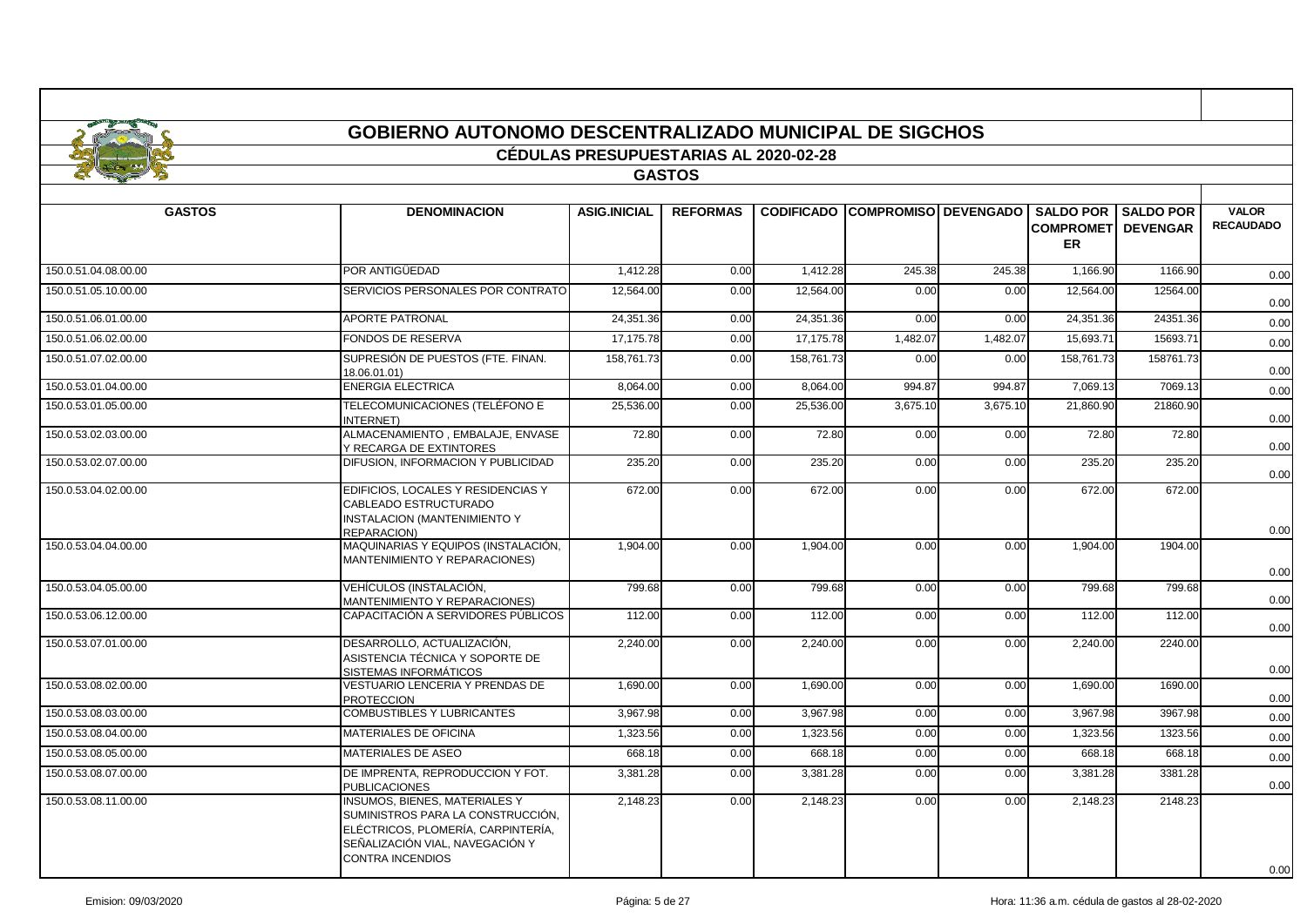# **GOBIERNO AUTONOMO DESCENTRALIZADO MUNICIPAL DE SIGCHOS**

## **CÉDULAS PRESUPUESTARIAS AL 2020-02-28**

## **GASTOS**

| <b>GASTOS</b>        | <b>DENOMINACION</b>                                                                                        | <b>ASIG.INICIAL</b> | <b>REFORMAS</b> |           | <b>CODIFICADO COMPROMISO DEVENGADO</b> |          | <b>COMPROMETI DEVENGAR</b><br><b>ER</b> | <b>SALDO POR I SALDO POR</b> | <b>VALOR</b><br><b>RECAUDADO</b> |
|----------------------|------------------------------------------------------------------------------------------------------------|---------------------|-----------------|-----------|----------------------------------------|----------|-----------------------------------------|------------------------------|----------------------------------|
| 150.0.53.08.13.00.00 | REPUESTOS Y ACCESORIOS                                                                                     | 6,946.24            | 0.00            | 6,946.24  | 0.00                                   | 0.00     | 6,946.24                                | 6946.24                      | 0.00                             |
| 150.0.53.08.19.00.00 | ADQUISICIÓN DE ACCESORIOS E<br>INSUMOS QUÍMICOS Y ORGÁNICOS                                                | 690.37              | 0.00            | 690.37    | 0.00                                   | 0.00     | 690.37                                  | 690.37                       | 0.00                             |
| 150.0.57.01.02.00.00 | TASAS GENERALES, IMPUESTOS,<br>CONTRIBUCIONES, PERMISOS, LICENCIAS<br>Y PATENTES (FTE. FINAN. 18.06.16.01) | 4,066.16            | 0.00            | 4,066.16  | 1,894.76                               | 814.76   | 2,171.40                                | 3251.40                      | 0.00                             |
| 150.0.57.02.01.00.00 | SEGUROS (FTE. FINAN. 18.06.01.01)                                                                          | 60.256.00           | 0.00            | 60,256.00 | 1,828.00                               | 0.00     | 58,428.00                               | 60256.00                     | 0.00                             |
| 150.0.84.01.04.00.00 | MAQUINARIA Y EQUIPO                                                                                        | 588.00              | 0.00            | 588.00    | 0.00                                   | 0.00     | 588.00                                  | 588.00                       | 0.00                             |
| 150.0.84.01.06.00.00 | <b>HERRAMIENTAS</b>                                                                                        | 336.00              | 0.00            | 336.00    | 0.00                                   | 0.00     | 336.00                                  | 336.00                       | 0.00                             |
| 150.0.84.01.07.00.00 | <b>EQUIPOS, SISTEMAS Y PAQUETES</b><br><b>INFORMATICOS</b>                                                 | 2,688.00            | 0.00            | 2,688.00  | 0.00                                   | 0.00     | 2,688.00                                | 2688.00                      | 0.00                             |
| 150.0.84.04.02.00.00 | LICENCIAS COMPUTACIONALES                                                                                  | 840.00              | 0.00            | 840.00    | 0.00                                   | 0.00     | 840.00                                  | 840.00                       | 0.00                             |
| 160.0.51.01.05.00.00 | REMUNERACIONES UNIFICADAS                                                                                  | 28.032.00           | 0.00            | 28.032.00 | 4,672.00                               | 4,672.00 | 23.360.00                               | 23360.00                     | 0.00                             |
| 160.0.51.02.03.00.00 | DECIMO TERCER SUELDO                                                                                       | 2.336.04            | 0.00            | 2,336.04  | 389.30                                 | 389.30   | 1,946.74                                | 1946.74                      | 0.00                             |
| 160.0.51.02.04.00.00 | DECIMO CUARTO SUELDO                                                                                       | 1.215.00            | 0.00            | 1,215.00  | 205.06                                 | 205.06   | 1,009.94                                | 1009.94                      | 0.00                             |
| 160.0.51.06.01.00.00 | <b>APORTE PATRONAL</b>                                                                                     | 3,265.80            | 0.00            | 3,265.80  | 0.00                                   | 0.00     | 3,265.80                                | 3265.80                      | 0.00                             |
| 160.0.51.06.02.00.00 | FONDOS DE RESERVA                                                                                          | 2,335.08            | 0.00            | 2,335.08  | 224.92                                 | 224.92   | 2,110.16                                | 2110.16                      | 0.00                             |
| 160.0.53.01.04.00.00 | ENERGÍA ELÉCTRICA                                                                                          | 587.06              | 0.00            | 587.06    | 71.57                                  | 71.57    | 515.49                                  | 515.49                       | 0.00                             |
| 160.0.53.01.05.00.00 | TELECOMUNICACIONES (TELÉFONO E<br><b>INTERNET)</b>                                                         | 524.16              | 0.00            | 524.16    | 35.83                                  | 35.83    | 488.33                                  | 488.33                       | 0.00                             |
| 160.0.53.02.22.00.00 | SERVICIOS Y DERECHOS EN<br>PRODUCCIÓN Y PROGRAMACIÓN DE<br>RADIO Y TELEVISIÓN                              | 560.00              | 0.00            | 560.00    | 0.00                                   | 0.00     | 560.00                                  | 560.00                       | 0.00                             |
| 160.0.53.04.04.00.00 | MANTENIMIENTO Y CONSERVACION DE<br>MAQUINARIA Y EQUIPOS                                                    | 560.00              | 0.00            | 560.00    | 0.00                                   | 0.00     | 560.00                                  | 560.00                       | 0.00                             |
| 160.0.53.05.01.00.00 | TERRENOS (ARRENDAMIENTOS) (FTE.<br>FINAN. 18.06.16.01)                                                     | 1,456.00            | 0.00            | 1,456.00  | 336.00                                 | 336.00   | 1,120.00                                | 1120.00                      | 0.00                             |
| 160.0.53.06.05.00.00 | ESTUDIO Y DESIEÑO DE PROYECTOS<br>ARRASTRE 2016                                                            | 982.24              | 0.00            | 982.24    | 0.00                                   | 0.00     | 982.24                                  | 982.24                       | 0.00                             |
| 160.0.53.08.13.00.00 | REPUESTOS Y ACCESORIOS                                                                                     | 373.63              | 0.00            | 373.63    | 0.00                                   | 0.00     | 373.63                                  | 373.63                       | 0.00                             |
| 160.0.84.01.04.00.00 | MAQUINARIA Y EQUIPO                                                                                        | 952.00              | 0.00            | 952.00    | 0.00                                   | 0.00     | 952.00                                  | 952.00                       | 0.00                             |
| 170.0.51.01.05.00.00 | REMUNERACIONES UNIFICADAS                                                                                  | 11,832.00           | 0.00            | 11,832.00 | 1,972.00                               | 1,972.00 | 9,860.00                                | 9860.00                      | 0.00                             |
| 170.0.51.01.06.00.00 | <b>SALARIOS UNIFICADOS</b>                                                                                 | 13,680.00           | 0.00            | 13,680.00 | 2,660.00                               | 2,660.00 | 11,020.00                               | 11020.00                     | 0.00                             |
| 170.0.51.02.03.00.00 | DÉCIMO TERCER SUELDO                                                                                       | 3,180.04            | 0.00            | 3,180.04  | 379.60                                 | 379.60   | 2,800.44                                | 2800.44                      | 0.00                             |
| 170.0.51.02.04.00.00 | DÉCIMO CUARTO SUELDO                                                                                       | 2,025.00            | 0.00            | 2,025.00  | 207.60                                 | 207.60   | 1,817.40                                | 1817.40                      | 0.00                             |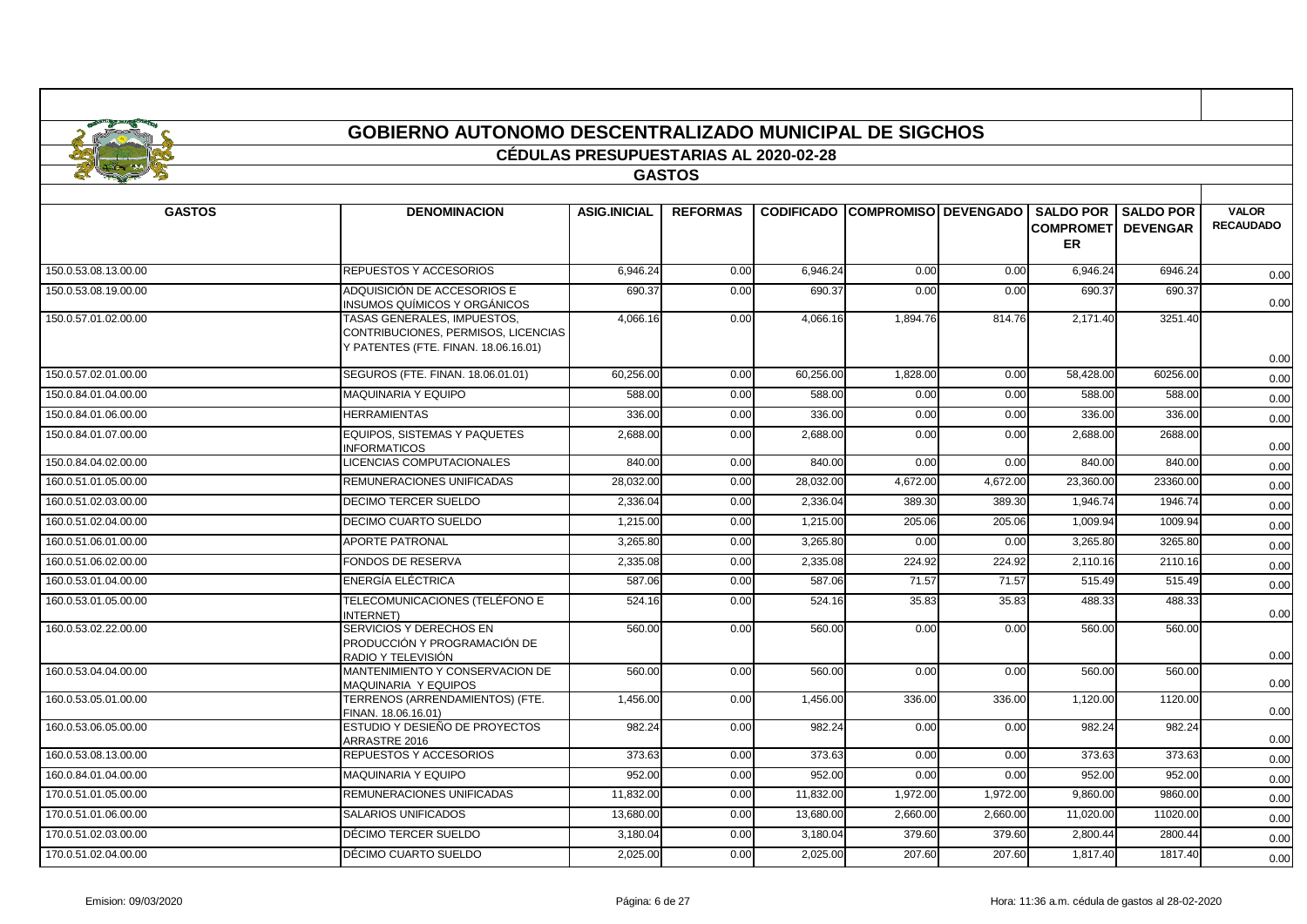|                      | <b>GOBIERNO AUTONOMO DESCENTRALIZADO MUNICIPAL DE SIGCHOS</b>                                             |                                              |                 |           |                                        |          |                                                   |                                     |                                  |
|----------------------|-----------------------------------------------------------------------------------------------------------|----------------------------------------------|-----------------|-----------|----------------------------------------|----------|---------------------------------------------------|-------------------------------------|----------------------------------|
|                      |                                                                                                           | <b>CÉDULAS PRESUPUESTARIAS AL 2020-02-28</b> |                 |           |                                        |          |                                                   |                                     |                                  |
|                      |                                                                                                           |                                              | <b>GASTOS</b>   |           |                                        |          |                                                   |                                     |                                  |
|                      |                                                                                                           |                                              |                 |           |                                        |          |                                                   |                                     |                                  |
| <b>GASTOS</b>        | <b>DENOMINACION</b>                                                                                       | <b>ASIG.INICIAL</b>                          | <b>REFORMAS</b> |           | <b>CODIFICADO COMPROMISO DEVENGADO</b> |          | <b>SALDO POR</b><br><b>COMPROMET</b><br><b>ER</b> | <b>SALDO POR</b><br><b>DEVENGAR</b> | <b>VALOR</b><br><b>RECAUDADO</b> |
| 170.0.51.03.04.00.00 | COMPENSACIÓN POR TRANSPORTE                                                                               | 528.00                                       | 0.00            | 528.00    | 206.00                                 | 206.00   | 322.00                                            | 322.00                              | 0.00                             |
| 170.0.51.03.06.00.00 | COMPENSACIÓN POR ALIMENTACIÓN                                                                             | 2,904.00                                     | 0.00            | 2,904.00  | 1,069.00                               | 1,069.00 | 1,835.00                                          | 1835.00                             | 0.00                             |
| 170.0.51.04.01.00.00 | POR CARGAS FAMILIARES                                                                                     | 107.04                                       | 0.00            | 107.04    | 20.64                                  | 20.64    | 86.40                                             | 86.40                               | 0.00                             |
| 170.0.51.04.08.00.00 | POR ANTIGÜEDAD                                                                                            | 259.68                                       | 0.00            | 259.68    | 43.54                                  | 43.54    | 216.14                                            | 216.14                              | 0.00                             |
| 170.0.51.05.10.00.00 | SERVICIOS PERSONALES POR CONTRATO                                                                         | 12,648.00                                    | 0.00            | 12,648.00 | 2,108.00                               | 2,108.00 | 10,540.00                                         | 10540.00                            | 0.00                             |
| 170.0.51.06.01.00.00 | <b>APORTE PATRONAL</b>                                                                                    | 4.514.34                                     | 0.00            | 4,514.34  | 0.00                                   | 0.00     | 4,514.34                                          | 4514.34                             | 0.00                             |
| 170.0.51.06.02.00.00 | <b>FONDOS DE RESERVA</b>                                                                                  | 3,178.64                                     | 0.00            | 3,178.64  | 300.08                                 | 300.08   | 2,878.56                                          | 2878.56                             | 0.00                             |
| 170.0.53.01.04.00.00 | <b>ENERGIA ELECTRICA</b>                                                                                  | 672.00                                       | 0.00            | 672.00    | 24.85                                  | 24.85    | 647.15                                            | 647.15                              | 0.00                             |
| 170.0.53.01.05.00.00 | <b>TELECOMUNICACIONES</b>                                                                                 | 1.276.80                                     | 0.00            | 1,276.80  | 123.91                                 | 119.69   | 1.152.89                                          | 1157.11                             | 0.00                             |
| 170.0.53.02.03.00.00 | ALMACENAMIENTO, EMBALAJE, ENVASE Y<br>RECARGA DE EXTINTORES                                               | 593.60                                       | 0.00            | 593.60    | 0.00                                   | 0.00     | 593.60                                            | 593.60                              | 0.00                             |
| 170.0.53.02.04.00.00 | EDICIÓN, IMPRESIÓN, REPRODUCCIÓN,<br>PUBLICACIONES,                                                       | 1,764.00                                     | 0.00            | 1,764.00  | 0.00                                   | 0.00     | 1,764.00                                          | 1764.00                             | 0.00                             |
| 170.0.53.03.03.00.00 | <b>VIATICOS Y SUBSISTENCIAS EN EL</b><br><b>INTERIOR</b>                                                  | 21,280.00                                    | 0.00            | 21,280.00 | 0.00                                   | 0.00     | 21,280.00                                         | 21280.00                            | 0.00                             |
| 170.0.53.04.02.00.00 | EDIFICIOS, LOCALES, RESIDENCIAS Y<br>CABLEADO ESTRUCTURADO<br>INSTALACIÓN. MANTENIMIENTO Y<br>REPARACIÓN) | 4,480.00                                     | 0.00            | 4,480.00  | 0.00                                   | 0.00     | 4,480.00                                          | 4480.00                             | 0.00                             |
| 170.0.53.04.04.00.00 | MAQUINARIAS Y EQUIPOS (INSTALACIÓN,<br>MANTENIMIENTO Y REPARACIÓN)<br>FTE.FINAN. 13.04.14)                | 2.240.00                                     | 0.00            | 2,240.00  | 0.00                                   | 0.00     | 2.240.00                                          | 2240.00                             | 0.00                             |
| 170.0.53.04.05.00.00 | MANTEN. Y REPARAC. DE VEHÍCULOS<br>ARRASTRE 2016                                                          | 5,992.00                                     | 0.00            | 5,992.00  | 0.00                                   | 0.00     | 5,992.00                                          | 5992.00                             | 0.00                             |
| 170.0.53.06.12.00.00 | CAPACITACION A SERVIDORES PUBLICOS                                                                        | 5,600.00                                     | 0.00            | 5,600.00  | 0.00                                   | 0.00     | 5,600.00                                          | 5600.00                             | 0.00                             |
| 170.0.53.08.02.00.00 | VESTUARIO LENCERIA Y PRENDAS DE<br><b>PROTECCION</b>                                                      | 338.00                                       | 0.00            | 338.00    | 0.00                                   | 0.00     | 338.00                                            | 338.00                              | 0.00                             |
| 170.0.53.08.03.00.00 | <b>COMBUSTIBLES Y LUBRICANTES</b>                                                                         | 3,320.24                                     | 0.00            | 3,320.24  | 0.00                                   | 0.00     | 3,320.24                                          | 3320.24                             | 0.00                             |
| 170.0.53.08.04.00.00 | MATERIALES DE OFICINA                                                                                     | 281.04                                       | 0.00            | 281.04    | 0.00                                   | 0.00     | 281.04                                            | 281.04                              | 0.00                             |
| 170.0.53.08.05.00.00 | SUMINISTROS DE ASEO                                                                                       | 593.85                                       | 0.00            | 593.85    | 0.00                                   | 0.00     | 593.85                                            | 593.85                              | 0.00                             |
| 170.0.53.08.07.00.00 | MATERIALES DE IMPRENTA, REPRODUC<br>FOTOG. Y PUBLICAC.                                                    | 215.04                                       | 0.00            | 215.04    | 0.00                                   | 0.00     | 215.04                                            | 215.04                              | 0.00                             |

Г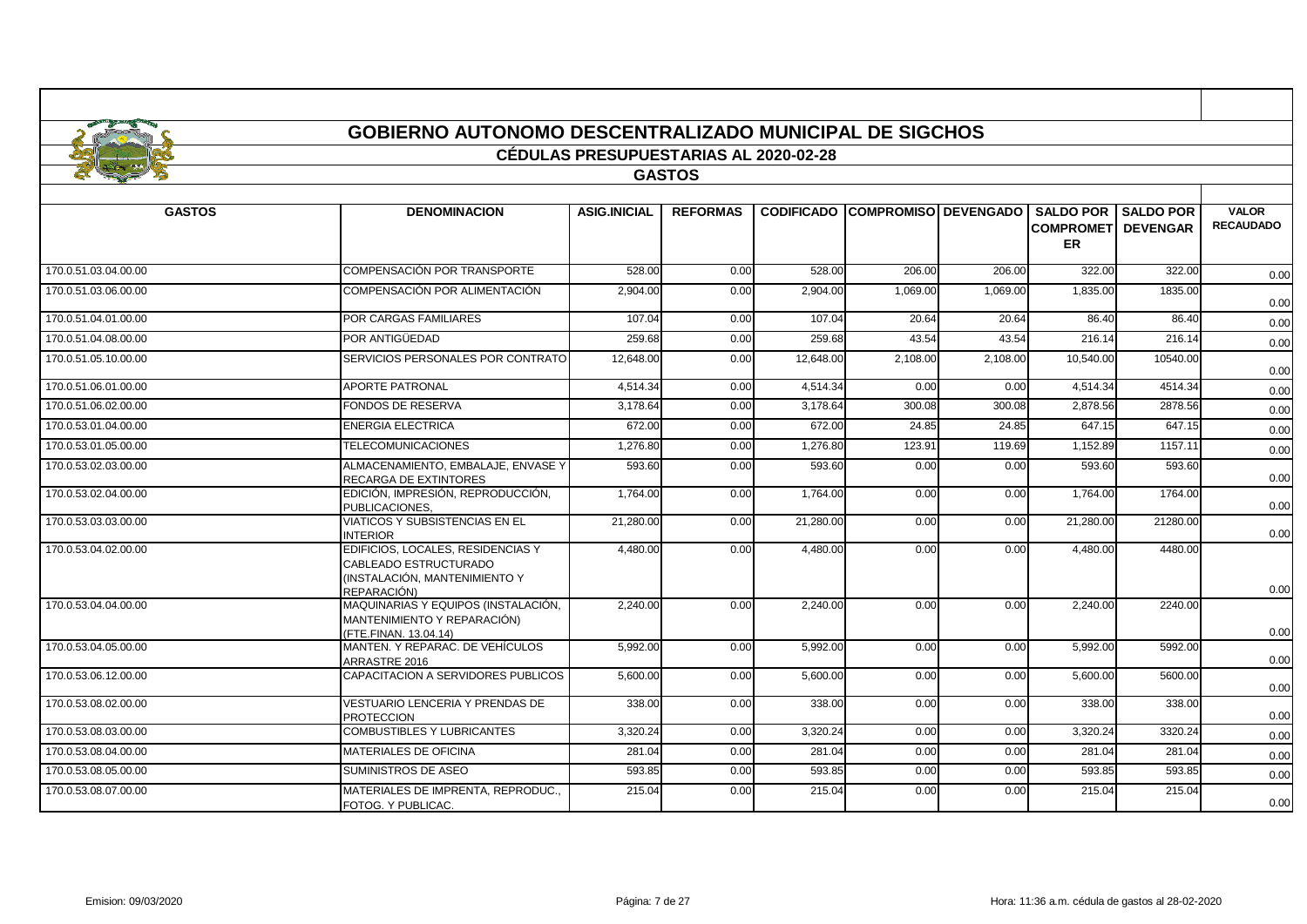|                      | <b>GOBIERNO AUTONOMO DESCENTRALIZADO MUNICIPAL DE SIGCHOS</b>                                                                                                          | <b>CÉDULAS PRESUPUESTARIAS AL 2020-02-28</b> |                 |                   |                        |           |                                                   |                                     |                                  |
|----------------------|------------------------------------------------------------------------------------------------------------------------------------------------------------------------|----------------------------------------------|-----------------|-------------------|------------------------|-----------|---------------------------------------------------|-------------------------------------|----------------------------------|
|                      |                                                                                                                                                                        |                                              | <b>GASTOS</b>   |                   |                        |           |                                                   |                                     |                                  |
| <b>GASTOS</b>        | <b>DENOMINACION</b>                                                                                                                                                    | <b>ASIG.INICIAL</b>                          | <b>REFORMAS</b> | <b>CODIFICADO</b> | COMPROMISO   DEVENGADO |           | <b>SALDO POR</b><br><b>COMPROMET</b><br><b>ER</b> | <b>SALDO POR</b><br><b>DEVENGAR</b> | <b>VALOR</b><br><b>RECAUDADO</b> |
| 170.0.53.08.11.00.00 | INSUMOS, MATERIALESYSUMINISTROSPAR<br>ALACONSTRUCCIÓN, ELECTRICIDAD, PLOM<br>ERÍA, CARPINTERÍA, SEÑALIZACIÓNVIAL,<br>NAVEGACIÓN Y CONTRA INCENDIOS                     | 561.12                                       | 0.00            | 561.12            | 0.00                   | 0.00      | 561.12                                            | 561.12                              | 0.00                             |
| 170.0.53.08.13.00.00 | REPUESTOS Y ACCESORIOS                                                                                                                                                 | 6,048.00                                     | 0.00            | 6.048.00          | 0.00                   | 0.00      | 6.048.00                                          | 6048.00                             | 0.00                             |
| 170.0.53.08.19.00.00 | ACCESORIOS E INSUMOS QUÍMICOS Y<br>ORGÁNICOS (FTE.FINAN. 13.04.14)                                                                                                     | 315.00                                       | 0.00            | 315.00            | 0.00                   | 0.00      | 315.00                                            | 315.00                              | 0.00                             |
| 170.0.57.01.02.00.00 | <b>MATRICULACION VEHICULAR</b>                                                                                                                                         | 1,075.20                                     | 0.00            | 1,075.20          | 245.86                 | 101.86    | 829.34                                            | 973.34                              | 0.00                             |
| 170.0.57.02.01.00.00 | <b>SEGUROS</b>                                                                                                                                                         | 12.880.00                                    | 0.00            | 12,880.00         | 233.90                 | 0.00      | 12.646.10                                         | 12880.00                            | 0.00                             |
| 170.0.57.02.03.00.00 | <b>COMISIONES BANCARIAS</b>                                                                                                                                            | 160.00                                       | 0.00            | 160.00            | 0.00                   | 0.00      | 160.00                                            | 160.00                              | 0.00                             |
| 170.0.84.01.03.00.00 | <b>MOBILIARIOS</b>                                                                                                                                                     | 4,166.40                                     | 0.00            | 4,166.40          | 0.00                   | 0.00      | 4,166.40                                          | 4166.40                             | 0.00                             |
| 170.0.84.01.04.00.00 | <b>MAQUINARIA Y EQUIPOS</b>                                                                                                                                            | 8,288.00                                     | 0.00            | 8,288.00          | 0.00                   | 0.00      | 8,288.00                                          | 8288.00                             | 0.00                             |
| 170.0.84.01.06.00.00 | <b>HERRAMIENTAS</b>                                                                                                                                                    | 9.038.40                                     | 0.00            | 9,038.40          | 0.00                   | 0.00      | 9,038.40                                          | 9038.40                             | 0.00                             |
| 180.0.51.01.05.00.00 | REMUNERACIONES UNIFICADAS                                                                                                                                              | 33,468.00                                    | 0.00            | 33,468.00         | 5,240.00               | 5,240.00  | 28,228.00                                         | 28228.00                            | 0.00                             |
| 180.0.51.02.03.00.00 | DÉCIMO TERCER SUELDO                                                                                                                                                   | 2.789.04                                     | 0.00            | 2.789.04          | 272.32                 | 272.32    | 2.516.72                                          | 2516.72                             | 0.00                             |
| 180.0.51.02.04.00.00 | DÉCIMO CUARTO SUELDO                                                                                                                                                   | 1,215.00                                     | 0.00            | 1,215.00          | 133.32                 | 133.32    | 1,081.68                                          | 1081.68                             | 0.00                             |
| 180.0.51.06.01.00.00 | <b>APORTE PATRONAL</b>                                                                                                                                                 | 3.899.04                                     | 0.00            | 3.899.04          | 0.00                   | 0.00      | 3.899.04                                          | 3899.04                             | 0.00                             |
| 180.0.51.06.02.00.00 | <b>FONDOS DE RESERVA</b>                                                                                                                                               | 2,787.84                                     | 0.00            | 2,787.84          | 82.13                  | 82.13     | 2,705.71                                          | 2705.71                             | 0.00                             |
| 180.0.53.02.03.00.00 | ALMACENAMIENTO. EMBALAJE.<br>DESEMBALAJE, ENVASE, DESENVASE Y<br>RECARGA DE EXTINTORES (FTE. FINAN.<br>18.06.01.01)                                                    | 16.80                                        | 0.00            | 16.80             | 0.00                   | 0.00      | 16.80                                             | 16.80                               | 0.00                             |
| 180.0.53.08.04.00.00 | <b>MATERIALES DE OFICINA</b>                                                                                                                                           | 279.09                                       | 0.00            | 279.09            | 0.00                   | 0.00      | 279.09                                            | 279.09                              | 0.00                             |
| 180.0.53.08.05.00.00 | MATERIALES DE ASEO (FTE. FINAN.<br>18.06.01.01)                                                                                                                        | 124.61                                       | 0.00            | 124.61            | 0.00                   | 0.00      | 124.61                                            | 124.61                              | 0.00                             |
| 180.0.53.08.07.00.00 | DE IMPRENTA, REPRODUCCION Y FOT.<br><b>PUBLICACIONES</b>                                                                                                               | 567.84                                       | 0.00            | 567.84            | 0.00                   | 0.00      | 567.84                                            | 567.84                              | 0.00                             |
| 180.0.53.08.11.00.00 | <b>INSUMOS, BIENES, MATERIALES Y</b><br>SUMINISTROS PARA LA CONSTRUCCIÓN,<br>ELÉCTRICOS, PLOMERÍA, CARPINTERÍA,<br>SEÑALIZACIÓN VIAL. NAVEGACIÓN Y<br>CONTRA INCENDIOS | 15.68                                        | 0.00            | 15.68             | 0.00                   | 0.00      | 15.68                                             | 15.68                               | 0.00                             |
| 180.0.58.01.02.00.01 | AL CONSEJO DE PROTECCIÓN DE<br><b>DERECHOS</b>                                                                                                                         | 30,000.00                                    | 0.00            | 30,000.00         | 30,000.00              | 30,000.00 | 0.00                                              | 0.00                                | 0.00                             |
| 180.0.84.01.07.00.00 | EQUIPOS, SISTEMAS Y PAQUETES<br><b>INFORMATICOS</b>                                                                                                                    | 250.00                                       | 0.00            | 250.00            | 0.00                   | 0.00      | 250.00                                            | 250.00                              | 0.00                             |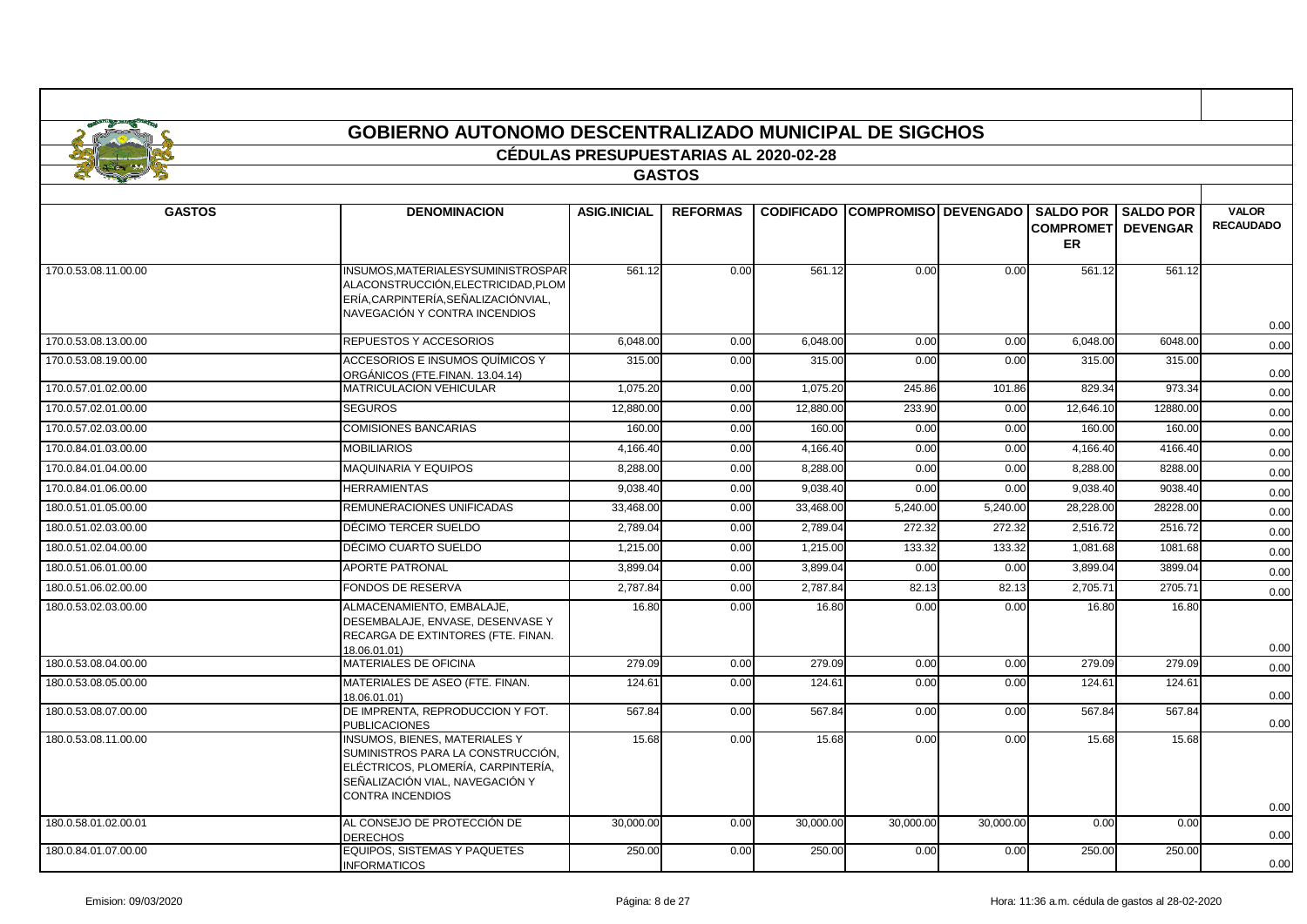|                      | <b>GOBIERNO AUTONOMO DESCENTRALIZADO MUNICIPAL DE SIGCHOS</b> |                                              |                 |                   |           |                             |                                         |                              |                                  |
|----------------------|---------------------------------------------------------------|----------------------------------------------|-----------------|-------------------|-----------|-----------------------------|-----------------------------------------|------------------------------|----------------------------------|
|                      |                                                               | <b>CEDULAS PRESUPUESTARIAS AL 2020-02-28</b> |                 |                   |           |                             |                                         |                              |                                  |
|                      |                                                               |                                              | <b>GASTOS</b>   |                   |           |                             |                                         |                              |                                  |
| <b>GASTOS</b>        | <b>DENOMINACION</b>                                           | <b>ASIG.INICIAL</b>                          | <b>REFORMAS</b> | <b>CODIFICADO</b> |           | <b>COMPROMISO DEVENGADO</b> | <b>COMPROMETI DEVENGAR</b><br><b>ER</b> | <b>SALDO POR I SALDO POR</b> | <b>VALOR</b><br><b>RECAUDADO</b> |
| 210.0.71.01.05.00.00 | REMUNERACIONES UNIFICADAS                                     | 188,520.00                                   | 0.00            | 188.520.00        | 28,068.00 | 28.068.00                   | 160,452.00                              | 160452.00                    | 0.00                             |
| 210.0.71.01.06.00.00 | SALARIOS UNIFICADOS                                           | 6.540.00                                     | 0.00            | 6.540.00          | 1.290.00  | 1.290.00                    | 5.250.00                                | 5250.00                      | 0.00                             |
| 210.0.71.02.03.00.00 | <b>DECIMO TERCER SUELDO</b>                                   | 16,254.48                                    | 0.00            | 16,254.48         | 522.64    | 522.64                      | 15,731.84                               | 15731.84                     | 0.00                             |
| 210.0.71.02.04.00.00 | <b>DECIMO CUARTO SUELDO</b>                                   | 8,100.00                                     | 0.00            | 8,100.00          | 276.80    | 276.80                      | 7,823.20                                | 7823.20                      | 0.00                             |
| 210.0.71.03.04.00.00 | COMPENSACIÓN POR TRANSPORTE                                   | 237.60                                       | 0.00            | 237.60            | 95.00     | 95.00                       | 142.60                                  | 142.60                       | 0.00                             |
| 210.0.71.03.06.00.00 | COMPENSACIÓN POR ALIMENTACIÓN                                 | 1,320.00                                     | 0.00            | 1,320.00          | 491.00    | 491.00                      | 829.00                                  | 829.00                       | 0.00                             |
| 210.0.71.04.01.00.00 | POR CARGAS FAMILIARES                                         | 52.32                                        | 0.00            | 52.32             | 1.44      | 1.44                        | 50.88                                   | 50.88                        | 0.00                             |
| 210.0.71.04.08.00.00 | POR ANTIGÜEDAD                                                | 142.68                                       | 0.00            | 142.68            | 24.60     | 24.60                       | 118.08                                  | 118.08                       | 0.00                             |
| 210.0.71.06.01.00.00 | <b>APORTE PATRONAL</b>                                        | 22,756.77                                    | 0.00            | 22,756.77         | 0.00      | 0.00                        | 22,756.77                               | 22756.77                     | 0.00                             |
| 210.0.71.06.02.00.00 | <b>FONDOS DE RESERVA</b>                                      | 16.249.23                                    | 0.00            | 16.249.23         | 1,344.95  | 1.344.95                    | 14.904.28                               | 14904.28                     | 0.00                             |
| 210.0.71.07.02.00.00 | SUPRESIÓN DE PUESTO (FTE.FINAN.<br>28.06.01.01)               | 316,535.00                                   | 0.00            | 316,535.00        | 0.00      | 0.00                        | 316,535.00                              | 316535.00                    | 0.00                             |
| 210.0.73.01.04.00.00 | <b>ENERGIA ELECTRICA</b>                                      | 600.00                                       | 0.00            | 600.00            | 95.80     | 95.80                       | 504.20                                  | 504.20                       | 0.00                             |
| 210.0.73.01.05.00.00 | <b>TELECOMUNICACIONES</b>                                     | 134.40                                       | 0.00            | 134.40            | 17.72     | 17.72                       | 116.68                                  | 116.68                       | 0.00                             |
| 210.0.73.08.02.00.00 | VESTUARIO LENCERIA Y PRENDAS DE<br><b>PROTECCION</b>          | 327.69                                       | 0.00            | 327.69            | 0.00      | 0.00                        | 327.69                                  | 327.69                       | 0.00                             |
| 210.0.73.08.04.00.00 | MATERIALES DE OFICINA                                         | 170.36                                       | 0.00            | 170.36            | 0.00      | 0.00                        | 170.36                                  | 170.36                       | 0.00                             |
| 210.0.73.08.05.00.00 | MATERIALES DE ASEO                                            | 159.48                                       | 0.00            | 159.48            | 0.00      | 0.00                        | 159.48                                  | 159.48                       | 0.00                             |
| 210.0.73.08.07.00.00 | MATERIALES DE IMPRENTA, REPRODUC<br>FOTOG. Y PUBLICAC.        | 174.72                                       | 0.00            | 174.72            | 0.00      | 0.00                        | 174.72                                  | 174.72                       | 0.00                             |
| 220.0.71.01.05.00.00 | REMUNERACIONES UNIFICADAS                                     | 11,832.00                                    | 0.00            | 11,832.00         | 1,972.00  | 1,972.00                    | 9,860.00                                | 9860.00                      | 0.00                             |
| 220.0.71.02.03.00.00 | DÉCIMO TERCER SUELDO                                          | 986.00                                       | 0.00            | 986.00            | 0.00      | 0.00                        | 986.00                                  | 986.00                       | 0.00                             |
| 220.0.71.02.04.00.00 | DÉCIMO CUARTO SUELDO                                          | 405.00                                       | 0.00            | 405.00            | 0.00      | 0.00                        | 405.00                                  | 405.00                       | 0.00                             |
| 220.0.71.06.01.00.00 | <b>APORTE PATRONAL</b>                                        | 1,378.44                                     | 0.00            | 1.378.44          | 0.00      | 0.00                        | 1,378.44                                | 1378.44                      | 0.00                             |
| 220.0.71.06.02.00.00 | <b>FONDOS DE RESERVA</b>                                      | 985.56                                       | 0.00            | 985.56            | 82.13     | 82.13                       | 903.43                                  | 903.43                       | 0.00                             |
| 220.0.73.04.17.00.00 | INFRAESTRUCTURA (FTE.FINAN.<br>28.06.01.01)                   | 672.00                                       | 0.00            | 672.00            | 0.00      | 0.00                        | 672.00                                  | 672.00                       | 0.00                             |
| 220.0.73.08.04.00.00 | <b>MATERIALES DE OFICINA</b>                                  | 116.69                                       | 0.00            | 116.69            | 0.00      | 0.00                        | 116.69                                  | 116.69                       | 0.00                             |
| 220.0.73.08.07.00.00 | MATERIALES DE IMPRESIÓN,                                      | 1,230.88                                     | 0.00            | 1,230.88          | 0.00      | 0.00                        | 1,230.88                                | 1230.88                      |                                  |

FOTOGRAFIA, REPROD. Y

PUBLICACIONES (FTE.FINAN. 28.06.16.01)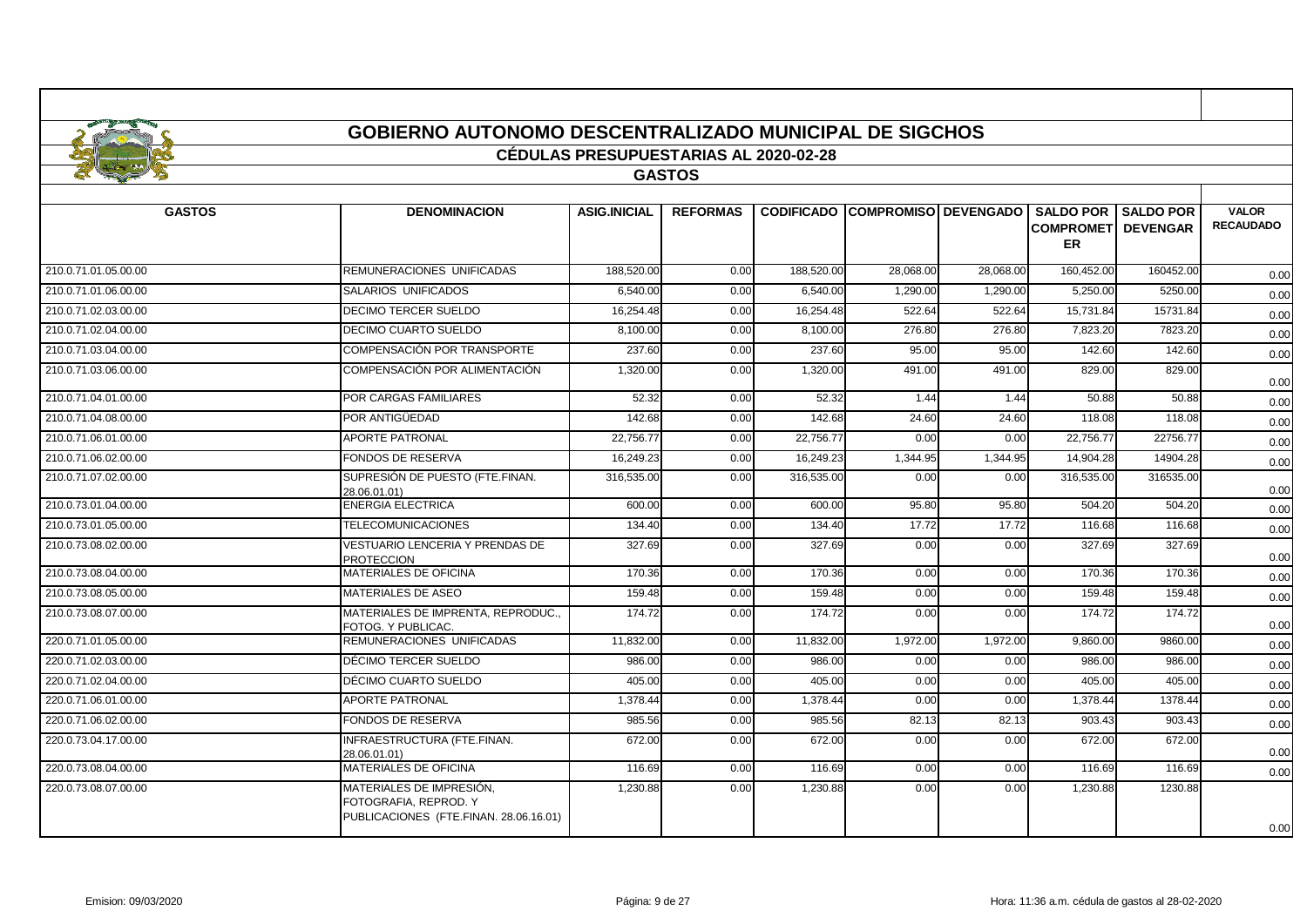|                      |                                                                                                                                                                                | <b>CÉDULAS PRESUPUESTARIAS AL 2020-02-28</b> |                 |                   |                             |          |                                             |                                     |                                  |
|----------------------|--------------------------------------------------------------------------------------------------------------------------------------------------------------------------------|----------------------------------------------|-----------------|-------------------|-----------------------------|----------|---------------------------------------------|-------------------------------------|----------------------------------|
|                      |                                                                                                                                                                                |                                              | <b>GASTOS</b>   |                   |                             |          |                                             |                                     |                                  |
|                      |                                                                                                                                                                                |                                              |                 |                   |                             |          |                                             |                                     |                                  |
| <b>GASTOS</b>        | <b>DENOMINACION</b>                                                                                                                                                            | <b>ASIG.INICIAL</b>                          | <b>REFORMAS</b> | <b>CODIFICADO</b> | <b>COMPROMISO DEVENGADO</b> |          | <b>SALDO POR</b><br><b>COMPROMET</b><br>ER. | <b>SALDO POR</b><br><b>DEVENGAR</b> | <b>VALOR</b><br><b>RECAUDADO</b> |
| 220.0.73.08.11.00.00 | <b>INSUMOS, BIENES, MATERIALES Y</b><br>SUMINISTROS PARA LA CONSTRUCCIÓN,<br>ELÉCTRICOS, PLOMERÍA, CARPINTERÍA,<br>SEÑALIZACIÓN VIAL, NAVEGACIÓN Y<br><b>CONTRA INCENDIOS</b>  | 1.680.00                                     | 0.00            | 1.680.00          | 0.00                        | 0.00     | 1.680.00                                    | 1680.00                             | 0.00                             |
| 220.0.73.08.13.00.00 | REPUESTOS Y ACCESORIOS                                                                                                                                                         | 28.00                                        | 0.00            | 28.00             | 0.00                        | 0.00     | 28.00                                       | 28.00                               | 0.00                             |
| 220.0.73.14.08.00.00 | PROYECTO FOMENTO DEPORTIVO Y<br>RECREATIVO DEL CANTON                                                                                                                          | 548.80                                       | 0.00            | 548.80            | 0.00                        | 0.00     | 548.80                                      | 548.80                              | 0.00                             |
| 220.0.84.04.02.00.00 | LICENCIAS COMPUTACIONALES<br>(FTE.FINAN. 28.06.01.01)                                                                                                                          | 1,680.00                                     | 0.00            | 1,680.00          | 0.00                        | 0.00     | 1,680.00                                    | 1680.00                             | 0.00                             |
| 230.0.71.01.05.00.00 | REMUNERACIONES UNIFICADAS (FTE.<br>FINAN. 28.06.01.01)                                                                                                                         | 25,512.00                                    | 0.00            | 25,512.00         | 4,252.00                    | 4,252.00 | 21,260.00                                   | 21260.00                            | 0.00                             |
| 230.0.71.02.03.00.00 | DÉCIMO TERCER SUELDO                                                                                                                                                           | 3,112.08                                     | 0.00            | 3,112.08          | 0.00                        | 0.00     | 3,112.08                                    | 3112.08                             | 0.00                             |
| 230.0.71.02.04.00.00 | DÉCIMO CUARTO SUELDO                                                                                                                                                           | 810.00                                       | 0.00            | 810.00            | 0.00                        | 0.00     | 810.00                                      | 810.00                              | 0.00                             |
| 230.0.71.05.10.00.00 | SERVICIOS PERSONALES POR CONTRATO                                                                                                                                              | 11,832.00                                    | 0.00            | 11,832.00         | 0.00                        | 0.00     | 11,832.00                                   | 11832.00                            | 0.00                             |
| 230.0.71.06.01.00.00 | <b>APORTE PATRONAL</b>                                                                                                                                                         | 4,350.60                                     | 0.00            | 4,350.60          | 0.00                        | 0.00     | 4,350.60                                    | 4350.60                             | 0.00                             |
| 230.0.71.06.02.00.00 | <b>FONDOS DE RESERVA</b>                                                                                                                                                       | 3,110.76                                     | 0.00            | 3,110.76          | 0.00                        | 0.00     | 3,110.76                                    | 3110.76                             | 0.00                             |
| 230.0.73.01.05.00.00 | TELECOMUNICACIONES (DOTACIÓN E<br>IMPLEMENTACIÓN DEL SERVICIO DE<br>INTERNET EN 10 ESTABLECIMIENTOS<br>EDUCATIVOS DEL CANTÓN<br>SIGCHOS)(FTE.FINAN. 28.06.16.01)               | 7,840.00                                     | 0.00            | 7,840.00          | 0.00                        | 0.00     | 7.840.00                                    | 7840.00                             | 0.00                             |
| 230.0.73.01.05.00.01 | TELECOMUNICACIONES (SERVICIO DE<br><b>INTERNET EN ESTABLECIMIENTOS</b><br><b>EDUCATIVOS RURALES SIGCHOS</b><br>2020)(FTE.FINAN. 28.06.01.01)                                   | 42.448.00                                    | 0.00            | 42.448.00         | 0.00                        | 0.00     | 42.448.00                                   | 42448.00                            | 0.00                             |
| 230.0.73.02.05.00.00 | ESPECTÁCULOS CULTURALES Y<br>SOCIALES - PROYECTO SIGCHOS,<br>CULTURA, ARTES, DEPORTE,<br>RECREACIÓN E IDENTIDAD.                                                               | 39,200.00                                    | 0.00            | 39,200.00         | 0.00                        | 0.00     | 39,200.00                                   | 39200.00                            | 0.00                             |
| 230.0.73.06.13.00.00 | CAPACITACIÓN PARA LA CIUDADANÍA EN<br><b>GENERAL (PROYECTO DE</b><br>FORTALECIMIENTO DEL SISTEMA DE<br>PROTECCIÓN DE DERECHOS A GRUPOS<br>PRIORITARIOS)(FTE.FINAN.28.06.01.01) | 40,323.50                                    | 0.00            | 40.323.50         | 0.00                        | 0.00     | 40.323.50                                   | 40323.50                            | 0.00                             |

ா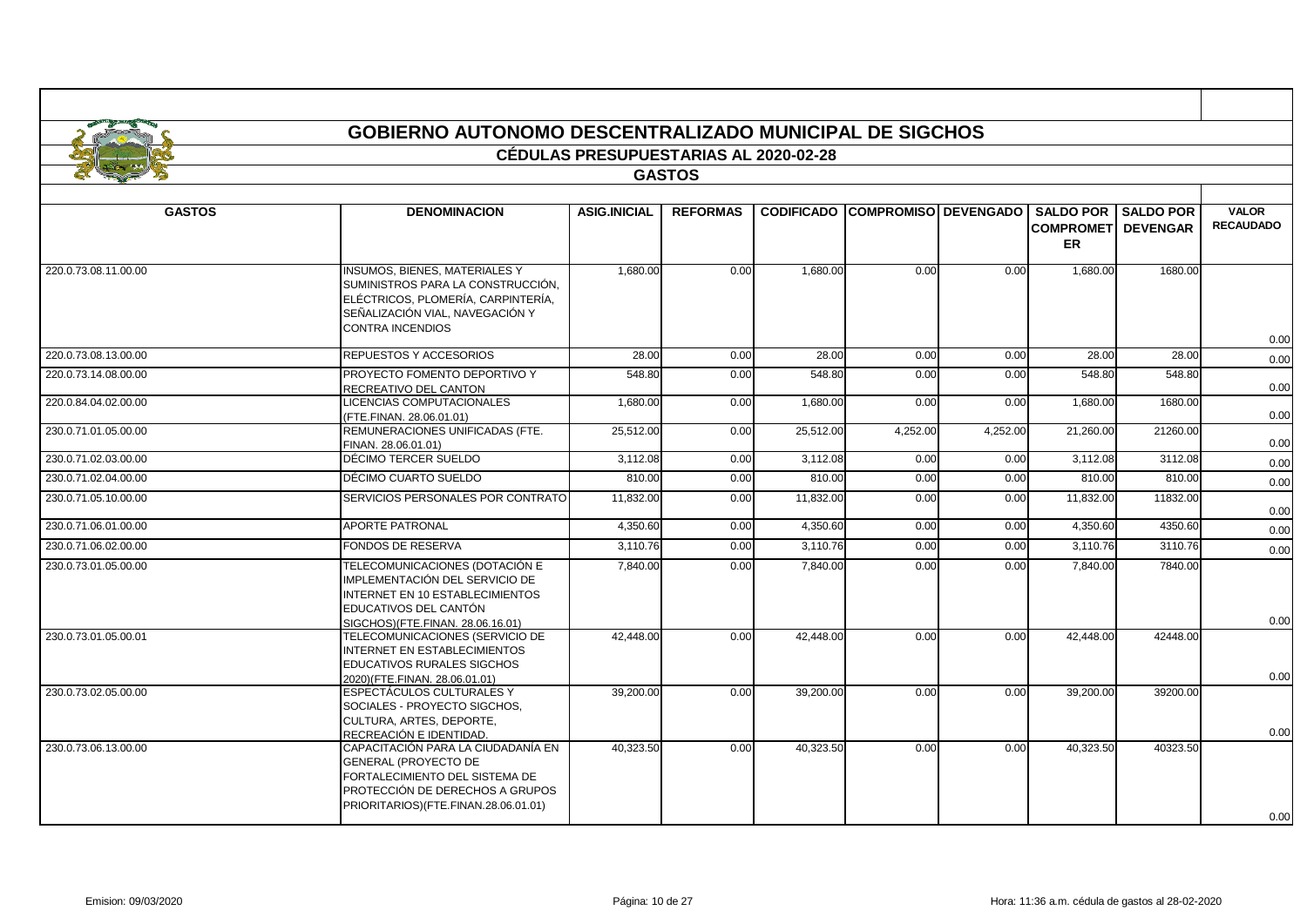|                      |                                                                                                                                                                                                                             | <b>CÉDULAS PRESUPUESTARIAS AL 2020-02-28</b> |                 |                   |                        |      |                                         |                              |                                  |
|----------------------|-----------------------------------------------------------------------------------------------------------------------------------------------------------------------------------------------------------------------------|----------------------------------------------|-----------------|-------------------|------------------------|------|-----------------------------------------|------------------------------|----------------------------------|
|                      |                                                                                                                                                                                                                             |                                              | <b>GASTOS</b>   |                   |                        |      |                                         |                              |                                  |
| <b>GASTOS</b>        | <b>DENOMINACION</b>                                                                                                                                                                                                         | <b>ASIG.INICIAL</b>                          | <b>REFORMAS</b> | <b>CODIFICADO</b> | COMPROMISO   DEVENGADO |      | <b>COMPROMETI DEVENGAR</b><br><b>ER</b> | <b>SALDO POR I SALDO POR</b> | <b>VALOR</b><br><b>RECAUDADO</b> |
| 230.0.73.08.20.00.00 | MENAJE DE COCINA. DE HOGAR.<br><b>ACCESORIOS DESCARTABLES Y</b><br>ACCESORIOS DE OFICINA - PROYECTO<br>EQUIPAMIENTO GERONTOLOGICO                                                                                           | 87.136.00                                    | 0.00            | 87.136.00         | 0.00                   | 0.00 | 87,136.00                               | 87136.00                     | 0.00                             |
| 230.0.73.14.08.00.00 | BIENES ARTÍSTICOS, CULTURALES,<br>DEPORTIVOS Y SÍMBOLOS PATRIOS<br>(IMPLEMENTOS DEPORTIVOS<br><b>ESTABLECEMIENTOS EDUCATIVOS</b><br>MONS.LEONIDAS PROAÑO PALO<br>QUEMADO/MARIANO MONTES<br>ISINLIVI)(FTE.FINAN.28.06.01.01) | 20,787.20                                    | 0.00            | 20,787.20         | 0.00                   | 0.00 | 20.787.20                               | 20787.20                     | 0.00                             |
| 230.0.75.01.07.00.01 | CONSTRUCCION E IMPLEMENTACION DE<br>UN ESPACIO RECREACIONAL Y<br>DEPORTIVO PARA LA INCLUSION E<br>INTEGRACION DE GRUPOS DE ATENCION<br><b>PRIORITARIA</b>                                                                   | 142,148.16                                   | 0.00            | 142,148.16        | 0.00                   | 0.00 | 142,148.16                              | 142148.16                    | 0.00                             |
| 230.0.75.01.07.00.02 | CONSTRUCCIÓN DE CUBIERTA DE<br>CANCHA DE USO MÚLTIPLE DE LA<br>ESCUELA SAGUAMBI, PARROQUIA LAS<br>PAMPAS (FTE.FINAN, 28.06.16.01)                                                                                           | 64,238.13                                    | 0.00            | 64,238.13         | 0.00                   | 0.00 | 64,238.13                               | 64238.13                     | 0.00                             |
| 230.0.75.01.07.00.04 | CONSTRUCCIÓN DE CUBIERTA DE<br>CANCHA DE USO MÚLTIPLE DE LA<br>COMUNIDAD SAMILPAMBA, PARROQUIA<br>ISINLIVI (FTE.FINAN. 28.06.16.01)                                                                                         | 63,306.85                                    | 0.00            | 63,306.85         | 0.00                   | 0.00 | 63,306.85                               | 63306.85                     | 0.00                             |
| 230.0.75.01.07.00.05 | CONSTRUCCIÓN DE CANCHA DE USO<br>MÚLTIPLE DE LA COMUNIDAD LAS<br>PARCELAS, PARROQUIA SIGCHOS<br>(FTE.FINAN. 28.06.16.01)                                                                                                    | 16,475.41                                    | 0.00            | 16,475.41         | 16,472.72              | 0.00 | 2.69                                    | 16475.41                     | 0.00                             |
| 230.0.75.01.07.00.06 | CONSTRUCCIÓN DE CANCHA DE USO<br>MÚLTIPLE DE LA COMUNIDAD LOMA ALTA,<br>PARROQUIA SIGCHOS (FTE.FINAN.<br>28.06.16.01)                                                                                                       | 17.614.50                                    | 0.00            | 17.614.50         | 0.00                   | 0.00 | 17.614.50                               | 17614.50                     | 0.00                             |
| 230.0.75.01.07.00.07 | REGENERACIÓN DEL PARQUE INFANTIL<br>DE LA CIUDAD DE SIGCHOS (FTE.FINAN.<br>28.06.16.01)                                                                                                                                     | 73,226.68                                    | 0.00            | 73,226.68         | 0.00                   | 0.00 | 73,226.68                               | 73226.68                     | 0.00                             |
| 230.0.75.01.07.00.08 | READECUACIONES DEL CENTRO<br><b>GERONTOLOGICO SAN SEBASTIAN DE LA</b><br>CIUDAD DE SIGCHOS (FTE.FINAN.<br>28.06.16.01)                                                                                                      | 87,310.71                                    | 0.00            | 87,310.71         | 0.00                   | 0.00 | 87,310.71                               | 87310.71                     | 0.00                             |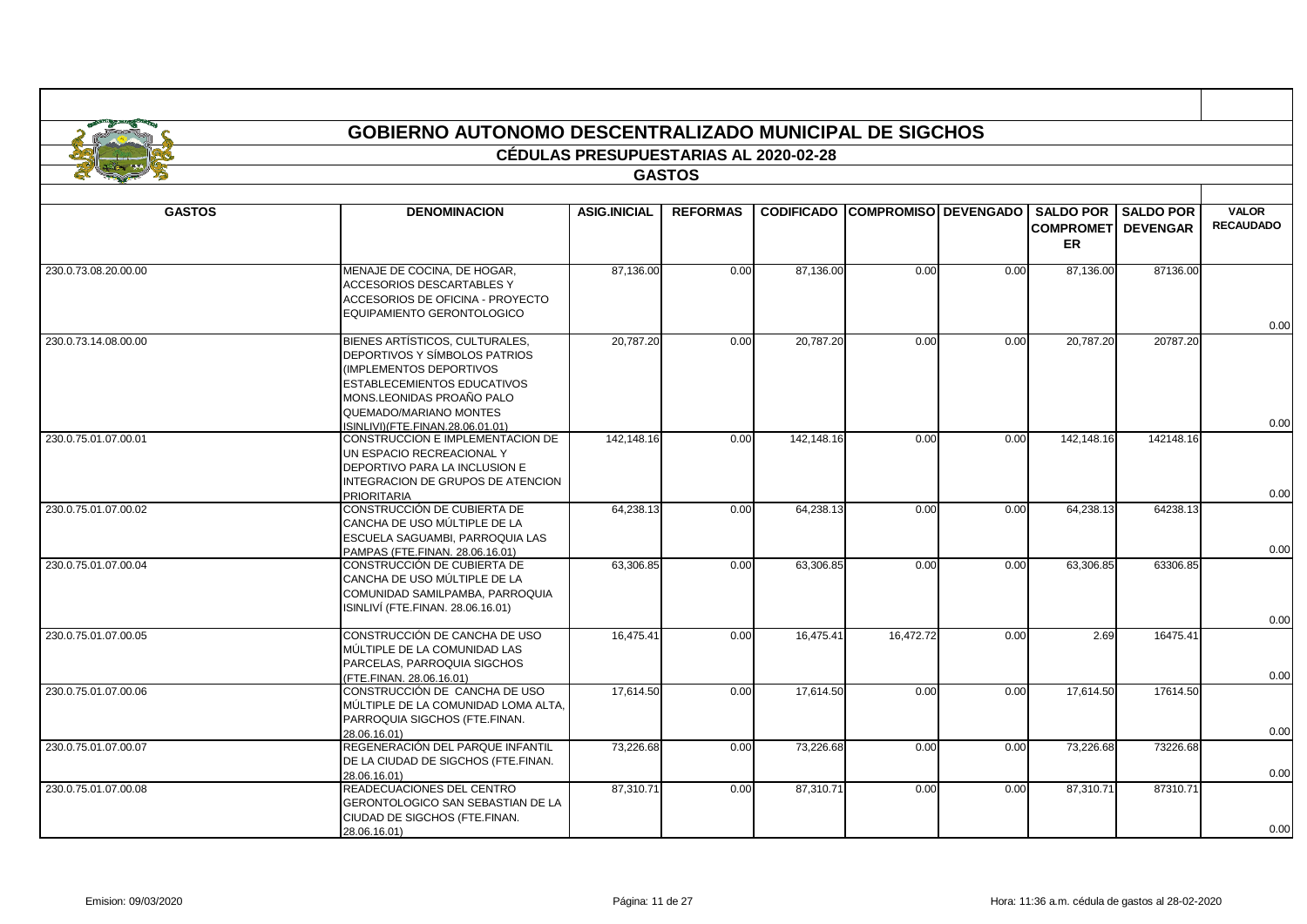|                      | <b>GOBIERNO AUTONOMO DESCENTRALIZADO MUNICIPAL DE SIGCHOS</b>                                                                                                                                    |                                              |                 |                   |                             |      |                                             |                                     |                                  |
|----------------------|--------------------------------------------------------------------------------------------------------------------------------------------------------------------------------------------------|----------------------------------------------|-----------------|-------------------|-----------------------------|------|---------------------------------------------|-------------------------------------|----------------------------------|
|                      |                                                                                                                                                                                                  | <b>CÉDULAS PRESUPUESTARIAS AL 2020-02-28</b> |                 |                   |                             |      |                                             |                                     |                                  |
|                      |                                                                                                                                                                                                  |                                              | <b>GASTOS</b>   |                   |                             |      |                                             |                                     |                                  |
|                      |                                                                                                                                                                                                  |                                              |                 |                   |                             |      |                                             |                                     |                                  |
| <b>GASTOS</b>        | <b>DENOMINACION</b>                                                                                                                                                                              | <b>ASIG.INICIAL</b>                          | <b>REFORMAS</b> | <b>CODIFICADO</b> | <b>COMPROMISO DEVENGADO</b> |      | <b>SALDO POR</b><br><b>COMPROMET</b><br>ER. | <b>SALDO POR</b><br><b>DEVENGAR</b> | <b>VALOR</b><br><b>RECAUDADO</b> |
| 230.0.75.01.07.00.09 | CERRAMIENTO ESCUELA MARIANO<br>MONTES ISINLIVI (FTE.FINAN. 28.06.01.01)                                                                                                                          | 23,408.00                                    | 0.00            | 23,408.00         | 0.00                        | 0.00 | 23,408.00                                   | 23408.00                            | 0.00                             |
| 230.0.84.01.03.00.00 | <b>MOBILIARIOS</b>                                                                                                                                                                               | 31,360.00                                    | 0.00            | 31,360.00         | 0.00                        | 0.00 | 31,360.00                                   | 31360.00                            | 0.00                             |
| 230.0.84.01.07.00.00 | <b>EQUIPOS SISTEMAS Y PAQUETES</b><br>INFORMATICOS (FTE.FINAN. 28.06.16.01)                                                                                                                      | 107,968.00                                   | 0.00            | 107,968.00        | 0.00                        | 0.00 | 107,968.00                                  | 107968.00                           | 0.00                             |
| 230.1.71.02.03.00.00 | DÉCIMO TERCER SUELDO                                                                                                                                                                             | 986.00                                       | 0.00            | 986.00            | 0.00                        | 0.00 | 986.00                                      | 986.00                              | 0.00                             |
| 230.1.71.02.04.00.00 | DÉCIMO CUARTO SUELDO                                                                                                                                                                             | 394.00                                       | 0.00            | 394.00            | 0.00                        | 0.00 | 394.00                                      | 394.00                              | 0.00                             |
| 230.1.71.05.10.00.00 | SERVICIOS PERSONALES POR CONTRATO                                                                                                                                                                | 11,832.00                                    | 0.00            | 11,832.00         | 0.00                        | 0.00 | 11,832.00                                   | 11832.00                            | 0.00                             |
| 230.1.71.05.10.00.01 | SERVICIOS PERSONALES POR CONTRATO<br>(FTE. FINAN. APORTE MIES 28.01.01)                                                                                                                          | 77,813.42                                    | 0.00            | 77,813.42         | 0.00                        | 0.00 | 77,813.42                                   | 77813.42                            | 0.00                             |
| 230.1.71.06.01.00.00 | <b>APORTE PATRONAL</b>                                                                                                                                                                           | 1,378.44                                     | 0.00            | 1,378.44          | 0.00                        | 0.00 | 1,378.44                                    | 1378.44                             | 0.00                             |
| 230.1.71.06.02.00.00 | FONDOS DE RESERVA                                                                                                                                                                                | 985.56                                       | 0.00            | 985.56            | 0.00                        | 0.00 | 985.56                                      | 985.56                              | 0.00                             |
| 230.1.71.07.07.00.00 | COMPENSACIÓN POR VACACIONES NO<br>GOZADAS POR CESACIÓN DE FUNCIONES                                                                                                                              | 5,606.00                                     | 0.00            | 5,606.00          | 0.00                        | 0.00 | 5,606.00                                    | 5606.00                             | 0.00                             |
| 230.1.73.01.04.00.00 | <b>ENERGIA ELECTRICA</b>                                                                                                                                                                         | 60.00                                        | 0.00            | 60.00             | 0.00                        | 0.00 | 60.00                                       | 60.00                               | 0.00                             |
| 230.1.73.01.05.00.00 | <b>TELECOMUNICACIONES</b>                                                                                                                                                                        | 1.224.00                                     | 0.00            | 1,224.00          | 0.00                        | 0.00 | 1,224.00                                    | 1224.00                             | 0.00                             |
| 230.1.73.02.05.00.00 | ESPECTÁCULOS CULTURALES Y<br><b>SOCIALES</b>                                                                                                                                                     | 1,500.00                                     | 0.00            | 1,500.00          | 0.00                        | 0.00 | 1,500.00                                    | 1500.00                             | 0.00                             |
| 230.1.73.02.35.00.00 | SERVICIO DE ALIMENTACIÓN                                                                                                                                                                         | 418.32                                       | 0.00            | 418.32            | 0.00                        | 0.00 | 418.32                                      | 418.32                              | 0.00                             |
| 230.1.73.02.35.00.01 | SERVICIO DE ALIMENTACIÓN (FTE. FINAN.<br>APORTE MIES 28.01.01)                                                                                                                                   | 71,368.38                                    | 0.00            | 71,368.38         | 0.00                        | 0.00 | 71,368.38                                   | 71368.38                            | 0.00                             |
| 230.1.73.08.02.00.00 | VESTUARIO. LENCERÍA. PRENDAS DE<br>PROTECCIÓN, CARPAS Y OTROS                                                                                                                                    | 904.90                                       | 0.00            | 904.90            | 0.00                        | 0.00 | 904.90                                      | 904.90                              | 0.00                             |
| 230.1.73.08.05.00.00 | <b>MATERIALES DE ASEO</b>                                                                                                                                                                        | 762.91                                       | 0.00            | 762.91            | 0.00                        | 0.00 | 762.91                                      | 762.91                              | 0.00                             |
| 230.1.73.08.11.00.00 | <b>INSUMOS, MATERIALES Y SUMINISTROS</b><br>PARA CONSTRUCCIÓN, ELECTRICIDAD.<br>PLOMERÍA, CARPINTERÍA,<br>SEÑALIZACIÓNVIAL, NAVEGACIÓN,<br>CONTRA INCENDIOS Y PLACAS<br>(FTE.FINAN, 28.06.16.01) | 600.00                                       | 0.00            | 600.00            | 0.00                        | 0.00 | 600.00                                      | 600.00                              | 0.00                             |
| 230.1.73.08.12.00.00 | <b>MATERIALES DIDACTICOS</b>                                                                                                                                                                     | 5,465.17                                     | 0.00            | 5,465.17          | 0.00                        | 0.00 | 5,465.17                                    | 5465.17                             | 0.00                             |
| 230.1.75.01.07.00.01 | CONSTRUCCIONES Y ADECUACIONES EN<br>LOS CIBVS DEL CANTÓN SIGCHOS                                                                                                                                 | 2,981.27                                     | 0.00            | 2,981.27          | 0.00                        | 0.00 | 2,981.27                                    | 2981.27                             |                                  |

CONVENIO GADMS-MIES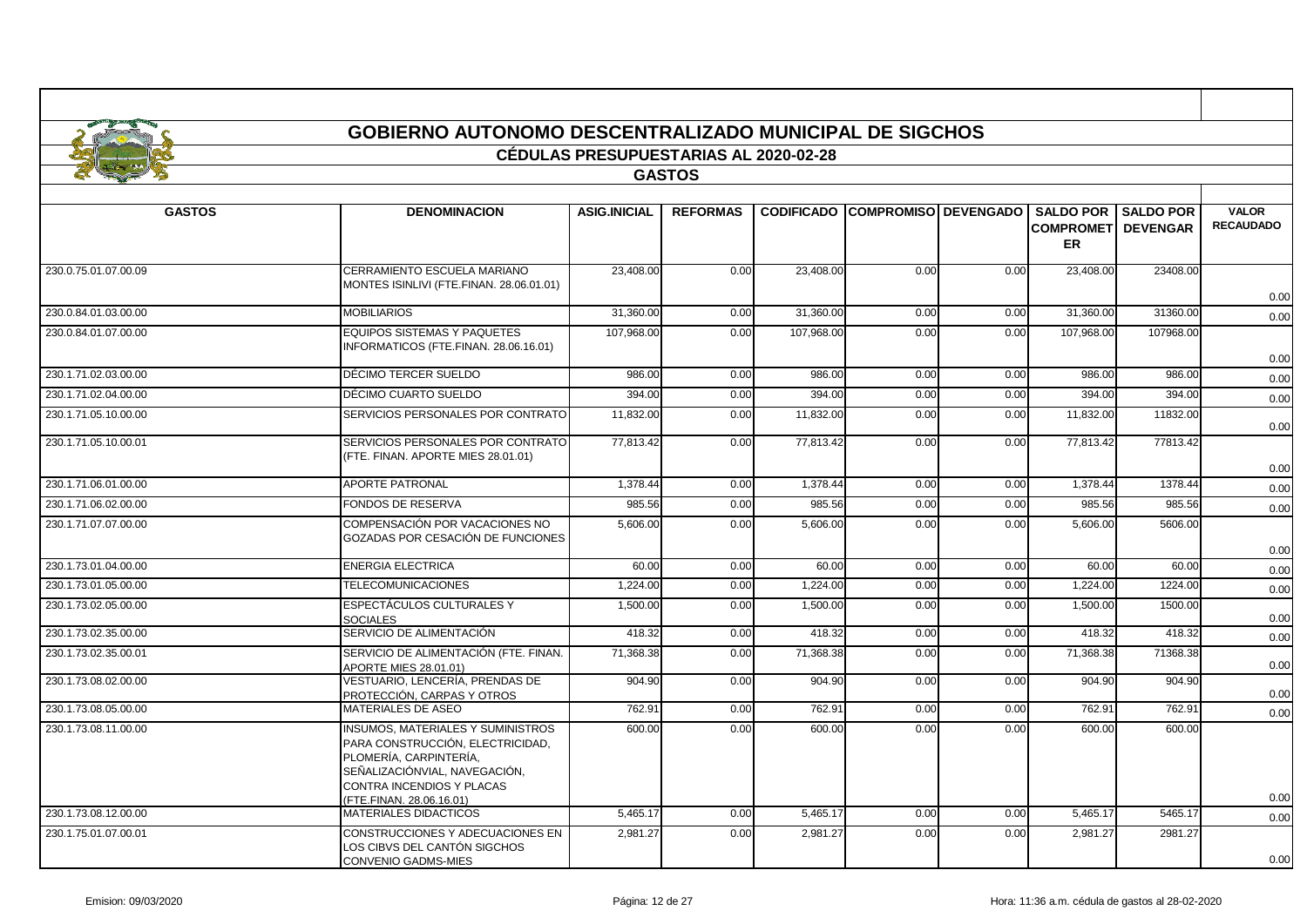|                      | <b>GOBIERNO AUTONOMO DESCENTRALIZADO MUNICIPAL DE SIGCHOS</b>                                          |                                              |                 |                   |      |                             |                                         |                              |                                  |
|----------------------|--------------------------------------------------------------------------------------------------------|----------------------------------------------|-----------------|-------------------|------|-----------------------------|-----------------------------------------|------------------------------|----------------------------------|
|                      |                                                                                                        | <b>CÉDULAS PRESUPUESTARIAS AL 2020-02-28</b> |                 |                   |      |                             |                                         |                              |                                  |
|                      |                                                                                                        |                                              | <b>GASTOS</b>   |                   |      |                             |                                         |                              |                                  |
|                      |                                                                                                        |                                              |                 |                   |      |                             |                                         |                              |                                  |
| <b>GASTOS</b>        | <b>DENOMINACION</b>                                                                                    | <b>ASIG.INICIAL</b>                          | <b>REFORMAS</b> | <b>CODIFICADO</b> |      | <b>COMPROMISO DEVENGADO</b> | <b>COMPROMETI DEVENGAR</b><br><b>ER</b> | <b>SALDO POR I SALDO POR</b> | <b>VALOR</b><br><b>RECAUDADO</b> |
| 230.1.77.02.03.00.00 | <b>COMISIONES BANCARIAS</b>                                                                            | 60.00                                        | 0.00            | 60.00             | 0.00 | 0.00                        | 60.00                                   | 60.00                        | 0.00                             |
| 230.2.71.05.10.00.10 | SERVICIOS PERSONALES POR CONTRATO<br>(FTE. FINAN. APORTE MIES 28.01.01)                                | 58.403.35                                    | 0.00            | 58.403.35         | 0.00 | 0.00                        | 58.403.35                               | 58403.35                     | 0.00                             |
| 230.2.73.02.01.00.00 | TRANSPORTE EN PERSONAL                                                                                 | 3.282.43                                     | 0.00            | 3.282.43          | 0.00 | 0.00                        | 3.282.43                                | 3282.43                      | 0.00                             |
| 230.2.73.02.05.00.00 | ESPECTÁCULOS CULTURALES Y<br><b>SOCIALES</b>                                                           | 684.00                                       | 0.00            | 684.00            | 0.00 | 0.00                        | 684.00                                  | 684.00                       | 0.00                             |
| 230.2.73.02.35.00.00 | SERVICIO DE ALIMENTACIÓN                                                                               | 1,134.00                                     | 0.00            | 1,134.00          | 0.00 | 0.00                        | 1,134.00                                | 1134.00                      | 0.00                             |
| 230.2.73.08.02.00.00 | VESTUARIO LENCERIA Y PRENDAS DE<br><b>PROTECCION</b>                                                   | 380.80                                       | 0.00            | 380.80            | 0.00 | 0.00                        | 380.80                                  | 380.80                       | 0.00                             |
| 230.2.73.08.04.00.00 | MATERIALES DE OFICINA                                                                                  | 489.48                                       | 0.00            | 489.48            | 0.00 | 0.00                        | 489.48                                  | 489.48                       | 0.00                             |
| 230.2.73.08.05.00.00 | MATERIALES DE ASEO                                                                                     | 333.32                                       | 0.00            | 333.32            | 0.00 | 0.00                        | 333.32                                  | 333.32                       | 0.00                             |
| 230.2.73.08.07.00.00 | MATERIALES DE IMPRESIÓN,<br>FOTOGRAFIA, REPROD. Y<br><b>PUBLICACIONES</b>                              | 1,648.83                                     | 0.00            | 1,648.83          | 0.00 | 0.00                        | 1,648.83                                | 1648.83                      | 0.00                             |
| 230.2.73.08.12.00.00 | <b>MATERIALES DIDACTICOS</b>                                                                           | 1.901.94                                     | 0.00            | 1,901.94          | 0.00 | 0.00                        | 1,901.94                                | 1901.94                      | 0.00                             |
| 230.2.73.08.12.00.01 | MATERIALES DIDACTICOS (FTE, FINAN,<br>APORTE MIES 28.01.01)                                            | 1,323.65                                     | 0.00            | 1.323.65          | 0.00 | 0.00                        | 1.323.65                                | 1323.65                      | 0.00                             |
| 230.2.84.01.07.00.00 | <b>EQUIPOS Y SISTEMAS INFORMATICOS</b>                                                                 | 2,912.00                                     | 0.00            | 2,912.00          | 0.00 | 0.00                        | 2,912.00                                | 2912.00                      | 0.00                             |
| 230.3.71.05.10.00.01 | SERVICIOS PERSONALES POR CONTRATO<br><b>APORTE MIES)</b>                                               | 46,018.86                                    | 0.00            | 46.018.86         | 0.00 | 0.00                        | 46,018.86                               | 46018.86                     | 0.00                             |
| 230.3.71.05.10.00.10 | SERVICIOS PERSONALES POR CONTRATO<br>(FTE, FINAN, APORTE GADMS)                                        | 20,188.92                                    | 0.00            | 20,188.92         | 0.00 | 0.00                        | 20,188.92                               | 20188.92                     | 0.00                             |
| 230.3.71.06.01.00.00 | APORTE PATRONAL                                                                                        | 817.95                                       | 0.00            | 817.95            | 0.00 | 0.00                        | 817.95                                  | 817.95                       | 0.00                             |
| 230.3.73.01.04.00.00 | <b>ENERGIA ELECTRICA</b>                                                                               | 360.00                                       | 0.00            | 360.00            | 0.00 | 0.00                        | 360.00                                  | 360.00                       | 0.00                             |
| 230.3.73.02.05.00.00 | ESPECTÁCULOS CULTURALES Y<br><b>SOCIALES</b>                                                           | 684.00                                       | 0.00            | 684.00            | 0.00 | 0.00                        | 684.00                                  | 684.00                       | 0.00                             |
| 230.3.73.02.35.00.00 | SERVICIO DE ALIMENTACIÓN                                                                               | 22,752.00                                    | 0.00            | 22,752.00         | 0.00 | 0.00                        | 22,752.00                               | 22752.00                     | 0.00                             |
| 230.3.73.08.02.00.00 | VESTUARIO, LENCERÍA, PRENDAS DE<br>PROTECCIÓN. CARPAS Y OTROS (FTE.<br>FINAN. 28.06.16.01)             | 380.80                                       | 0.00            | 380.80            | 0.00 | 0.00                        | 380.80                                  | 380.80                       | 0.00                             |
| 230.3.73.08.05.00.00 | MATERIALES DE ASEO                                                                                     | 600.00                                       | 0.00            | 600.00            | 0.00 | 0.00                        | 600.00                                  | 600.00                       | 0.00                             |
| 230.3.73.08.11.00.00 | <b>INSUMOS, MATERIALES Y SUMINISTROS</b><br>PARA CONSTRUCCIÓN, ELECTRICIDAD,<br>PLOMERÍA, CARPINTERÍA. | 400.00                                       | 0.00            | 400.00            | 0.00 | 0.00                        | 400.00                                  | 400.00                       |                                  |

SENALIZACIÓNVIAL, NAVEGACIÓN, CONTRA INCENDIOS Y PLACAS (FTE.

FINAN. 28.06.16.01)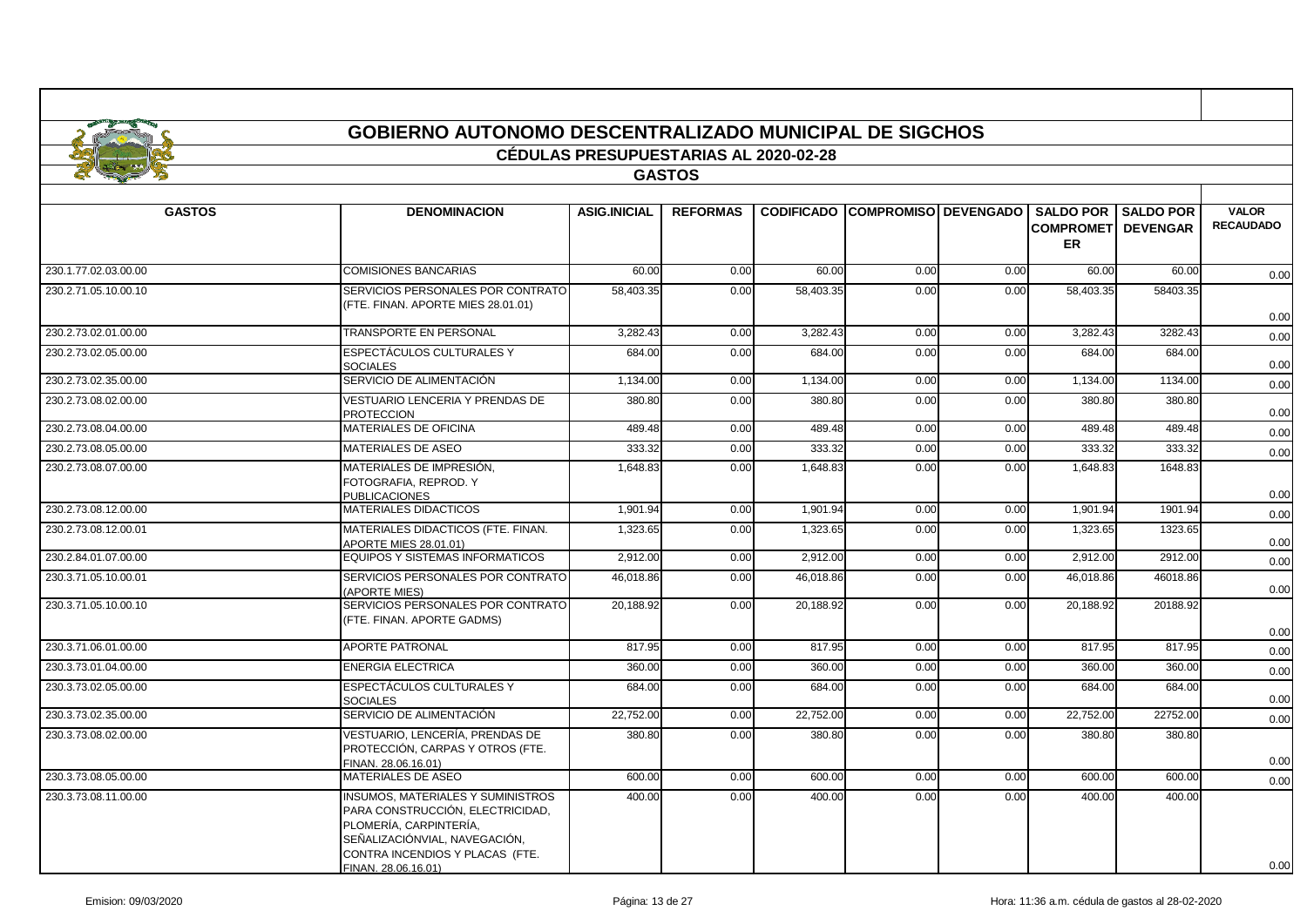| <b>GOBIERNO AUTONOMO DESCENTRALIZADO MUNICIPAL DE SIGCHOS</b> |
|---------------------------------------------------------------|

#### **CÉDULAS PRESUPUESTARIAS AL 2020-02-28**

## **GASTOS**

| <b>GASTOS</b>        | <b>DENOMINACION</b>                                                                                                 | <b>ASIG.INICIAL</b>   | <b>REFORMAS</b> |           | <b>CODIFICADO COMPROMISO DEVENGADO</b> |           | <b>COMPROMET DEVENGAR</b><br>ER | <b>SALDO POR I SALDO POR</b> | <b>VALOR</b><br><b>RECAUDADO</b> |
|----------------------|---------------------------------------------------------------------------------------------------------------------|-----------------------|-----------------|-----------|----------------------------------------|-----------|---------------------------------|------------------------------|----------------------------------|
| 230.3.73.08.12.00.00 | <b>MATERIALES DIDACTICOS</b>                                                                                        | 1.500.00              | 0.00            | 1.500.00  | 0.00                                   | 0.00      | 1.500.00                        | 1500.00                      | 0.00                             |
| 230.3.73.08.20.00.00 | MENAJE Y ACCESORIOS DESCARTABLES<br>(FTE. FINAN. 28.06.16.01)                                                       | 94.40                 | 0.00            | 94.40     | 0.00                                   | 0.00      | 94.40                           | 94.40                        | 0.00                             |
| 230.3.73.08.26.00.00 | DISPOSITIVOS MÉDICOS DE USO<br><b>GENERAL</b>                                                                       | $\overline{3,000.00}$ | 0.00            | 3,000.00  | 0.00                                   | 0.00      | 3,000.00                        | 3000.00                      | 0.00                             |
| 230.4.71.05.10.00.00 | SERVICIOS PERSONALES POR CONTRATO<br>(FTE. FINAN. APORTE MIES 28.01.01.01)                                          | 51,111.96             | 0.00            | 51,111.96 | 0.00                                   | 0.00      | 51,111.96                       | 51111.96                     | 0.00                             |
| 230.4.71.06.01.00.00 | <b>APORTE PATRONAL</b>                                                                                              | 784.32                | 0.00            | 784.32    | 0.00                                   | 0.00      | 784.32                          | 784.32                       | 0.00                             |
| 230.4.73.02.01.00.00 | TRANSPORTE DE PERSONAL                                                                                              | 3.873.51              | 0.00            | 3,873.51  | 0.00                                   | 0.00      | 3,873.51                        | 3873.51                      | 0.00                             |
| 230.4.73.02.05.00.00 | ESPECTÁCULOS CULTURALES Y<br><b>SOCIALES</b>                                                                        | 1,026.00              | 0.00            | 1,026.00  | 0.00                                   | 0.00      | 1,026.00                        | 1026.00                      | 0.00                             |
| 230.4.73.02.35.00.00 | SERVICIO DE ALIMENTACIÓN                                                                                            | 1,228.50              | 0.00            | 1,228.50  | 0.00                                   | 0.00      | 1,228.50                        | 1228.50                      | 0.00                             |
| 230.4.73.08.02.00.00 | VESTUARIO LENCERIA Y PRENDAS DE<br><b>PROTECCION</b>                                                                | 446.25                | 0.00            | 446.25    | 0.00                                   | 0.00      | 446.25                          | 446.25                       | 0.00                             |
| 230.4.73.08.04.00.00 | MATERIALES DE OFICINA                                                                                               | 146.66                | 0.00            | 146.66    | 0.00                                   | 0.00      | 146.66                          | 146.66                       | 0.00                             |
| 230.4.73.08.05.00.00 | MATERIALES DE ASEO                                                                                                  | 343.93                | 0.00            | 343.93    | 0.00                                   | 0.00      | 343.93                          | 343.93                       | 0.00                             |
| 230.4.73.08.07.00.00 | MATERIALES DE IMPRESIÓN,<br>FOTOGRAFIA, REPROD. Y<br><b>PUBLICACIONES</b>                                           | 297.89                | 0.00            | 297.89    | 0.00                                   | 0.00      | 297.89                          | 297.89                       | 0.00                             |
| 230.4.73.08.12.00.00 | <b>MATERIALES DIDACTICOS</b>                                                                                        | 2,922.00              | 0.00            | 2,922.00  | 0.00                                   | 0.00      | 2,922.00                        | 2922.00                      | 0.00                             |
| 230.4.84.01.07.00.00 | <b>EQUIPOS Y SISTEMAS INFORMATICOS</b><br>(FTE. FINAN. 28.06.01.01)                                                 | 1,456.00              | 0.00            | 1,456.00  | 0.00                                   | 0.00      | 1,456.00                        | 1456.00                      | 0.00                             |
| 310.0.71.01.05.00.00 | REMUNERACIONES UNIFICADAS                                                                                           | 63.540.00             | 0.00            | 63.540.00 | 10,590.00                              | 10,590.00 | 52.950.00                       | 52950.00                     | 0.00                             |
| 310.0.71.02.03.00.00 | <b>DECIMO TERCER SUELDO</b>                                                                                         | 11.129.04             | 0.00            | 11,129.04 | 1,197.50                               | 1,197.50  | 9,931.54                        | 9931.54                      | 0.00                             |
| 310.0.71.02.04.00.00 | <b>DECIMO CUARTO SUELDO</b>                                                                                         | 4.050.00              | 0.00            | 4.050.00  | 517.73                                 | 517.73    | 3.532.27                        | 3532.27                      | 0.00                             |
| 310.0.71.05.10.00.00 | SERVICIOS PERSONALES POR CONTRATO                                                                                   | 70,008.00             | 0.00            | 70,008.00 | 8,032.00                               | 8,032.00  | 61,976.00                       | 61976.00                     | 0.00                             |
| 310.0.71.06.01.00.00 | <b>APORTE PATRONAL</b>                                                                                              | 15,558.48             | 0.00            | 15,558.48 | 0.00                                   | 0.00      | 15,558.48                       | 15558.48                     | 0.00                             |
| 310.0.71.06.02.00.00 | <b>FONDOS DE RESERVA</b>                                                                                            | 11,124.60             | 0.00            | 11,124.60 | 511.63                                 | 511.63    | 10,612.97                       | 10612.97                     | 0.00                             |
| 310.0.73.02.03.00.00 | ALMACENAMIENTO, EMBALAJE,<br>DESEMBALAJE, ENVASE, DESENVASE Y<br>RECARGA DE EXTINTORES (FTE. FINAN.<br>28.06.01.01) | 62.72                 | 0.00            | 62.72     | 0.00                                   | 0.00      | 62.72                           | 62.72                        | 0.00                             |
| 310.0.73.04.04.00.00 | <b>MAQUINARIA Y EQUIPOS</b>                                                                                         | 1,680.00              | 0.00            | 1,680.00  | 0.00                                   | 0.00      | 1,680.00                        | 1680.00                      | 0.00                             |
| 310.0.73.04.05.00.00 | <b>VEHICULOS (MANTENIMIENTO Y</b><br>REPARACION)                                                                    | 840.00                | 0.00            | 840.00    | 0.00                                   | 0.00      | 840.00                          | 840.00                       | 0.00                             |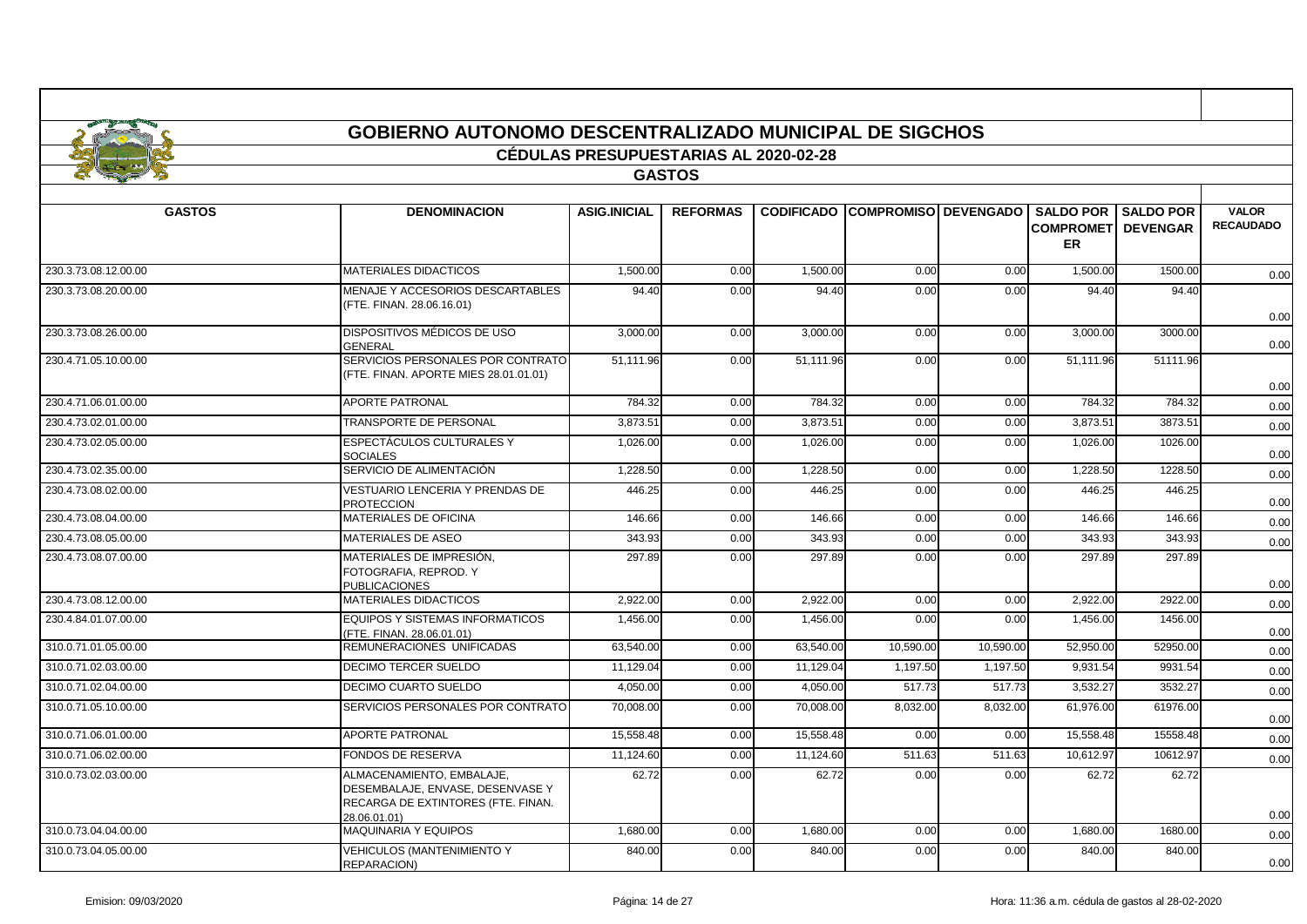|                      | <b>GOBIERNO AUTONOMO DESCENTRALIZADO MUNICIPAL DE SIGCHOS</b>                                                                                                                                         |                                              |                 |                   |                             |           |                                                             |                  |                                  |
|----------------------|-------------------------------------------------------------------------------------------------------------------------------------------------------------------------------------------------------|----------------------------------------------|-----------------|-------------------|-----------------------------|-----------|-------------------------------------------------------------|------------------|----------------------------------|
|                      |                                                                                                                                                                                                       | <b>CÉDULAS PRESUPUESTARIAS AL 2020-02-28</b> |                 |                   |                             |           |                                                             |                  |                                  |
|                      |                                                                                                                                                                                                       |                                              | <b>GASTOS</b>   |                   |                             |           |                                                             |                  |                                  |
| <b>GASTOS</b>        | <b>DENOMINACION</b>                                                                                                                                                                                   | <b>ASIG.INICIAL</b>                          | <b>REFORMAS</b> | <b>CODIFICADO</b> | <b>COMPROMISO DEVENGADO</b> |           | <b>SALDO POR</b><br><b>COMPROMETI DEVENGAR</b><br><b>ER</b> | <b>SALDO POR</b> | <b>VALOR</b><br><b>RECAUDADO</b> |
| 310.0.73.06.01.00.01 | CONSULTORÍA, PARA BARRIDO PREDIAL                                                                                                                                                                     | 7,504.00                                     | 0.00            | 7,504.00          | 0.00                        | 0.00      | 7,504.00                                                    | 7504.00          | 0.00                             |
| 310.0.73.08.03.00.00 | COMBUSTIBLES Y LUBRICANTES                                                                                                                                                                            | 2,775.00                                     | 0.00            | 2,775.00          | 0.00                        | 0.00      | 2,775.00                                                    | 2775.00          | 0.00                             |
| 310.0.73.08.04.00.00 | MATERIALES DE OFICINA                                                                                                                                                                                 | 578.02                                       | 0.00            | 578.02            | 0.00                        | 0.00      | 578.02                                                      | 578.02           | 0.00                             |
| 310.0.73.08.07.00.00 | MATERIALES DE IMPRESIÓN, FOT.REPR.                                                                                                                                                                    | 2,994.88                                     | 0.00            | 2,994.88          | 0.00                        | 0.00      | 2,994.88                                                    | 2994.88          | 0.00                             |
| 310.0.73.08.11.00.00 | <b>INSUMOS, BIENES, MATERIALES Y</b><br>SUMINISTROS PARA LA CONSTRUCCIÓN,<br>ELECTRICIDAD, PLOMERÍA, CARPINTERÍA,<br>SEÑALIZACIÓN VIAL, NAVEGACIÓN Y<br>CONTRA INCENDIOS (FTE. FINAN.<br>28.06.16.01) | 1,102.08                                     | 0.00            | 1,102.08          | 0.00                        | 0.00      | 1.102.08                                                    | 1102.08          | 0.00                             |
| 310.0.73.08.13.00.00 | REPUESTOS Y ACCESORIOS                                                                                                                                                                                | 2,350.88                                     | 0.00            | 2,350.88          | 0.00                        | 0.00      | 2,350.88                                                    | 2350.88          | 0.00                             |
| 310.0.77.01.02.00.00 | TASAS GENERALES, IMPUESTOS,<br>CONTRIBUCIONES, PERMISOS, LICENCIAS<br>Y PATENTES (FTE. FINAN. 28.06.01.01)                                                                                            | 548.80                                       | 0.00            | 548.80            | 0.00                        | 0.00      | 548.80                                                      | 548.80           | 0.00                             |
| 310.0.77.02.01.00.00 | SEGUROS (FTE. FINAN. 28.06.01.01)                                                                                                                                                                     | 1.456.00                                     | 0.00            | 1.456.00          | 0.00                        | 0.00      | 1.456.00                                                    | 1456.00          | 0.00                             |
| 310.0.84.01.04.00.00 | MAQUINARIA Y EQUIPOS                                                                                                                                                                                  | 168.00                                       | 0.00            | 168.00            | 0.00                        | 0.00      | 168.00                                                      | 168.00           | 0.00                             |
| 310.0.84.01.05.00.00 | <b>VEHÍCULOS</b>                                                                                                                                                                                      | 33,152.00                                    | 0.00            | 33.152.00         | 0.00                        | 0.00      | 33.152.00                                                   | 33152.00         | 0.00                             |
| 310.0.84.01.07.00.00 | <b>EQUIPOS, SISTEMAS Y PAQUETES</b><br><b>INFORMATICOS</b>                                                                                                                                            | 352.80                                       | 0.00            | 352.80            | 0.00                        | 0.00      | 352.80                                                      | 352.80           | 0.00                             |
| 310.0.84.03.01.00.00 | TERRENOS (EXPROPIACIÓN)                                                                                                                                                                               | 2,800.00                                     | 0.00            | 2,800.00          | 0.00                        | 0.00      | 2,800.00                                                    | 2800.00          | 0.00                             |
| 320.0.52.01.11.00.00 | PENSIONES DE JUBILACIÓN PATRONAL<br>FTE. FINAN.18.06.16.01)                                                                                                                                           | 3,666.75                                     | 0.00            | 3,666.75          | 220.15                      | 220.15    | 3,446.60                                                    | 3446.60          | 0.00                             |
| 320.0.56.02.01.00.00 | INTERESES CREDITO BDE GESTIÓN<br>INTEGRAL DE DESECHOS SOLIDOS PARA<br>EL CANTÓN SIGCHOS                                                                                                               | 53,212.34                                    | 0.00            | 53,212.34         | 8,779.67                    | 8,779.67  | 44,432.67                                                   | 44432.67         | 0.00                             |
| 320.0.61.01.05.00.00 | REMUNERACIONES UNIFICADAS (FTE.<br>FINAN. 13.01.16 Y 28.06.01.01)                                                                                                                                     | 11.832.00                                    | 0.00            | 11,832.00         | 1,972.00                    | 1,972.00  | 9,860.00                                                    | 9860.00          | 0.00                             |
| 320.0.61.01.06.00.00 | SALARIOS UNIFICADOS (FTE. FINAN.<br>28.06.01.01)                                                                                                                                                      | 59,520.00                                    | 0.00            | 59,520.00         | 11.767.00                   | 11.767.00 | 47,753.00                                                   | 47753.00         | 0.00                             |
| 320.0.61.02.03.00.00 | DÉCIMO TERCER SUELDO (FTE.<br>FINAN.28.06.01.01)                                                                                                                                                      | 7,000.12                                     | 0.00            | 7,000.12          | 267.80                      | 267.80    | 6,732.32                                                    | 6732.32          | 0.00                             |
| 320.0.61.02.04.00.00 | DÉCIMO CUARTO SUELDO (FTE. FINAN.<br>28.06.01.01)                                                                                                                                                     | 4,860.00                                     | 0.00            | 4,860.00          | 66.66                       | 66.66     | 4,793.34                                                    | 4793.34          | 0.00                             |
| 320.0.61.03.04.00.00 | COMPENSACIÓN POR TRANSPORTE (FTE.<br>FINAN.18.06.16.01 Y 28.06.01.01)                                                                                                                                 | 2,217.60                                     | 0.00            | 2,217.60          | 995.50                      | 995.50    | 1,222.10                                                    | 1222.10          | 0.00                             |

320.0.61.03.06.00.00 ALIMENTACIÓN (FTE. FINAN. 28.06.01.01) 12,276.00 0.00 12,276.00 5,150.50 5,150.50 7,125.50 7125.50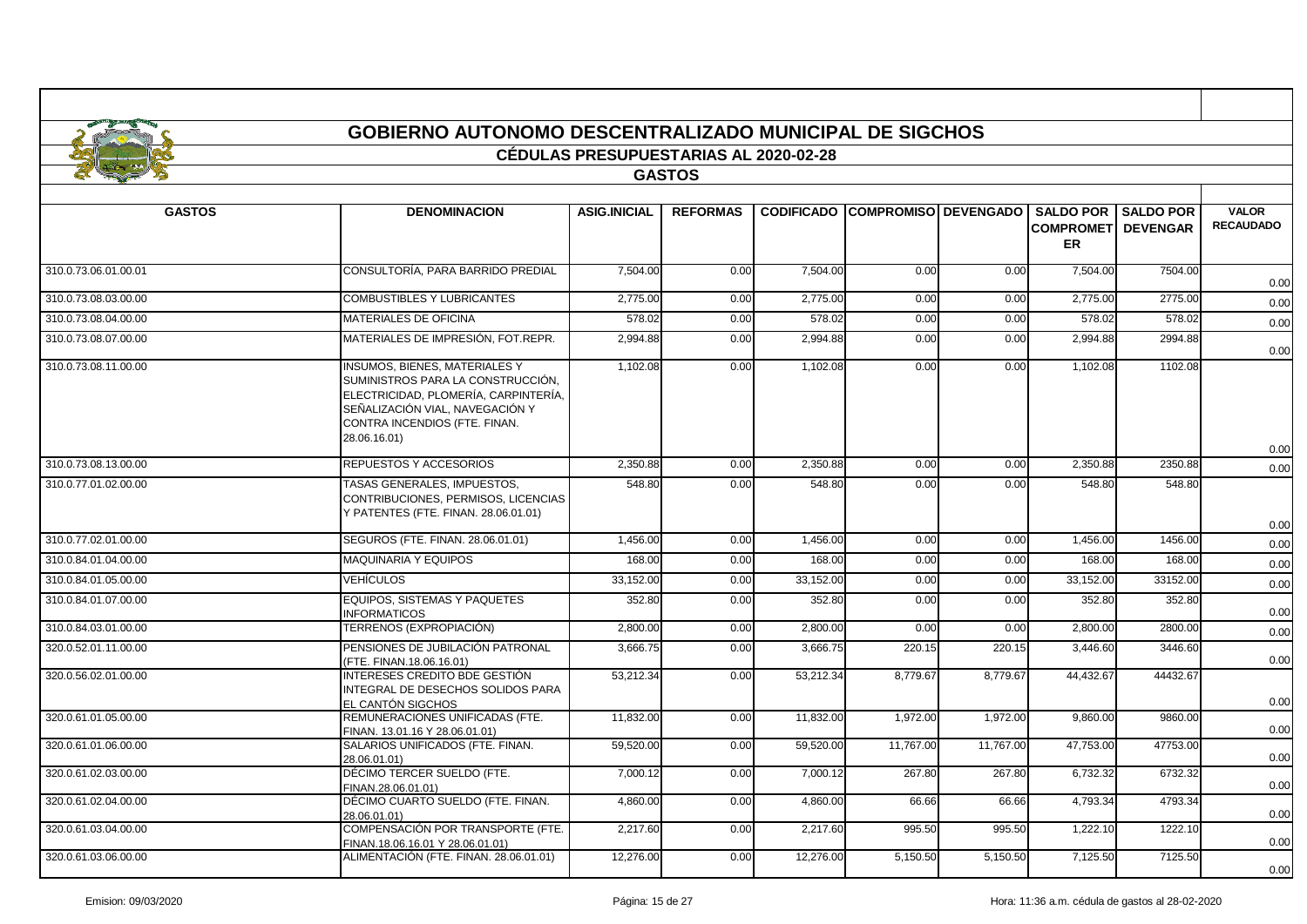|                      | GOBIERNO AUTONOMO DESCENTRALIZADO MUNICIPAL DE SIGCHOS                                                                                                                                                                  |                                              |                 |           |                                        |           |                                         |                              |                                  |
|----------------------|-------------------------------------------------------------------------------------------------------------------------------------------------------------------------------------------------------------------------|----------------------------------------------|-----------------|-----------|----------------------------------------|-----------|-----------------------------------------|------------------------------|----------------------------------|
|                      |                                                                                                                                                                                                                         | <b>CÉDULAS PRESUPUESTARIAS AL 2020-02-28</b> |                 |           |                                        |           |                                         |                              |                                  |
|                      |                                                                                                                                                                                                                         |                                              | <b>GASTOS</b>   |           |                                        |           |                                         |                              |                                  |
|                      |                                                                                                                                                                                                                         |                                              |                 |           |                                        |           |                                         |                              |                                  |
| <b>GASTOS</b>        | <b>DENOMINACION</b>                                                                                                                                                                                                     | <b>ASIG.INICIAL</b>                          | <b>REFORMAS</b> |           | <b>CODIFICADO COMPROMISO DEVENGADO</b> |           | <b>COMPROMETI DEVENGAR</b><br><b>ER</b> | <b>SALDO POR I SALDO POR</b> | <b>VALOR</b><br><b>RECAUDADO</b> |
| 320.0.61.04.01.00.00 | POR CARGAS FAMILIARES (FTE.<br>FINAN.28.06.01.01)                                                                                                                                                                       | 1,053.60                                     | 0.00            | 1,053.60  | 197.52                                 | 197.52    | 856.08                                  | 856.08                       | 0.00                             |
| 320.0.61.04.08.00.00 | SUBSIDIO DE ANTIGÜEDAD (FTE. FINAN.<br>28.06.01.01)                                                                                                                                                                     | 835.92                                       | 0.00            | 835.92    | 136.90                                 | 136.90    | 699.02                                  | 699.02                       | 0.00                             |
| 320.0.61.05.10.00.00 | SERVICIOS PERSONALES POR CONTRATO<br>(FTE. FINAN. 28.06.01.01)                                                                                                                                                          | 12,648.00                                    | 0.00            | 12,648.00 | 1,054.00                               | 1,054.00  | 11,594.00                               | 11594.00                     | 0.00                             |
| 320.0.61.06.01.00.00 | APORTE PATRONAL (FTE.<br>FINAN.28.06.01.01)                                                                                                                                                                             | 10,083.81                                    | 0.00            | 10,083.81 | 0.00                                   | 0.00      | 10,083.81                               | 10083.81                     | 0.00                             |
| 320.0.61.06.02.00.00 | FONDOS DE RESERVA (FTE.<br>FINAN.28.06.01.01)                                                                                                                                                                           | 6,997.25                                     | 0.00            | 6,997.25  | 1,159.61                               | 1,159.61  | 5,837.64                                | 5837.64                      | 0.00                             |
| 320.0.61.07.06.00.00 | BENEFICIO POR JUBILACIÓN (FTE, FINAN,<br>28.06.01.01)                                                                                                                                                                   | 61,950.00                                    | 0.00            | 61,950.00 | 61,950.00                              | 61,950.00 | 0.00                                    | 0.00                         | 0.00                             |
| 320.0.63.01.04.00.00 | ENERGIA ELECTRICA (FTE.FINAN.<br>14.02.99.01-13.01.16)                                                                                                                                                                  | 403.20                                       | 0.00            | 403.20    | 0.00                                   | 0.00      | 403.20                                  | 403.20                       | 0.00                             |
| 320.0.63.02.09.00.00 | SERVICIOS DE ASEO; LAVADO<br>VESTIMENTA DE TRABAJO; FUMIGACIÓN,<br>DESINFECCIÓN Y LIMPIEZA<br>INSTAL.ENTIDADES PÚBLICAS.(SERVICIO<br>DE RECOLECCION DE BASURA EN LAS<br>PARROQ DEL CANTON) (FTE. FINAN.<br>28.06.01.01) | 25,536.00                                    | 0.00            | 25,536.00 | 0.00                                   | 0.00      | 25,536.00                               | 25536.00                     |                                  |
| 320.0.63.04.05.00.00 | VEHÍCULOS (SERVICIO PARA<br>MANTENIMIENTO Y REPARACIÓN)<br>(FTE.FINAN. 14.02.99.01-13.01.16)                                                                                                                            | 2,240.00                                     | 0.00            | 2,240.00  | 0.00                                   | 0.00      | 2,240.00                                | 2240.00                      | 0.00<br>0.00                     |
| 320.0.63.08.02.00.00 | VESTUARIO LENCERIA Y PRENDAS DE<br>PROTECCION (FTE.FINAN. 14.02.99.01-<br>13.01.16                                                                                                                                      | 2,132.86                                     | 0.00            | 2,132.86  | 0.00                                   | 0.00      | 2,132.86                                | 2132.86                      | 0.00                             |
| 320.0.63.08.03.00.00 | <b>COMBUSTIBLES Y LUBRICANTES</b><br>(FTE.FINAN. 14.02.99.01-13.01.16)                                                                                                                                                  | 3,987.90                                     | 0.00            | 3,987.90  | 0.00                                   | 0.00      | 3,987.90                                | 3987.90                      | 0.00                             |
| 320.0.63.08.04.00.00 | MATERIALES DE OFICINA (FTE.FINAN.<br>14.02.99.01-13.01.16)                                                                                                                                                              | 42.50                                        | 0.00            | 42.50     | 0.00                                   | 0.00      | 42.50                                   | 42.50                        | 0.00                             |
| 320.0.63.08.05.00.00 | MATERIALES DE ASEO (TACHOS<br><b>DOMICILIARIOS)</b>                                                                                                                                                                     | 3,920.00                                     | 0.00            | 3,920.00  | 0.00                                   | 0.00      | 3.920.00                                | 3920.00                      | 0.00                             |
| 320.0.63.08.05.00.01 | MATERIALES DE ASEO (FTE.FINAN.<br>14.02.99.01-13.01.16)                                                                                                                                                                 | 44.24                                        | 0.00            | 44.24     | 0.00                                   | 0.00      | 44.24                                   | 44.24                        | 0.00                             |
| 320.0.63.08.13.00.00 | REPUESTOS Y ACCESORIOS (FTE.FINAN.<br>14.02.99.01-13.01.16)                                                                                                                                                             | 10,629.92                                    | 0.00            | 10,629.92 | 0.00                                   | 0.00      | 10,629.92                               | 10629.92                     | 0.00                             |
| 320.0.63.08.19.00.00 | ADQUISICIÓN DE ACCESORIOS E<br>INSUMOS QUÍMICOS Y ORGÁNICOS<br>(FTE.FINAN. 14.02.99.01-13.01.16)                                                                                                                        | 336.00                                       | 0.00            | 336.00    | 0.00                                   | 0.00      | 336.00                                  | 336.00                       | 0.00                             |
| 320.0.73.02.05.00.00 | ESPECTÁCULOS CULTURALES Y<br><b>SOCIALES</b>                                                                                                                                                                            | 36,383.53                                    | 0.00            | 36,383.53 | 0.00                                   | 0.00      | 36,383.53                               | 36383.53                     | 0.00                             |

л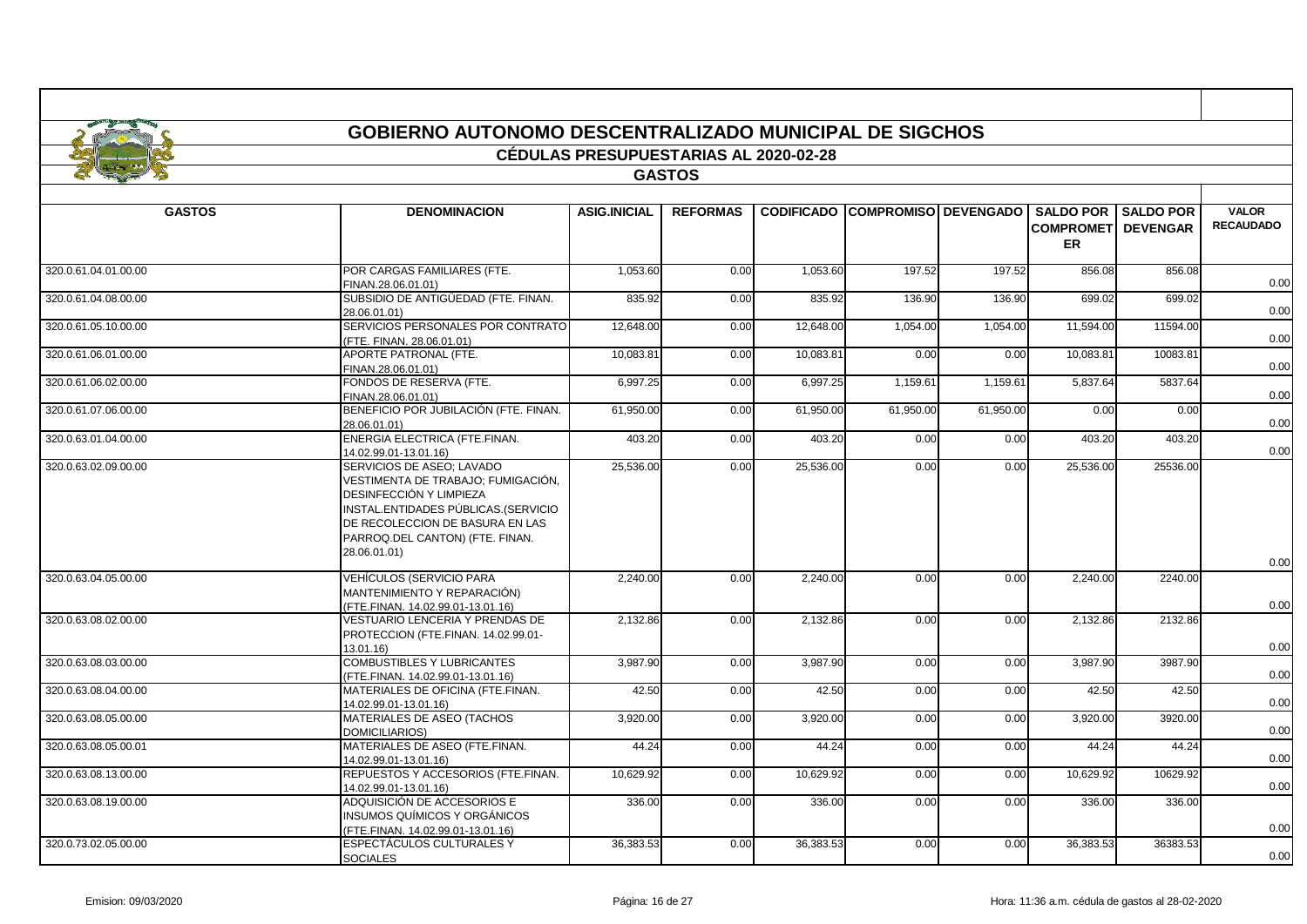|                      | <b>GOBIERNO AUTONOMO DESCENTRALIZADO MUNICIPAL DE SIGCHOS</b>                                                                                             |                                              |                 |                   |                             |           |                                            |                                     |                                  |  |
|----------------------|-----------------------------------------------------------------------------------------------------------------------------------------------------------|----------------------------------------------|-----------------|-------------------|-----------------------------|-----------|--------------------------------------------|-------------------------------------|----------------------------------|--|
|                      |                                                                                                                                                           | <b>CÉDULAS PRESUPUESTARIAS AL 2020-02-28</b> |                 |                   |                             |           |                                            |                                     |                                  |  |
|                      |                                                                                                                                                           |                                              | <b>GASTOS</b>   |                   |                             |           |                                            |                                     |                                  |  |
| <b>GASTOS</b>        | <b>DENOMINACION</b>                                                                                                                                       | <b>ASIG.INICIAL</b>                          | <b>REFORMAS</b> | <b>CODIFICADO</b> | <b>COMPROMISO DEVENGADO</b> |           | <b>SALDO POR</b><br><b>COMPROMET</b><br>ER | <b>SALDO POR</b><br><b>DEVENGAR</b> | <b>VALOR</b><br><b>RECAUDADO</b> |  |
| 320.0.73.02.09.00.00 | SERVICIOS DE ASEO; LAVADO DE<br>VESTIMENTA DE TRABAJO; FUMIGACIÓN,<br>DESINFECCIÓN Y LIMPIEZA DE LAS<br>INSTALACIONES DE LAS ENTIDADES<br>PÚBLICAS.       | 10,080.00                                    | 0.00            | 10,080.00         | 0.00                        | 0.00      | 10,080.00                                  | 10080.00                            | 0.00                             |  |
| 320.0.73.04.05.00.00 | <b>VEHÍCULOS (SERVICIO PARA</b><br>MANTENIMIENTO Y REPARACIÓN) (FTE.<br>FINAN.28.06.16.01)                                                                | 1.680.00                                     | 0.00            | 1.680.00          | 0.00                        | 0.00      | 1.680.00                                   | 1680.00                             | 0.00                             |  |
| 320.0.73.06.02.00.00 | AUDITORÍA AMBIENTAL DE<br>CUMPLIMIENTO Y ACTUALIZACIÓN DEL<br>PMA DEL PROYECTO DISEÑO DEFINITIVO<br>DEL MANEJO Y DISPOSICIÓN FINAL DE<br>DESECHOS SÓLIDOS | 17,920.00                                    | 0.00            | 17,920.00         | 0.00                        | 0.00      | 17,920.00                                  | 17920.00                            | 0.00                             |  |
| 320.0.73.06.04.00.01 | FISCALIZACION DEL CIERRE TECNICO DEL<br>BOTADERO DE BASURA Y<br>CONSTRUCCION DEL RELLENO<br>SANITARIO DE LA CIUDAD DE SIGCHOS<br>CONTRATO COMPLEMENTARIO  | 18,240.00                                    | 0.00            | 18,240.00         | 0.00                        | 0.00      | 18,240.00                                  | 18240.00                            | 0.00                             |  |
| 320.0.73.06.09.00.00 | <b>INVESTIGACIONES PROFESIONALES Y</b><br>ANÁLISIS DE LABORATORIO (FTE. FINAN.<br>28.06.16.01)                                                            | 952.01                                       | 0.00            | 952.01            | 0.00                        | 0.00      | 952.01                                     | 952.01                              | 0.00                             |  |
| 320.0.73.08.05.00.00 | MATERIALES DE ASEO (ARRASTRE)<br>(FTE.FINAN. 37.01.01.01)                                                                                                 | 7,000.00                                     | 0.00            | 7,000.00          | 0.00                        | 0.00      | 7,000.00                                   | 7000.00                             | 0.00                             |  |
| 320.0.73.08.13.00.00 | REPUESTOS Y ACCESORIOS                                                                                                                                    | 2,016.00                                     | 0.00            | 2,016.00          | 0.00                        | 0.00      | 2,016.00                                   | 2016.00                             | 0.00                             |  |
| 320.0.73.15.15.00.00 | <b>PLANTAS</b>                                                                                                                                            | 8,120.00                                     | 0.00            | 8,120.00          | 0.00                        | 0.00      | 8,120.00                                   | 8120.00                             | 0.00                             |  |
| 320.0.77.02.06.00.00 | <b>COSTAS JUDICIALES. TRÁMITES</b><br>NOTARIALES, LEGALIZACIÓN DE<br><b>DOCUMENTOS Y ARREGLOS</b><br><b>EXTRAJUDICIALES</b>                               | 2.576.00                                     | 0.00            | 2.576.00          | 0.00                        | 0.00      | 2.576.00                                   | 2576.00                             | 0.00                             |  |
| 320.0.84.01.11.00.00 | PARTES Y REPUESTOS                                                                                                                                        | 3,920.00                                     | 0.00            | 3,920.00          | 0.00                        | 0.00      | 3,920.00                                   | 3920.00                             | 0.00                             |  |
| 320.0.96.02.01.00.00 | CREDITO BDE CAPITAL RELLENO<br><b>SANITARIO</b>                                                                                                           | 106,570.72                                   | 0.00            | 106,570.72        | 15,802.34                   | 15,802.34 | 90,768.38                                  | 90768.38                            | 0.00                             |  |
| 330.0.56.02.01.00.02 | INTERESES CREDITO MEJORAMIENTO<br>SISTEMA DE AGUA POTABLE DE LA<br><b>CIUDAD DE SIGCHOS</b>                                                               | 153,664.57                                   | 0.00            | 153,664.57        | 21,041.98                   | 21,041.98 | 132,622.59                                 | 132622.59                           | 0.00                             |  |
| 330.0.56.02.01.00.03 | <b>INTERESES CREDITO AGUA Y</b><br>ALCANTARILLADO (FTE. FINAN.18.06.01.01)                                                                                | 16,000.00                                    | 0.00            | 16,000.00         | 0.00                        | 0.00      | 16,000.00                                  | 16000.00                            | 0.00                             |  |
| 330.0.61.01.05.00.00 | REMUNERACIONES UNIFICADAS (FTE.<br>FINAN.28.06.01.01)                                                                                                     | 8,100.00                                     | 0.00            | 8,100.00          | 1,350.00                    | 1,350.00  | 6,750.00                                   | 6750.00                             | 0.00                             |  |

- 11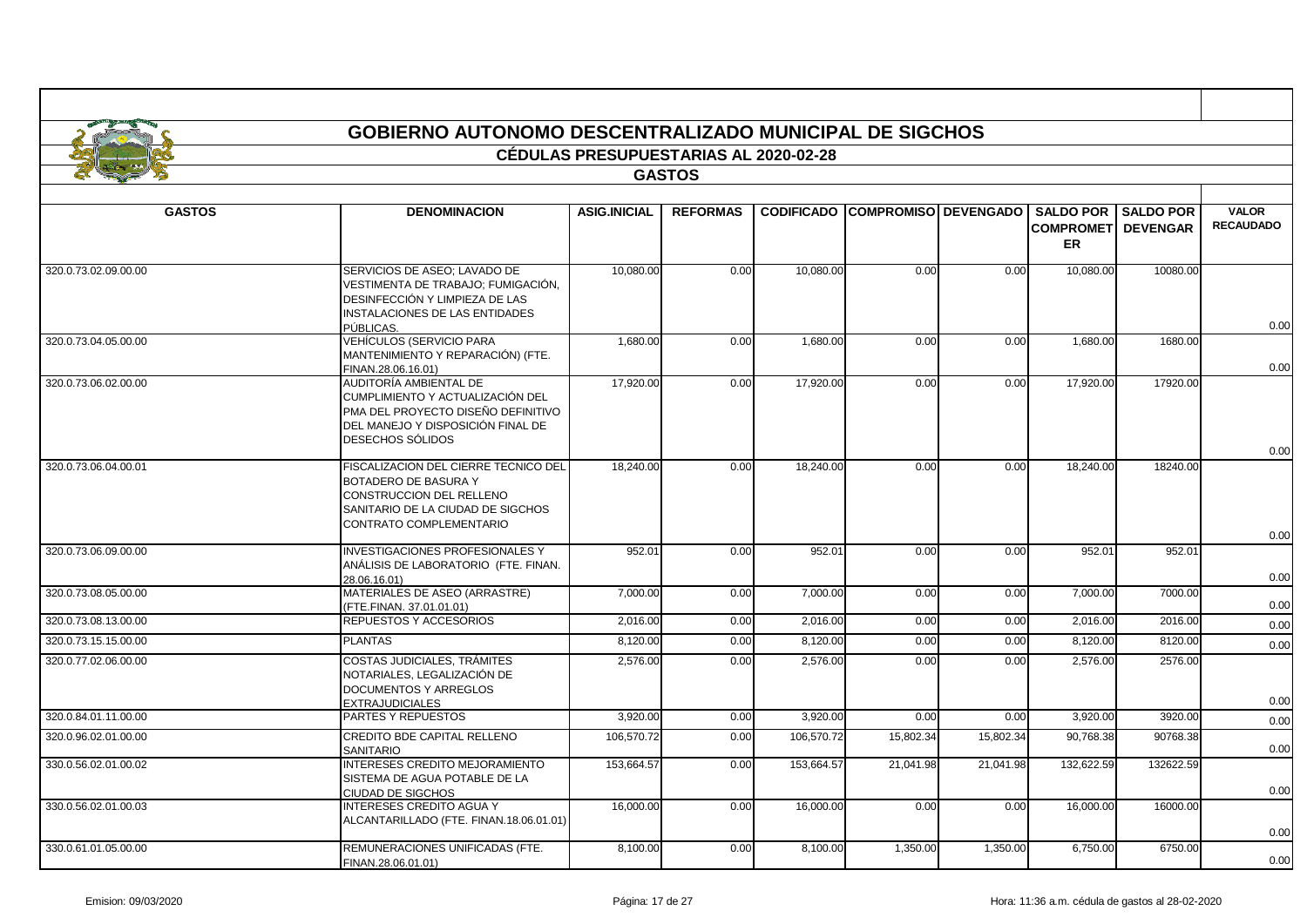|                                              |                                                                                                                         | <b>CÉDULAS PRESUPUESTARIAS AL 2020-02-28</b> |                 |                    |                                        |                   |                                                             |                   |                                  |
|----------------------------------------------|-------------------------------------------------------------------------------------------------------------------------|----------------------------------------------|-----------------|--------------------|----------------------------------------|-------------------|-------------------------------------------------------------|-------------------|----------------------------------|
|                                              |                                                                                                                         |                                              |                 |                    |                                        |                   |                                                             |                   |                                  |
|                                              |                                                                                                                         |                                              | <b>GASTOS</b>   |                    |                                        |                   |                                                             |                   |                                  |
| <b>GASTOS</b>                                | <b>DENOMINACION</b>                                                                                                     | <b>ASIG.INICIAL</b>                          | <b>REFORMAS</b> |                    | <b>CODIFICADO COMPROMISO DEVENGADO</b> |                   | <b>SALDO POR</b><br><b>COMPROMETI DEVENGAR</b><br><b>ER</b> | <b>SALDO POR</b>  | <b>VALOR</b><br><b>RECAUDADO</b> |
| 330.0.61.01.06.00.00                         | SALARIOS UNIFICADOS(FTE.                                                                                                | 26,496.00                                    | 0.00            | 26,496.00          | 5,981.00                               | 5.981.00          | 20,515.00                                                   | 20515.00          |                                  |
| 330.0.61.02.03.00.00                         | FINAN.28.06.01.01)<br>DECIMO TERCER SUELDO (FTE.                                                                        | 3,969.16                                     | 0.00            | 3,969.16           | 212.50                                 | 212.50            | 3,756.66                                                    | 3756.66           | 0.00                             |
| 330.0.61.02.04.00.00                         | FINAN.28.06.01.01)<br>DECIMO CUARTO SUELDO (FTE.                                                                        | 2,430.00                                     | 0.00            | 2,430.00           | 69.20                                  | 69.20             | 2,360.80                                                    | 2360.80           | 0.00                             |
| 330.0.61.03.04.00.00                         | FINAN.28.06.01.01)<br>COMPENSACIÓN POR TRANSPORTE (FTE.                                                                 | 950.40                                       | 0.00            | 950.40             | 452.10                                 | 452.10            | 498.30                                                      | 498.30            | 0.00                             |
|                                              | FINAN.28.06.01.01)<br>ALIMENTACIÓN (FTE. FINAN.28.06.01.01)                                                             |                                              |                 |                    |                                        |                   |                                                             |                   | 0.00                             |
| 330.0.61.03.06.00.00<br>330.0.61.04.01.00.00 | POR CARGAS FAMILIARES (FTE.                                                                                             | 5,280.00<br>431.76                           | 0.00<br>0.00    | 5,280.00<br>431.76 | 2,330.50<br>65.76                      | 2,330.50<br>65.76 | 2.949.50<br>366.00                                          | 2949.50<br>366.00 | 0.00                             |
| 330.0.61.04.08.00.00                         | FINAN.28.06.01.01)<br>SUBSIDIO DE ANTIGÜEDAD (FTE.                                                                      | 410.04                                       | 0.00            | 410.04             | 91.44                                  | 91.44             | 318.60                                                      | 318.60            | 0.00                             |
|                                              | FINAN.28.06.01.01)<br>SERVICIOS PERSONALES POR CONTRATO                                                                 |                                              |                 |                    |                                        |                   |                                                             |                   | 0.00                             |
| 330.0.61.05.10.00.00                         | (FTE. FINAN.28.06.01.01)                                                                                                | 13.032.00                                    | 0.00            | 13,032.00          | 2,172.00                               | 2,172.00          | 10,860.00                                                   | 10860.00          | 0.00                             |
| 330.0.61.06.01.00.00                         | APORTE PATRONAL (FTE. FINAN.<br>28.06.01.01)                                                                            | 5.681.18                                     | 0.00            | 5,681.18           | 0.00                                   | 0.00              | 5,681.18                                                    | 5681.18           | 0.00                             |
| 330.0.61.06.02.00.00                         | FONDOS DE RESERVA (FTE, FINAN.<br>28.06.01.01)                                                                          | 3.967.59                                     | 0.00            | 3,967.59           | 331.88                                 | 331.88            | 3.635.7'                                                    | 3635.7            | 0.00                             |
| 330.0.63.01.04.00.00                         | ENERGIA ELECTRICA (FTE. FINAN. 13.01.21-<br>14.02.06.01-14.03.01)                                                       | 3,360.00                                     | 0.00            | 3,360.00           | 124.02                                 | 51.10             | 3,235.98                                                    | 3308.90           | 0.00                             |
| 330.0.63.04.05.00.00                         | VEHÍCULOS (SERVICIO PARA<br>MANTENIMIENTO Y REPARACIÓN) (FTE.<br>FINAN. 13.01.21-14.02.06.01-14.03.01)                  | 501.76                                       | 0.00            | 501.76             | 0.00                                   | 0.00              | 501.76                                                      | 501.76            | 0.00                             |
| 330.0.63.06.09.00.00                         | <b>INVESTIGACIONES PROFESIONALES Y</b><br>ANÁLISIS DE LABORATORIO (FTE. FINAN.<br>13.01.21-14.02.06.01-14.03.01)        | 2,688.00                                     | 0.00            | 2,688.00           | 0.00                                   | 0.00              | 2.688.00                                                    | 2688.00           | 0.00                             |
| 330.0.63.08.02.00.00                         | VESTUARIO LENCERIA Y PRENDAS DE<br>PROTECCION (FTE. FINAN. 13.01.21-<br>14.02.06.01-14.03.01)                           | 1,115.03                                     | 0.00            | 1,115.03           | 0.00                                   | 0.00              | 1,115.03                                                    | 1115.03           | 0.00                             |
| 330.0.63.08.03.00.00                         | COMBUSTIBLES Y LUBRICANTES (FTE.<br>FINAN. 13.01.21-14.02.06.01-14.03.01)                                               | 1,733.65                                     | 0.00            | 1,733.65           | 0.00                                   | 0.00              | 1,733.65                                                    | 1733.65           | 0.00                             |
| 330.0.63.08.04.00.00                         | MATERIALES DE OFICINA (FTE. FINAN.<br>13.01.21-14.02.06.01-14.03.01)                                                    | 154.53                                       | 0.00            | 154.53             | 0.00                                   | 0.00              | 154.53                                                      | 154.53            | 0.00                             |
| 330.0.63.08.05.00.00                         | MATERIALES DE ASEO (FTE. FINAN.<br>13.01.21-14.02.06.01-14.03.01)                                                       | 72.32                                        | 0.00            | 72.32              | 0.00                                   | 0.00              | 72.32                                                       | 72.32             | 0.00                             |
| 330.0.63.08.07.00.00                         | MATERIALES DE IMPRESIÓN.<br>FOTOGRAFÍA. REPRODUCCIÓN Y<br>PUBLICACIONES (FTE. FINAN. 13.01.21-<br>14 02 06 01-14 03 01) | 107.52                                       | 0.00            | 107.52             | 0.00                                   | 0.00              | 107.52                                                      | 107.52            | 0.00                             |

14.02.06.01-14.03.01)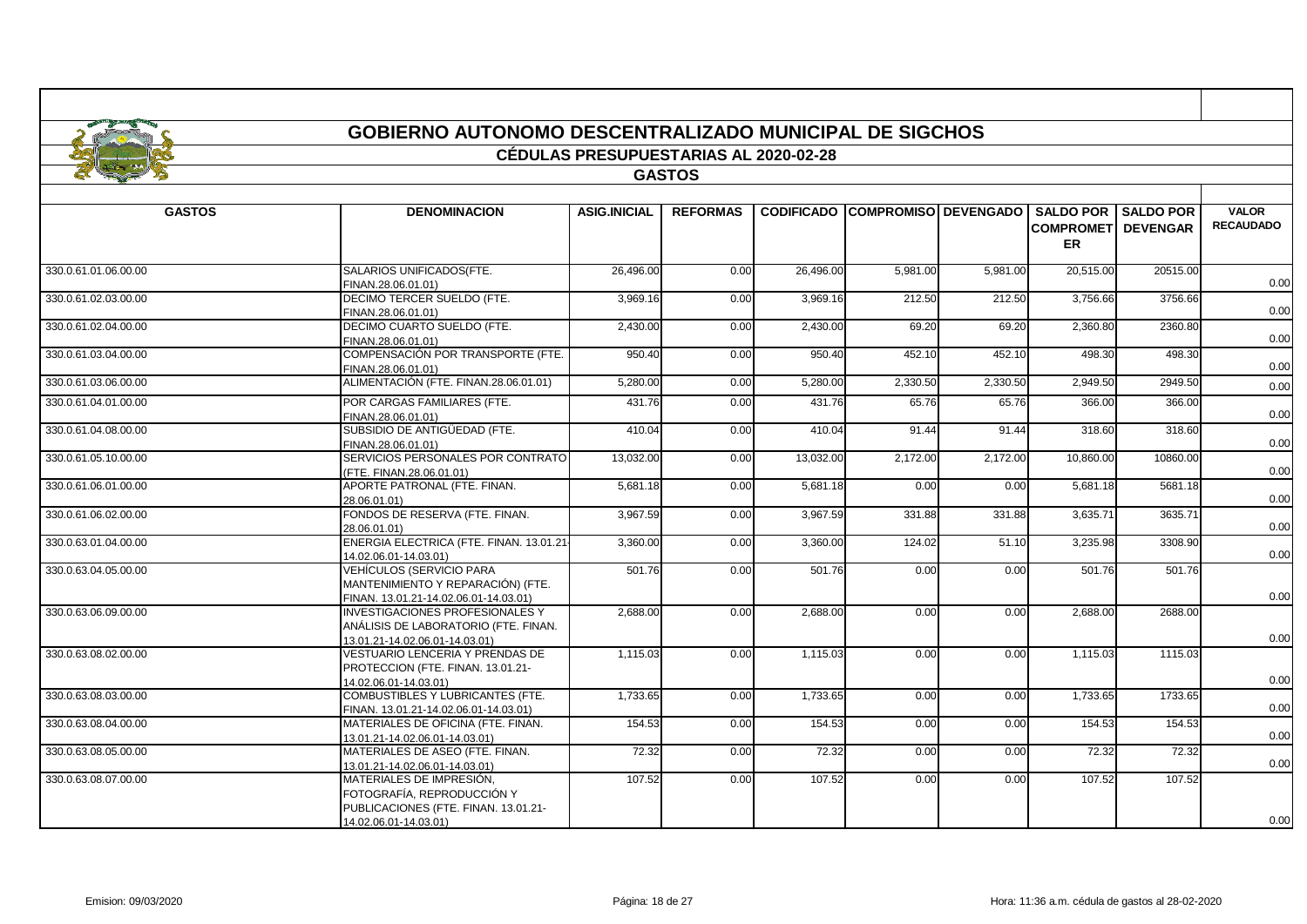|                      | <b>GOBIERNO AUTONOMO DESCENTRALIZADO MUNICIPAL DE SIGCHOS</b>                                                                                                                  |                                              |                 |            |                                 |           |                                                   |                                     |                                  |
|----------------------|--------------------------------------------------------------------------------------------------------------------------------------------------------------------------------|----------------------------------------------|-----------------|------------|---------------------------------|-----------|---------------------------------------------------|-------------------------------------|----------------------------------|
|                      |                                                                                                                                                                                | <b>CÉDULAS PRESUPUESTARIAS AL 2020-02-28</b> |                 |            |                                 |           |                                                   |                                     |                                  |
|                      |                                                                                                                                                                                |                                              | <b>GASTOS</b>   |            |                                 |           |                                                   |                                     |                                  |
| <b>GASTOS</b>        | <b>DENOMINACION</b>                                                                                                                                                            | <b>ASIG.INICIAL</b>                          | <b>REFORMAS</b> |            | CODIFICADO COMPROMISO DEVENGADO |           | <b>SALDO POR</b><br><b>COMPROMET</b><br><b>ER</b> | <b>SALDO POR</b><br><b>DEVENGAR</b> | <b>VALOR</b><br><b>RECAUDADO</b> |
| 330.0.63.08.11.00.00 | <b>INSUMOS, BIENES, MATERIALES Y</b><br>SUMINISTROS PARA LA CONSTRUCCION<br>(FTE, FINAN, 13.01.21-14.02.06.01-14.03.01)                                                        | 13.143.47                                    | 0.00            | 13,143.47  | 0.00                            | 0.00      | 13.143.47                                         | 13143.47                            | 0.00                             |
| 330.0.63.08.13.00.00 | REPUESTOS Y ACCESORIOS (FTE. FINAN.<br>13.01.21-14.02.06.01-14.03.01)                                                                                                          | 1,859.20                                     | 0.00            | 1,859.20   | 0.00                            | 0.00      | 1,859.20                                          | 1859.20                             | 0.00                             |
| 330.0.63.08.19.00.00 | ADQUISICION DE ACCESORIOS E<br>INSUMOS QUIMICOS Y ORGANICOS (FTE.<br>FINAN. 13.01.21-14.02.06.01-14.03.01)                                                                     | 7,015.01                                     | 0.00            | 7,015.01   | 0.00                            | 0.00      | 7,015.01                                          | 7015.01                             | 0.00                             |
| 330.0.73.01.04.00.00 | <b>ENERGIA ELECTRICA</b>                                                                                                                                                       | 0.00                                         | 0.00            | 0.00       | 0.00                            | 0.00      | 0.00                                              | 0.00                                | 0.00                             |
| 330.0.73.06.01.00.10 | ESTUDIO DEL SISTEMA DE AGUA Y<br>ALCANTARILLADO PARA EL RECINTO<br><b>GALAPAGOS DE LA PARROQUIA LAS</b>                                                                        | 25.194.00                                    | 0.00            | 25.194.00  | 22.176.00                       | 22.176.00 | 3.018.00                                          | 3018.00                             | 0.00                             |
| 330.0.73.06.04.00.02 | PAMPAS (ARRASTRE 2015)<br>FISCALIZACION CONSTRUCCION DEL<br>SISTEMA DE AGUA POTABLE DE LA<br>CIUDAD DE SIGCHOS ARRASTRE 2016                                                   | 7,603.17                                     | 0.00            | 7,603.17   | 0.00                            | 0.00      | 7,603.17                                          | 7603.17                             | 0.00                             |
| 330.0.73.06.05.00.02 | ESTUDIO DE AGUA PARA LA COMUNIDAD<br>DE GUANTUALO ARRASTRE 2016                                                                                                                | 6.006.00                                     | 0.00            | 6,006.00   | 0.00                            | 0.00      | 6.006.00                                          | 6006.00                             | 0.00                             |
| 330.0.73.08.11.00.00 | <b>INSUMOS, BIENES, MATERIALES Y</b><br>SUMINISTROS PARA LA CONSTRUCCION                                                                                                       | 17.714.66                                    | 0.00            | 17.714.66  | 0.00                            | 0.00      | 17.714.66                                         | 17714.66                            | 0.00                             |
| 330.0.73.08.11.00.01 | <b>INSUMOS, BIENES, MATERIALES Y</b><br>SUMINISTROS PARA LA CONSTRUCCION                                                                                                       | 6,529.60                                     | 0.00            | 6,529.60   | 0.00                            | 0.00      | 6,529.60                                          | 6529.60                             | 0.00                             |
| 330.0.73.08.11.00.02 | <b>INSUMOS, MATERIALES Y SUMINISTROS</b><br>PARA CONSTRUCCIÓN (PROYECTO DE<br>CONSTRUCCIÓN DE TANQUES DE<br>RESERVA DE AGUA EN EL CANTÓN<br>SIGCHOS) (FTE. FINAN. 28.06.01.01) | 9,555.84                                     | 0.00            | 9,555.84   | 0.00                            | 0.00      | 9.555.84                                          | 9555.84                             | 0.00                             |
| 330.0.75.01.01.01.01 | MEJORAMIENTO DEL SISTEMA ANTIGUO<br>DE AGUA POTABLE (SEDIMENTADOR Y<br>MATERIAL DE FILTRO) DE LA CIUDAD DE<br>SIGCHOS (FTE. FINAN. 37.01.01.01)                                | 70.033.35                                    | 0.00            | 70,033.35  | 0.00                            | 0.00      | 70.033.35                                         | 70033.35                            | 0.00                             |
| 330.0.75.01.01.01.02 | CONSTRUCCIÓN DEL SISTEMA DE AGUA<br>POTABLE DE LA CIUDAD DE SIGCHOS<br>ARRASTRE 2016                                                                                           | 205,673.09                                   | 0.00            | 205,673.09 | 71,312.96                       | 25,227.32 | 134,360.13                                        | 180445.77                           | 0.00                             |

ா

┱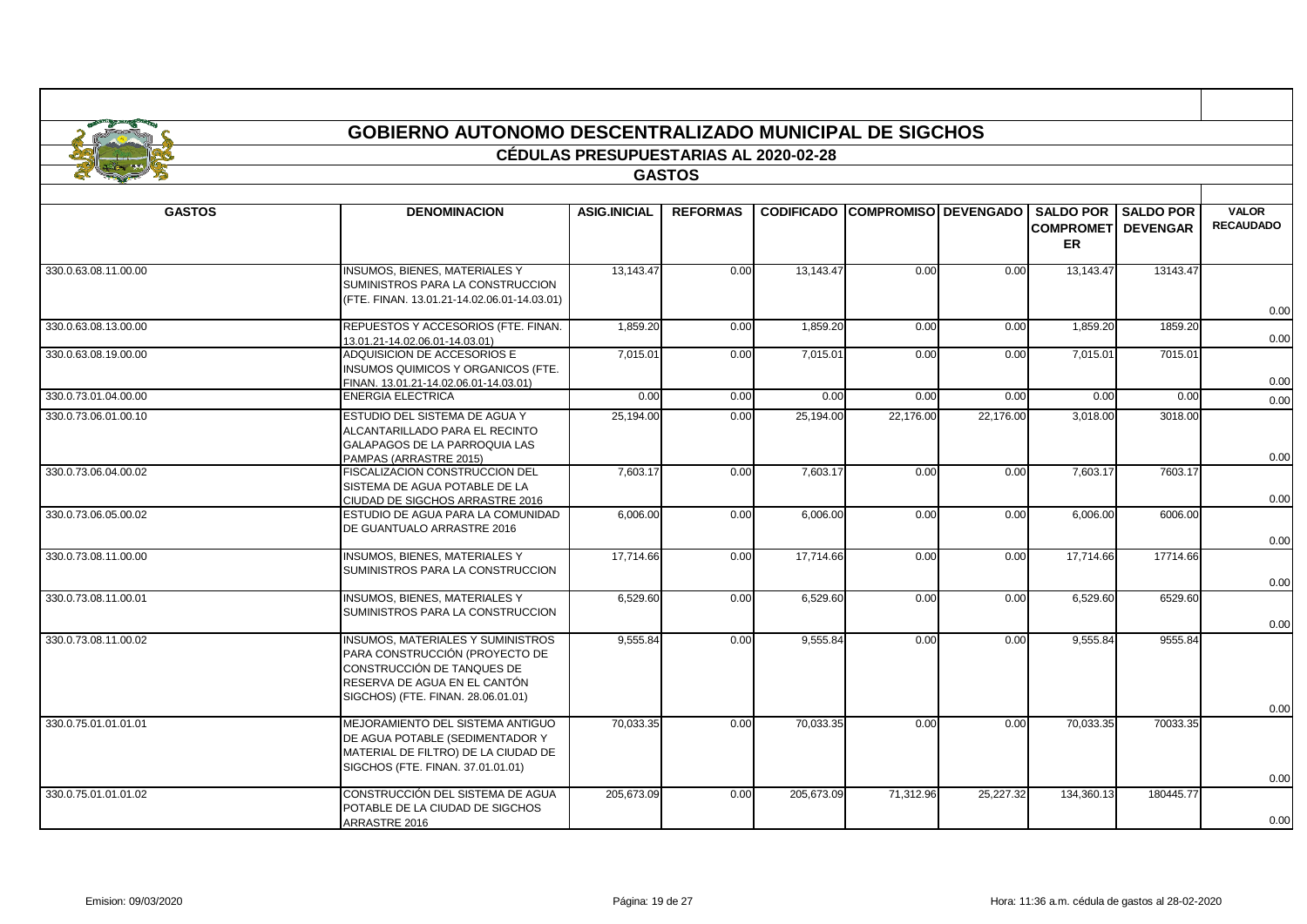|                      |                                                                                                                                 | <b>CÉDULAS PRESUPUESTARIAS AL 2020-02-28</b> |                 |                   |                               |           |                                         |                              |                  |
|----------------------|---------------------------------------------------------------------------------------------------------------------------------|----------------------------------------------|-----------------|-------------------|-------------------------------|-----------|-----------------------------------------|------------------------------|------------------|
|                      |                                                                                                                                 |                                              | <b>GASTOS</b>   |                   |                               |           |                                         |                              |                  |
|                      |                                                                                                                                 |                                              |                 |                   |                               |           |                                         | <b>VALOR</b>                 |                  |
| <b>GASTOS</b>        | <b>DENOMINACION</b>                                                                                                             | <b>ASIG.INICIAL</b>                          | <b>REFORMAS</b> | <b>CODIFICADO</b> | <b>COMPROMISO   DEVENGADO</b> |           | <b>COMPROMETI DEVENGAR</b><br><b>ER</b> | <b>SALDO POR I SALDO POR</b> | <b>RECAUDADO</b> |
| 330.0.75.01.01.02.01 | CONSTRUCCIÓN DEL SISTEMA DE AGUA<br>DE LA COMUNIDAD DE COCHALÓ DE<br>ISINLIVÍ, PARROQUIA ISINLIVÍ  (FTE. FINAN.<br>37.01.01.01) | 83,226.88                                    | 0.00            | 83,226.88         | 0.00                          | 0.00      | 83,226.88                               | 83226.88                     | 0.00             |
| 330.0.75.01.01.03.01 | CONSTRUCCIÓN DEL SISTEMA DE AGUA<br>DE LA PARROQUIA CHUGCHILAN (FTE.<br>FINAN. 37.01.01.01)                                     | 75,182.62                                    | 0.00            | 75,182.62         | 0.00                          | 0.00      | 75,182.62                               | 75182.62                     | 0.00             |
| 330.0.96.02.01.00.02 | CREDITO BDE MEJORAMIENTO SISTEMA<br>DE AGUA POTABLE DE LA CIUDAD DE<br><b>SIGCHOS</b>                                           | 95,865.67                                    | 0.00            | 95,865.67         | 12,213.06                     | 12,213.06 | 83,652.61                               | 83652.61                     | 0.00             |
| 330.0.96.02.01.00.03 | CREDITO AGUA Y ALCANTARILLADO (FTE.<br>FINAN. 28.06.01.01)                                                                      | 39,000.00                                    | 0.00            | 39,000.00         | 0.00                          | 0.00      | 39,000.00                               | 39000.00                     | 0.00             |
| 340.0.51.01.05.00.00 | REMUNERACIONES UNIFICADAS                                                                                                       | 11,832.00                                    | 0.00            | 11,832.00         | 1,972.00                      | 1,972.00  | 9,860.00                                | 9860.00                      | 0.00             |
| 340.0.51.01.06.00.00 | SALARIOS UNIFICADOS                                                                                                             | 19,716.00                                    | 0.00            | 19,716.00         | 3,886.00                      | 3,886.00  | 15,830.00                               | 15830.00                     | 0.00             |
| 340.0.51.02.03.00.00 | DECIMO TERCER SUELDO                                                                                                            | 2,629.00                                     | 0.00            | 2,629.00          | 224.30                        | 224.30    | 2,404.70                                | 2404.70                      | 0.00             |
| 340.0.51.02.04.00.00 | <b>DECIMO CUARTO SUELDO</b>                                                                                                     | 1,620.00                                     | 0.00            | 1,620.00          | 69.20                         | 69.20     | 1,550.80                                | 1550.80                      | 0.00             |
| 340.0.51.03.04.00.00 | COMPENSACIÓN POR TRANSPORTE                                                                                                     | 712.80                                       | 0.00            | 712.80            | 318.00                        | 318.00    | 394.80                                  | 394.80                       | 0.00             |
| 340.0.51.03.06.00.00 | COMPENSACIÓN POR ALIMENTACIÓN                                                                                                   | 3,960.00                                     | 0.00            | 3,960.00          | 1,650.50                      | 1,650.50  | 2,309.50                                | 2309.50                      | 0.00             |
| 340.0.51.04.01.00.00 | POR CARGAS FAMILIARES                                                                                                           | 159.60                                       | 0.00            | 159.60            | 31.44                         | 31.44     | 128.16                                  | 128.16                       | 0.00             |
| 340.0.51.04.08.00.00 | POR ANTIGÜEDAD                                                                                                                  | 390.60                                       | 0.00            | 390.60            | 66.38                         | 66.38     | 324.22                                  | 324.22                       | 0.00             |
| 340.0.51.06.01.00.00 | <b>APORTE PATRONAL</b>                                                                                                          | 3,773.81                                     | 0.00            | 3,773.8'          | 0.00                          | 0.00      | 3,773.81                                | 3773.81                      | 0.00             |
| 340.0.51.06.02.00.00 | FONDOS DE RESERVA                                                                                                               | 2,627.93                                     | 0.00            | 2,627.93          | 343.37                        | 343.37    | 2,284.56                                | 2284.56                      | 0.00             |
| 340.0.53.01.04.00.00 | ENERGIA ELECTRICA                                                                                                               | 739.20                                       | 0.00            | 739.20            | 209.53                        | 209.53    | 529.67                                  | 529.67                       | 0.00             |
| 340.0.53.06.06.00.00 | HONORARIOS POR CONTRATOS CIVILES<br>DE SERVICIOS (FTE. FINAN. 18.06.01.01)                                                      | 7,793.52                                     | 0.00            | 7,793.52          | 0.00                          | 0.00      | 7,793.52                                | 7793.52                      | 0.00             |
| 340.0.53.08.02.00.00 | VESTUARIO LENCERIA Y PRENDAS DE<br><b>PROTECCION</b>                                                                            | 1,355.63                                     | 0.00            | 1,355.63          | 0.00                          | 0.00      | 1,355.63                                | 1355.63                      | 0.00             |
| 340.0.53.08.03.00.00 | COMBUSTIBLES Y LUBRICANTES                                                                                                      | 1.195.04                                     | 0.00            | 1.195.04          | 0.00                          | 0.00      | 1,195.04                                | 1195.04                      | 0.00             |
| 340.0.53.08.04.00.00 | MATERIALES DE OFICINA                                                                                                           | 130.78                                       | 0.00            | 130.78            | 0.00                          | 0.00      | 130.78                                  | 130.78                       | 0.00             |
| 340.0.53.08.05.00.00 | MATERIALES DE ASEO                                                                                                              | 565.32                                       | 0.00            | 565.32            | 0.00                          | 0.00      | 565.32                                  | 565.32                       | 0.00             |
| 340.0.53.08.07.00.00 | MATERIALES DE IMPRESIÓN.<br>FOTOGRAFIA, REPROD.                                                                                 | 100.80                                       | 0.00            | 100.80            | 0.00                          | 0.00      | 100.80                                  | 100.80                       | 0.00             |
| 340.0.53.08.11.00.00 | <b>INSUMOS, BIENES, MATERIALES Y</b><br>SUMINISTROS PARA LA CONSTRUCCION                                                        | 628.88                                       | 0.00            | 628.88            | 0.00                          | 0.00      | 628.88                                  | 628.88                       | 0.00             |
| 340.0.53.08.13.00.00 | REPUESTOS Y ACCESORIOS                                                                                                          | 180.32                                       | 0.00            | 180.32            | 0.00                          | 0.00      | 180.32                                  | 180.32                       | 0.00             |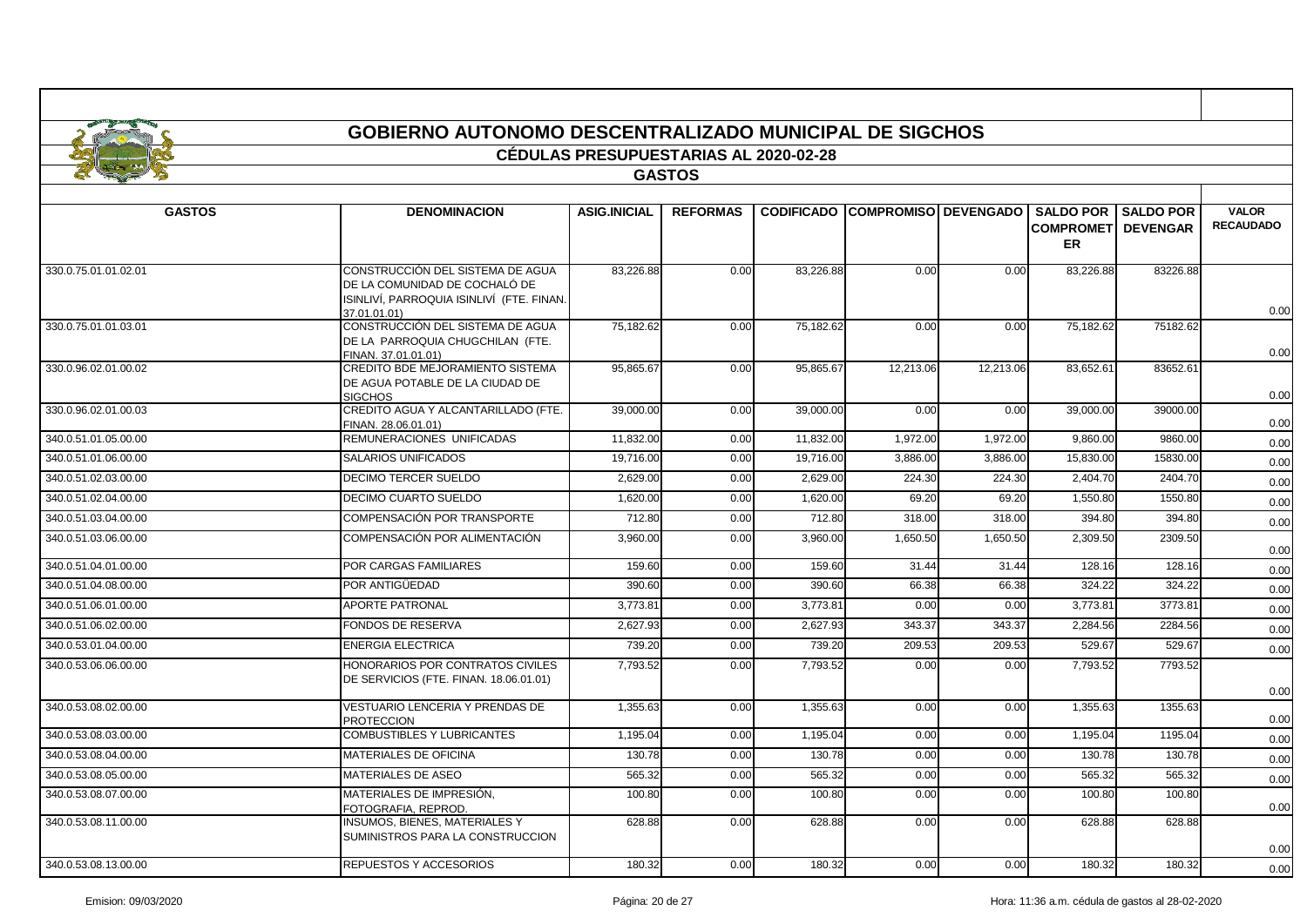|                      | <b>GOBIERNO AUTONOMO DESCENTRALIZADO MUNICIPAL DE SIGCHOS</b>                                                  |                                              |                 |           |                                        |        |                                            |                                     |                                  |
|----------------------|----------------------------------------------------------------------------------------------------------------|----------------------------------------------|-----------------|-----------|----------------------------------------|--------|--------------------------------------------|-------------------------------------|----------------------------------|
|                      |                                                                                                                | <b>CÉDULAS PRESUPUESTARIAS AL 2020-02-28</b> |                 |           |                                        |        |                                            |                                     |                                  |
|                      |                                                                                                                |                                              | <b>GASTOS</b>   |           |                                        |        |                                            |                                     |                                  |
| <b>GASTOS</b>        | <b>DENOMINACION</b>                                                                                            | <b>ASIG.INICIAL</b>                          | <b>REFORMAS</b> |           | <b>CODIFICADO COMPROMISO DEVENGADO</b> |        | <b>SALDO POR</b><br><b>COMPROMET</b><br>ER | <b>SALDO POR</b><br><b>DEVENGAR</b> | <b>VALOR</b><br><b>RECAUDADO</b> |
| 340.0.53.08.19.00.00 | ADQUISICION DE ACCESORIOS E<br><b>INSUMOS QUIMICOS Y ORGANICOS</b>                                             | 161.28                                       | 0.00            | 161.28    | 0.00                                   | 0.00   | 161.28                                     | 161.28                              | 0.00                             |
| 340.0.53.14.06.00.00 | HERRAMIENTAS Y EQUIPOS MENORES<br>(FTE, FINAN, 18.06.01.01)                                                    | 77.28                                        | 0.00            | 77.28     | 0.00                                   | 0.00   | 77.28                                      | 77.28                               | 0.00                             |
| 340.0.84.01.03.00.00 | MOBILIARIOS (DE LARGA DURACION)<br>(FTE. FINAN. 18.06.16.01)                                                   | 1,050.34                                     | 0.00            | 1,050.34  | 0.00                                   | 0.00   | 1,050.34                                   | 1050.34                             | 0.00                             |
| 340.0.84.01.04.00.00 | <b>MAQUINARIA Y EQUIPO</b>                                                                                     | 7,386.40                                     | 0.00            | 7,386.40  | 0.00                                   | 0.00   | 7,386.40                                   | 7386.40                             | 0.00                             |
| 340.0.84.01.04.00.01 | MAQUINARIAS Y EQUIPOS (FTE. FINAN.<br>18.06.01.01)                                                             | 12,322.15                                    | 0.00            | 12,322.15 | 0.00                                   | 0.00   | 12,322.15                                  | 12322.15                            | 0.00                             |
| 350.0.61.01.06.00.00 | SALARIOS UNIFICADOS(FTE.<br>FINAN.28.06.01.01)                                                                 | 6,300.00                                     | 0.00            | 6,300.00  | 525.00                                 | 525.00 | 5,775.00                                   | 5775.00                             | 0.00                             |
| 350.0.61.02.03.00.00 | DECIMO TERCER SUELDO (FTE.<br>FINAN.28.06.01.01)                                                               | 525.00                                       | 0.00            | 525.00    | 0.00                                   | 0.00   | 525.00                                     | 525.00                              | 0.00                             |
| 350.0.61.02.04.00.00 | DECIMO CUARTO SUELDO (FTE.<br>FINAN.28.06.01.01)                                                               | 405.00                                       | 0.00            | 405.00    | 0.00                                   | 0.00   | 405.00                                     | 405.00                              | 0.00                             |
| 350.0.61.03.04.00.00 | COMPENSACIÓN POR TRANSPORTE (FTE.<br>FINAN.28.06.01.01)                                                        | 132.00                                       | 0.00            | 132.00    | 8.50                                   | 8.50   | 123.50                                     | 123.50                              | 0.00                             |
| 350.0.61.03.06.00.00 | ALIMENTACIÓN (FTE. FINAN.28.06.01.01)                                                                          | 792.00                                       | 0.00            | 792.00    | 51.00                                  | 51.00  | 741.00                                     | 741.00                              | 0.00                             |
| 350.0.61.04.01.00.00 | POR CARGAS FAMILIARES (FTE.<br>FINAN.28.06.01.01)                                                              | 100.80                                       | 0.00            | 100.80    | 8.40                                   | 8.40   | 92.40                                      | 92.40                               | 0.00                             |
| 350.0.61.04.08.00.00 | SUBSIDIO DE ANTIGÜEDAD (FTE.<br>FINAN.28.06.01.01)                                                             | 201.60                                       | 0.00            | 201.60    | 16.80                                  | 16.80  | 184.80                                     | 184.80                              | 0.00                             |
| 350.0.61.06.01.00.00 | APORTE PATRONAL (FTE. FINAN.<br>28.06.01.01)                                                                   | 765.45                                       | 0.00            | 765.45    | 0.00                                   | 0.00   | 765.45                                     | 765.45                              | 0.00                             |
| 350.0.61.06.02.00.00 | FONDOS DE RESERVA (FTE, FINAN,<br>28.06.01.01)                                                                 | 524.79                                       | 0.00            | 524.79    | 43.73                                  | 43.73  | 481.06                                     | 481.06                              | 0.00                             |
| 350.0.63.04.04.00.00 | <b>MAQUINARIAS Y EQUIPOS</b><br>(MANTENIMIENTO Y REPARACIÓN) (FTE.<br>FINAN. 13.01.20-14.03.03)                | 2.856.00                                     | 0.00            | 2.856.00  | 0.00                                   | 0.00   | 2.856.00                                   | 2856.00                             | 0.00                             |
| 350.0.63.08.02.00.00 | VESTUARIO LENCERIA Y PRENDAS DE<br>PROTECCION (FTE. FINAN. 13.01.20-<br>14.03.03)                              | 265.32                                       | 0.00            | 265.32    | 0.00                                   | 0.00   | 265.32                                     | 265.32                              | 0.00                             |
| 350.0.63.08.11.00.00 | <b>INSUMOS. BIENES. MATERIALES Y</b><br>SUMINISTROS PARA LA CONSTRUCCION<br>(FTE. FINAN. 14.03.03-28.06.01.01) | 17.673.04                                    | 0.00            | 17,673.04 | 0.00                                   | 0.00   | 17.673.04                                  | 17673.04                            | 0.00                             |
| 350.0.75.01.03.01.01 | CONSTRUCCIÓN DE COLECTORES<br>PLUVIALES EN EL CENTRO DE LA CIUDAD<br>DE SIGCHOS. (FTE.FINAN. 28.06.01.01)      | 21.661.96                                    | 0.00            | 21.661.96 | 0.00                                   | 0.00   | 21.661.96                                  | 21661.96                            | 0.00                             |
| 360.0.52.01.11.00.00 | PENSIONES DE JUBILACIÓN PATRONAL<br>(FTE. FINAN.18.06.16.01)                                                   | 2,933.40                                     | 0.00            | 2,933.40  | 244.45                                 | 244.45 | 2,688.95                                   | 2688.95                             | 0.00                             |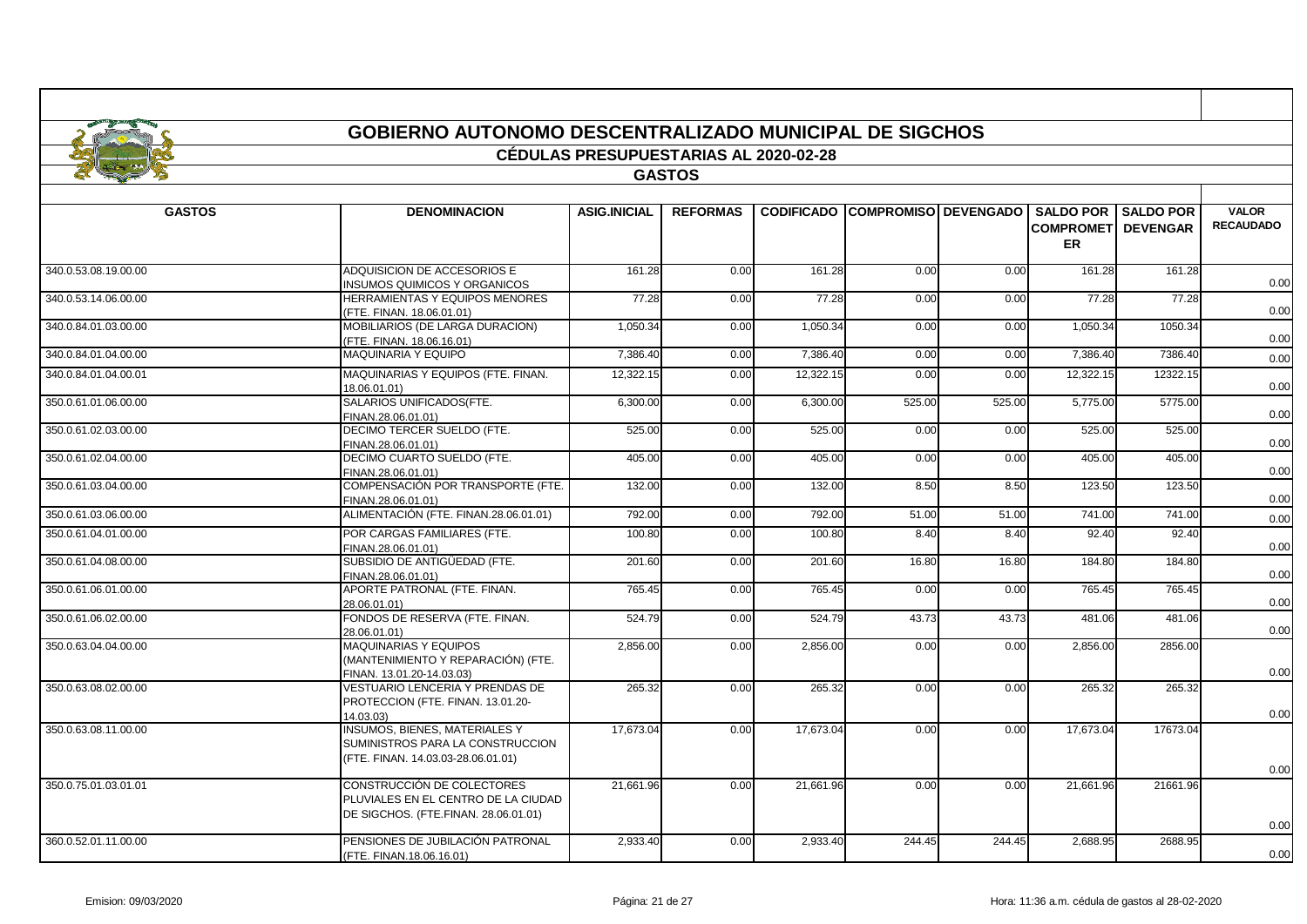|                      | GOBIERNO AUTONOMO DESCENTRALIZADO MUNICIPAL DE SIGCHOS |                                              |                 |            |                                        |           |                   |                  |                  |  |  |  |
|----------------------|--------------------------------------------------------|----------------------------------------------|-----------------|------------|----------------------------------------|-----------|-------------------|------------------|------------------|--|--|--|
|                      |                                                        | <b>CÉDULAS PRESUPUESTARIAS AL 2020-02-28</b> |                 |            |                                        |           |                   |                  |                  |  |  |  |
|                      |                                                        |                                              | <b>GASTOS</b>   |            |                                        |           |                   |                  |                  |  |  |  |
|                      |                                                        |                                              |                 |            |                                        |           |                   |                  |                  |  |  |  |
| <b>GASTOS</b>        | <b>DENOMINACION</b>                                    | <b>ASIG.INICIAL</b>                          | <b>REFORMAS</b> |            | <b>CODIFICADO COMPROMISO DEVENGADO</b> |           | <b>SALDO POR</b>  | <b>SALDO POR</b> | <b>VALOR</b>     |  |  |  |
|                      |                                                        |                                              |                 |            |                                        |           | <b>COMPROMETI</b> | <b>DEVENGAR</b>  | <b>RECAUDADO</b> |  |  |  |
|                      |                                                        |                                              |                 |            |                                        |           | <b>ER</b>         |                  |                  |  |  |  |
| 360.0.56.02.01.00.03 | <b>PAGO INTERESES PRESTAMO MERCADO</b><br>24 DE MAYO   | 36.480.69                                    | 0.00            | 36,480.69  | 6.711.31                               | 6.711.31  | 29,769.38         | 29769.38         | 0.00             |  |  |  |
| 360.0.56.02.01.00.04 | PAGO INTERESES FINANCIAMIENTO                          | 2.276.44                                     | 0.00            | 2,276.44   | 780.38                                 | 780.38    | 1,496.06          | 1496.06          |                  |  |  |  |
|                      | COMPLEMENTARIO MERCADO 24 DE<br><b>MAYO</b>            |                                              |                 |            |                                        |           |                   |                  | 0.00             |  |  |  |
| 360.0.71.01.05.00.00 | <b>REMUNERACIONES UNIFICADAS</b>                       | 73,344.00                                    | 0.00            | 73,344.00  | 9,408.00                               | 9,408.00  | 63,936.00         | 63936.00         | 0.00             |  |  |  |
| 360.0.71.01.06.00.00 | <b>SALARIOS UNIFICADOS</b>                             | 234.768.00                                   | 0.00            | 234,768.00 | 45,228.00                              | 45,228.00 | 189,540.00        | 189540.00        | 0.00             |  |  |  |
| 360.0.71.02.03.00.00 | DÉCIMO TERCER SUELDO                                   | 26,887.76                                    | 0.00            | 26,887.76  | 2,101.90                               | 2,101.90  | 24,785.86         | 24785.86         | 0.00             |  |  |  |
| 360.0.71.02.04.00.00 | DÉCIMO CUARTO SUELDO                                   | 15.795.00                                    | 0.00            | 15.795.00  | 692.00                                 | 692.00    | 15.103.00         | 15103.00         | 0.00             |  |  |  |

| <b>JUU.U.I I.UT.UJ.UU.UU</b> | REMUNERACIONES UNIFICADAS                                                                                                                                                           | 13,344.00  | v.vv | 13,344.00  | 9,400.00  | 9,400.00  | 09,990.00             | 02920.00  | 0.00 |
|------------------------------|-------------------------------------------------------------------------------------------------------------------------------------------------------------------------------------|------------|------|------------|-----------|-----------|-----------------------|-----------|------|
| 360.0.71.01.06.00.00         | <b>SALARIOS UNIFICADOS</b>                                                                                                                                                          | 234,768.00 | 0.00 | 234,768.00 | 45,228.00 | 45,228.00 | 189,540.00            | 189540.00 | 0.00 |
| 360.0.71.02.03.00.00         | DÉCIMO TERCER SUELDO                                                                                                                                                                | 26,887.76  | 0.00 | 26,887.76  | 2,101.90  | 2,101.90  | 24,785.86             | 24785.86  | 0.00 |
| 360.0.71.02.04.00.00         | DÉCIMO CUARTO SUELDO                                                                                                                                                                | 15,795.00  | 0.00 | 15,795.00  | 692.00    | 692.00    | 15,103.00             | 15103.00  | 0.00 |
| 360.0.71.03.04.00.00         | COMPENSACIÓN POR TRANSPORTE                                                                                                                                                         | 8,289.60   | 0.00 | 8,289.60   | 3,297.10  | 3.297.10  | $\overline{4,992.50}$ | 4992.50   | 0.00 |
| 360.0.71.03.06.00.00         | COMPENSACIÓN POR ALIMENTACIÓN                                                                                                                                                       | 45.672.00  | 0.00 | 45.672.00  | 17.067.00 | 17.067.00 | 28,605.00             | 28605.00  | 0.00 |
| 360.0.71.04.01.00.00         | POR CARGAS FAMILIARES                                                                                                                                                               | 3,705.24   | 0.00 | 3,705.24   | 517.16    | 517.16    | 3,188.08              | 3188.08   | 0.00 |
| 360.0.71.04.08.00.00         | POR ANTIGÜEDAD                                                                                                                                                                      | 5.703.96   | 0.00 | 5.703.96   | 978.53    | 978.53    | 4,725.43              | 4725.43   | 0.00 |
| 360.0.71.05.10.00.00         | SERVICIOS PERSONALES POR CONTRATO                                                                                                                                                   | 14,544.00  | 0.00 | 14,544.00  | 2,424.00  | 2,424.00  | 12,120.00             | 12120.00  | 0.00 |
| 360.0.71.06.01.00.00         | <b>APORTE PATRONAL</b>                                                                                                                                                              | 38.763.49  | 0.00 | 38,763.49  | 0.00      | 0.00      | 38,763.49             | 38763.49  | 0.00 |
| 360.0.71.06.02.00.00         | <b>FONDOS DE RESERVA</b>                                                                                                                                                            | 26.877.48  | 0.00 | 26.877.48  | 2,892.40  | 2.892.40  | 23.985.08             | 23985.08  | 0.00 |
| 360.0.71.07.04.00.00         | COMPENSACIÓN POR DESAHUCIO                                                                                                                                                          | 7,125.00   | 0.00 | 7,125.00   | 0.00      | 0.00      | 7,125.00              | 7125.00   | 0.00 |
| 360.0.73.04.04.00.00         | MANTEN, Y REPARAC, DE MAQUINARIAS<br>Y EQUIPOS                                                                                                                                      | 121,752.00 | 0.00 | 121,752.00 | 0.00      | 0.00      | 121,752.00            | 121752.00 | 0.00 |
| 360.0.73.04.05.00.00         | MANTEN. Y REPARAC. DE VEHÍCULOS                                                                                                                                                     | 22,568.00  | 0.00 | 22,568.00  | 0.00      | 0.00      | 22,568.00             | 22568.00  | 0.00 |
| 360.0.73.06.01.00.00         | CONSULTORÍA PARA GESTIÓN Y<br>OBTENCIÓN DE TÍTULOS DE LIBRES<br>APROVECHAMIENTOS DE RECURSOS NO<br>RENOVABLES ÁRIDOS Y PÉTREOS EN EL<br>CANTÓN SIGCHOS (FTE. FINAN.<br>37.01.01.01) | 16,000.00  | 0.00 | 16,000.00  | 0.00      | 0.00      | 16,000.00             | 16000.00  | 0.00 |
| 360.0.73.06.05.00.00         | ESTUDIOS DE REGENERACION URBANA<br>EN LA AV. GALO TROYA PARA<br>CONSTRUCCION DEL MIRADOR E<br>INTERCAMBIADOR EN EL MONUMENTO<br>SAN MIGUEL DE SIGCHOS (CONVENIO<br>AME)             | 15.680.00  | 0.00 | 15.680.00  | 0.00      | 0.00      | 15.680.00             | 15680.00  | 0.00 |
| 360.0.73.08.02.00.00         | VESTUARIO LENCERIA Y PRENDAS DE<br><b>PROTECCION</b>                                                                                                                                | 7,624.56   | 0.00 | 7,624.56   | 0.00      | 0.00      | 7,624.56              | 7624.56   | 0.00 |
| 360.0.73.08.03.00.00         | <b>COMBUSTIBLES Y LUBRICANTES</b>                                                                                                                                                   | 63.930.94  | 0.00 | 63,930.94  | 0.00      | 0.00      | 63.930.94             | 63930.94  | 0.00 |
| 360.0.73.08.04.00.00         | <b>MATERIALES DE OFICINA</b>                                                                                                                                                        | 637.17     | 0.00 | 637.17     | 0.00      | 0.00      | 637.17                | 637.17    | 0.00 |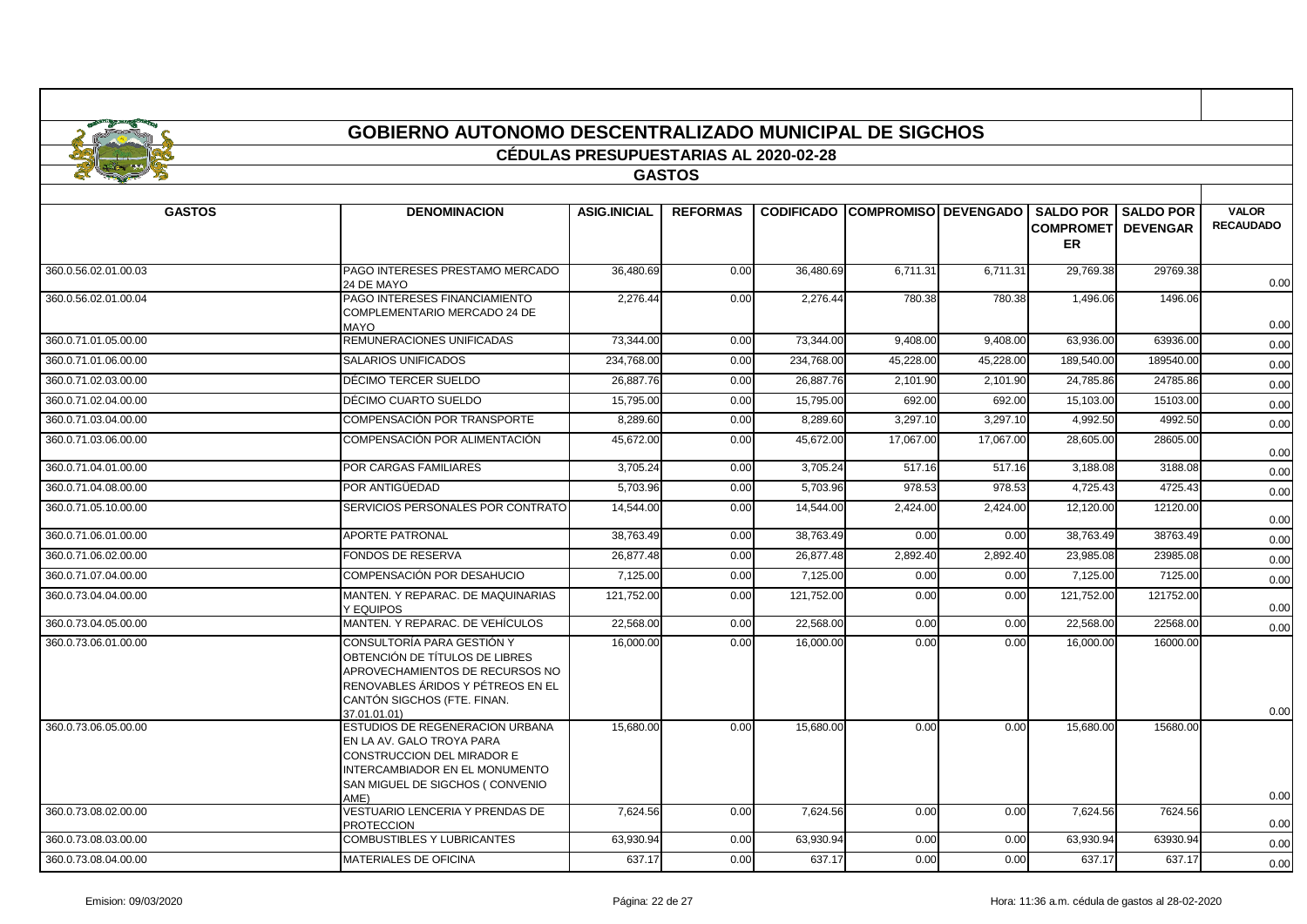| <b>GOBIERNO AUTONOMO DESCENTRALIZADO MUNICIPAL DE SIGCHOS</b> |                                                                                                                                                                                     |                                              |                 |                   |                             |      |                                                   |                                     |                                  |  |  |  |
|---------------------------------------------------------------|-------------------------------------------------------------------------------------------------------------------------------------------------------------------------------------|----------------------------------------------|-----------------|-------------------|-----------------------------|------|---------------------------------------------------|-------------------------------------|----------------------------------|--|--|--|
|                                                               |                                                                                                                                                                                     |                                              |                 |                   |                             |      |                                                   |                                     |                                  |  |  |  |
|                                                               |                                                                                                                                                                                     | <b>CÉDULAS PRESUPUESTARIAS AL 2020-02-28</b> |                 |                   |                             |      |                                                   |                                     |                                  |  |  |  |
| <b>GASTOS</b>                                                 |                                                                                                                                                                                     |                                              |                 |                   |                             |      |                                                   |                                     |                                  |  |  |  |
| <b>GASTOS</b>                                                 | <b>DENOMINACION</b>                                                                                                                                                                 | <b>ASIG.INICIAL</b>                          | <b>REFORMAS</b> | <b>CODIFICADO</b> | <b>COMPROMISO DEVENGADO</b> |      | <b>SALDO POR</b><br><b>COMPROMET</b><br><b>ER</b> | <b>SALDO POR</b><br><b>DEVENGAR</b> | <b>VALOR</b><br><b>RECAUDADO</b> |  |  |  |
| 360.0.73.08.07.00.00                                          | MATERIALES DE IMPRESIÓN, FOTOG<br>REPRODUC. Y PUBLICACIONES                                                                                                                         | 1,724.80                                     | 0.00            | 1,724.80          | 0.00                        | 0.00 | 1,724.80                                          | 1724.80                             | 0.00                             |  |  |  |
| 360.0.73.08.11.00.00                                          | <b>INSUMOS, BIENES, MATERIALES Y</b><br>SUMINISTROS PARA LA CONSTRUCCION                                                                                                            | 593.60                                       | 0.00            | 593.60            | 0.00                        | 0.00 | 593.60                                            | 593.60                              | 0.00                             |  |  |  |
| 360.0.73.08.11.00.01                                          | INSUMOS, MATERIALES Y SUMINISTROS<br>PARA CONSTRUCCIÓN (PROYECTO:<br>ADOQUINADO Y ALCANTARILLADO DEL<br>CANTÓN SIGCHOS) (FTE. FINAN.                                                | 129,450.85                                   | 0.00            | 129,450.85        | 0.00                        | 0.00 | 129,450.85                                        | 129450.85                           | 0.00                             |  |  |  |
| 360.0.73.08.11.00.02                                          | 37 01 01 01)<br><b>INSUMOS, MATERIALES Y SUMINISTROS</b><br>PARA CONSTRUCCIÓN (PROYECTO:<br>FABRICA DE ADOQUINES) (FTE. FINAN.<br>37.01.01.01)                                      | 87,712.91                                    | 0.00            | 87,712.91         | 0.00                        | 0.00 | 87,712.91                                         | 87712.91                            | 0.00                             |  |  |  |
| 360.0.73.08.11.00.03                                          | <b>IINSUMOS, MATERIALES Y SUMINISTROS</b><br>PARA CONSTRUCCIÓN (PROYECTO:<br>CONSTRUCCIÓN DE BORDILLOS BARRIO<br>TILIGUILA) (FTE. FINAN. 37.01.01.01)                               | 3,683.31                                     | 0.00            | 3,683.31          | 0.00                        | 0.00 | 3.683.3'                                          | 3683.3                              | 0.00                             |  |  |  |
| 360.0.73.08.11.00.04                                          | <b>INSUMOS, MATERIALES Y SUMINISTROS</b><br>PARA CONSTRUCCIÓN (PROYECTO:<br>RECONSTRUCCIÓN DE LAS CALLES DE<br>SIGCHOS) (FTE. FINAN. 37.01.01.01)                                   | 1,744.20                                     | 0.00            | 1,744.20          | 0.00                        | 0.00 | 1,744.20                                          | 1744.20                             | 0.00                             |  |  |  |
| 360.0.73.08.11.00.05                                          | <b>INSUMOS, BIENES, MATERIALES Y</b><br>SUMINISTROS PARA LA CONSTRUCCION -<br>ADECUACION DE COCINA Y<br>MEJORAMIENTO SALA DE VELACIONES<br>DE LA CIUDAD DE SIGCHOS (ADM<br>DIRECTA) | 5,538.40                                     | 0.00            | 5,538.40          | 0.00                        | 0.00 | 5,538.40                                          | 5538.40                             | 0.00                             |  |  |  |
| 360.0.73.08.11.00.06                                          | <b>INSUMOS, BIENES, MATERIALES Y</b><br>SUMINISTROS PARA LA CONSTRUCCION -<br>ADOQUINADO DE LA PLAZA DE LA<br>COMUNIDAD HIERBA BUENA DE LA<br>PARROQUIA ISINLIVI (ADM DIRECTA)      | 7,268.80                                     | 0.00            | 7,268.80          | 0.00                        | 0.00 | 7,268.80                                          | 7268.80                             | 0.00                             |  |  |  |
| 360.0.73.08.11.00.07                                          | CONSTRUCCIÓN DE ACERAS EN EL<br>CANTÓN SIGCHOS ARRASTRE (FTE.<br>FINAN. 37.01.01.01)                                                                                                | 45,003.58                                    | 0.00            | 45,003.58         | 0.00                        | 0.00 | 45,003.58                                         | 45003.58                            | 0.00                             |  |  |  |
| 360.0.73.08.13.00.00                                          | REPUESTOS Y ACCESORIOS (FTE. FINAN.<br>28.06.16.01)                                                                                                                                 | 211,896.83                                   | 0.00            | 211,896.83        | 0.00                        | 0.00 | 211,896.83                                        | 211896.83                           | 0.00                             |  |  |  |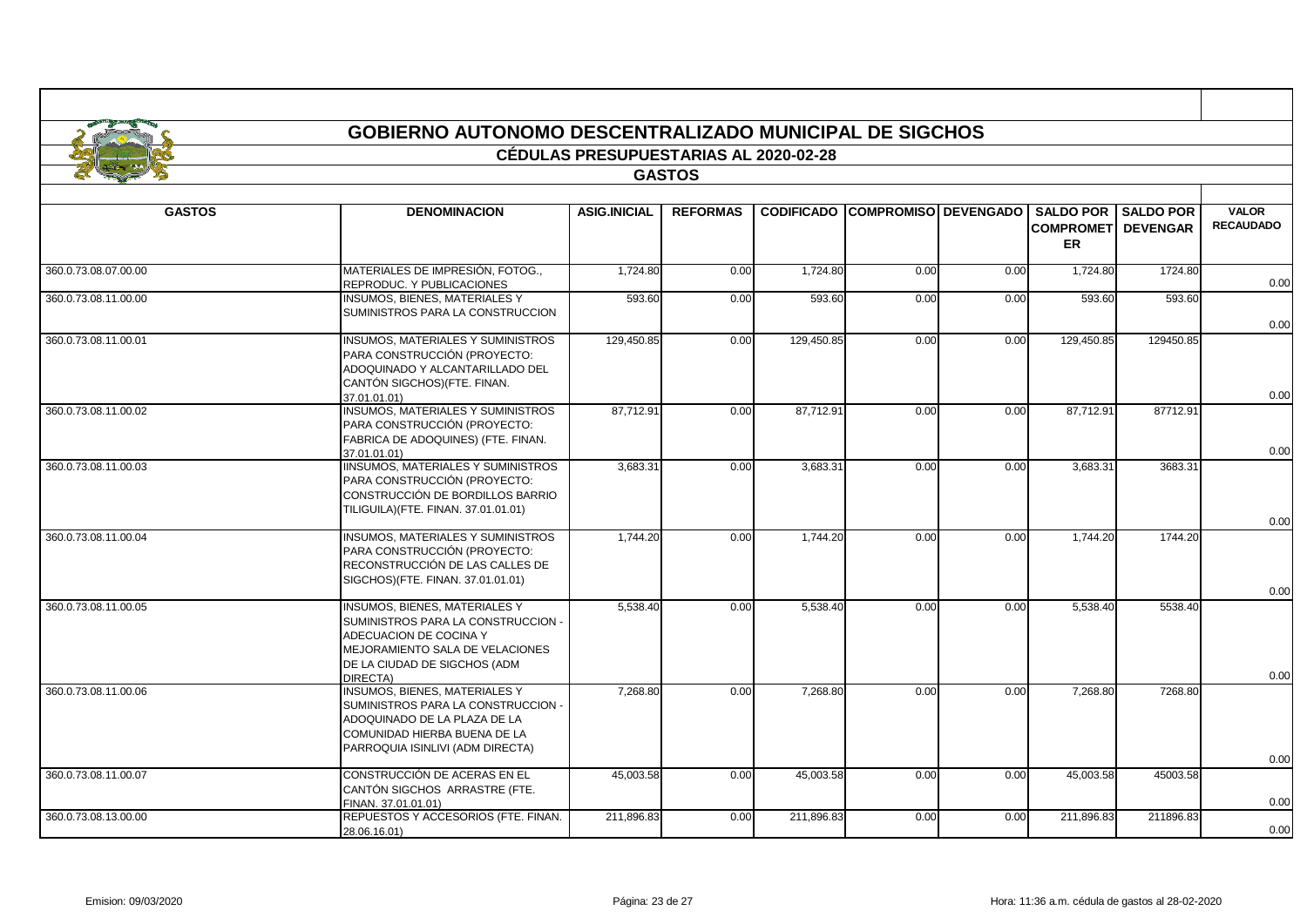| <b>GASTOS</b>        |                                                                                                                                                                                        |                     |                 | <b>CÉDULAS PRESUPUESTARIAS AL 2020-02-28</b><br><b>GASTOS</b> |                                        |      |                                         |                            |                                  |  |  |  |  |  |  |  |
|----------------------|----------------------------------------------------------------------------------------------------------------------------------------------------------------------------------------|---------------------|-----------------|---------------------------------------------------------------|----------------------------------------|------|-----------------------------------------|----------------------------|----------------------------------|--|--|--|--|--|--|--|
|                      |                                                                                                                                                                                        |                     |                 |                                                               |                                        |      |                                         |                            |                                  |  |  |  |  |  |  |  |
|                      | <b>DENOMINACION</b>                                                                                                                                                                    | <b>ASIG.INICIAL</b> | <b>REFORMAS</b> |                                                               | <b>CODIFICADO COMPROMISO DEVENGADO</b> |      | <b>COMPROMETI DEVENGAR</b><br><b>ER</b> | <b>SALDO POR SALDO POR</b> | <b>VALOR</b><br><b>RECAUDADO</b> |  |  |  |  |  |  |  |
| 360.0.75.01.04.01.03 | CONSTRUCCIÓN DE BORDILLOS EN EL<br>CANTÓN SIGCHOS (FTE. FINAN. 38.01.06-<br>13.04.06-13.04.13-13.04.14-38.01.06-<br>37.01.01.01)                                                       | 600,646.41          | 0.00            | 600,646.41                                                    | 0.00                                   | 0.00 | 600,646.41                              | 600646.41                  | 0.00                             |  |  |  |  |  |  |  |
| 360.0.75.01.05.01.02 | ASFALTADO DE VÍAS DE LA CIUDAD DE<br>SIGCHOS (FTE.FINAN. 37.01.01.01)                                                                                                                  | 101,629.16          | 0.00            | 101,629.16                                                    | 0.00                                   | 0.00 | 101,629.16                              | 101629.16                  | 0.00                             |  |  |  |  |  |  |  |
| 360.0.75.01.07.01.01 | CONSTRUCCIÓN DE CUBIERTA DE<br>CANCHA DE USO MULTIPLE DE LA<br>COMUNIDAD CERRO AZUL. PARROQUIA<br>SIGCHOS (FTE.FINAN. 37.01.01.01)                                                     | 67,510.77           | 0.00            | 67,510.77                                                     | 0.00                                   | 0.00 | 67,510.77                               | 67510.77                   | 0.00                             |  |  |  |  |  |  |  |
| 360.0.75.01.07.01.02 | CONSTRUCCION DE BASES DE<br>MONUMENTOS Y REDONDEL EN LA<br>CIUDAD DE SIGCHOS (FTE.FINAN.                                                                                               | 24,640.00           | 0.00            | 24,640.00                                                     | 0.00                                   | 0.00 | 24,640.00                               | 24640.00                   |                                  |  |  |  |  |  |  |  |
| 360.0.75.01.07.01.27 | 37.01.01.01)<br>REMODELACIÓN DE LA CANCHA DEL<br>BARRIO YALÓ DE LA PARROQUIA<br><b>SIGCHOS</b>                                                                                         | 7,000.00            | 0.00            | 7,000.00                                                      | 0.00                                   | 0.00 | 7,000.00                                | 7000.00                    | 0.00<br>0.00                     |  |  |  |  |  |  |  |
| 360.0.75.01.07.01.28 | CONSTRUCCIÓN DE LA CUBIERTA DE LA<br>CANCHA DE LA UNIDAD EDUCATIVA<br>MUNICIPAL JUAN MONTALVO FIALLOS<br>(DEVOLUCION IVA 2017)                                                         | 28,000.00           | 0.00            | 28,000.00                                                     | 0.00                                   | 0.00 | 28,000.00                               | 28000.00                   | 0.00                             |  |  |  |  |  |  |  |
| 360.0.75.01.07.01.29 | ADECUACIONES PARA LA TERMINACIÓN Y<br>FUNCIONAMIENTO DEL MERCADO 24 DE<br>MAYO DE LA CIUDAD DE SIGCHOS                                                                                 | 28,000.00           | 0.00            | 28,000.00                                                     | 0.00                                   | 0.00 | 28,000.00                               | 28000.00                   | 0.00                             |  |  |  |  |  |  |  |
| 360.0.75.01.07.01.30 | CONSTRUCCION DE CERRAMIENTOS DE<br>CEMENTERIOS DEL CANTON SIGCHOS                                                                                                                      | 15,000.00           | 0.00            | 15,000.00                                                     | 0.00                                   | 0.00 | 15,000.00                               | 15000.00                   | 0.00                             |  |  |  |  |  |  |  |
| 360.0.75.01.07.02.01 | ADECUACIONES PARA LA TERMINACIÓN<br>DE CONSTRUCCIÓN DE AULAS DE LA UEIB<br>ANTONIO MILLINGALLI AYALA DE LA<br>COMUNIDAD DE SARAHUASI. PARROQUIA<br>CHUGCHILAN (FTE.FINAN. 37.01.01.01) | 18,234.27           | 0.00            | 18,234.27                                                     | 0.00                                   | 0.00 | 18,234.27                               | 18234.27                   |                                  |  |  |  |  |  |  |  |
| 360.0.75.01.07.02.02 | CONSTRUCCIÓN DE CUBIERTA DE<br>CANCHA DE USO MULTIPLE DE LA<br>COMUNIDAD GUARUMAL, PARROQUIA<br>CHUGCHILAN (FTE.FINAN. 37.01.01.01)                                                    | 69,238.13           | 0.00            | 69,238.13                                                     | 0.00                                   | 0.00 | 69,238.13                               | 69238.13                   | 0.00                             |  |  |  |  |  |  |  |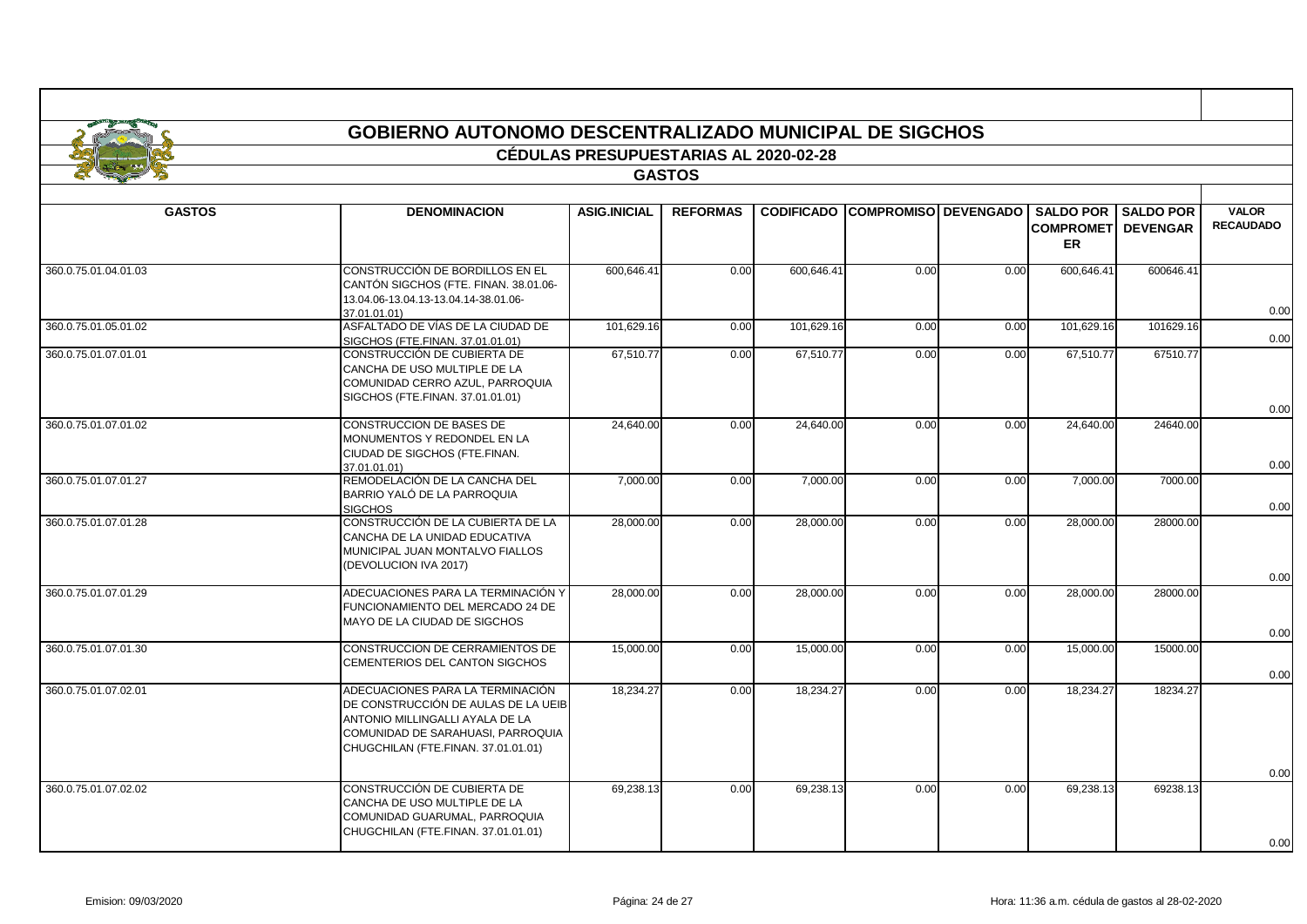|                      | <b>GOBIERNO AUTONOMO DESCENTRALIZADO MUNICIPAL DE SIGCHOS</b>                                                                                        |                                              |                 |                   |                             |           |                                             |                                     |                                  |  |  |  |  |
|----------------------|------------------------------------------------------------------------------------------------------------------------------------------------------|----------------------------------------------|-----------------|-------------------|-----------------------------|-----------|---------------------------------------------|-------------------------------------|----------------------------------|--|--|--|--|
|                      |                                                                                                                                                      | <b>CÉDULAS PRESUPUESTARIAS AL 2020-02-28</b> |                 |                   |                             |           |                                             |                                     |                                  |  |  |  |  |
|                      |                                                                                                                                                      |                                              | <b>GASTOS</b>   |                   |                             |           |                                             |                                     |                                  |  |  |  |  |
|                      |                                                                                                                                                      |                                              |                 |                   |                             |           |                                             |                                     |                                  |  |  |  |  |
| <b>GASTOS</b>        | <b>DENOMINACION</b>                                                                                                                                  | <b>ASIG.INICIAL</b>                          | <b>REFORMAS</b> | <b>CODIFICADO</b> | <b>COMPROMISO DEVENGADO</b> |           | <b>SALDO POR</b><br><b>COMPROMET</b><br>ER. | <b>SALDO POR</b><br><b>DEVENGAR</b> | <b>VALOR</b><br><b>RECAUDADO</b> |  |  |  |  |
| 360.0.75.01.07.02.03 | CONSTRUCCIÓN DE CUBIERTA DE<br>CANCHA DE USO MULTIPLE DE LA<br>COMUNIDAD GALÁPAGOS DE SARAHUASI.<br>PARROQUIA CHUGCHILAN (FTE.FINAN.<br>37.01.01.01) | 69,238.13                                    | 0.00            | 69,238.13         | 34,548.62                   | 34,548.62 | 34,689.51                                   | 34689.51                            | 0.00                             |  |  |  |  |
| 360.0.75.01.07.02.04 | CONSTRUCCIÓN DE CERRAMIENTO DE<br>ESTADIO DE LA COMUNIDAD CHASUALÓ,<br>PARROQUIA CHUGCHILAN (FTE.FINAN.<br>37.01.01.01)                              | 71.257.08                                    | 0.00            | 71.257.08         | 71.257.06                   | 0.00      | 0.02                                        | 71257.08                            | 0.00                             |  |  |  |  |
| 360.0.75.01.07.02.05 | CONSTRUCCIÓN DE BATERÍA SANITARIA<br>EN LA COMUNIDAD CHASUALÓ,<br>PARROQUIA CHUGCHILÁN.<br>(FTE.FINAN.28.06.01.01)                                   | 7,000.00                                     | 0.00            | 7,000.00          | 0.00                        | 0.00      | 7,000.00                                    | 7000.00                             | 0.00                             |  |  |  |  |
| 360.0.75.01.07.02.06 | CONSTRUCCIÓN DE BATERÍA SANITARIA<br>EN EL CENTRO DE LA PARROQUIA DE<br>CHUGCHILÁN. (FTE.FINAN.28.06.01.01)                                          | 7,000.00                                     | 0.00            | 7,000.00          | 0.00                        | 0.00      | 7,000.00                                    | 7000.00                             | 0.00                             |  |  |  |  |
| 360.0.75.01.07.03.01 | CONSTRUCCIÓN DE CUBIERTA DE<br>CANCHA DE USO MULTIPLE DEL RECINTO<br>SANTA ROSA, PARROQUIA PALO<br>QUEMADO (FTE.FINAN. 37.01.01.01)                  | 69.238.13                                    | 0.00            | 69,238.13         | 57,811.10                   | 57.811.10 | 11,427.03                                   | 11427.03                            | 0.00                             |  |  |  |  |
| 360.0.75.01.07.03.02 | CONSTRUCCIÓN DE BATERÍA SANITARIA<br>EN LA U.E JUAN SALINAS, PARROQUIA<br>PALO QUEMADO (FTE.FINAN.28.06.01.01)                                       | 7,000.00                                     | 0.00            | 7,000.00          | 0.00                        | 0.00      | 7,000.00                                    | 7000.00                             | 0.00                             |  |  |  |  |
| 360.0.75.01.07.04.01 | CONSTRUCCIÓN DE BATERÍA SANITARIA<br>EN LA COMUNIDAD LA PROVINCIA,<br>PARROQUIA ISINLIVI<br>(FTE.FINAN.28.06.01.01)                                  | 7,000.00                                     | 0.00            | 7,000.00          | 0.00                        | 0.00      | 7,000.00                                    | 7000.00                             | 0.00                             |  |  |  |  |
| 360.0.75.01.07.04.02 | CONSTRUCCIÓN DE BATERÍA SANITARIA<br>EN EL SECTOR EL CALVARIO DEL<br>CENTRO DE ISINLIVI, PARROQUIA ISINLIVI<br>(FTE.FINAN.28.06.01.01)               | 7,000.00                                     | 0.00            | 7,000.00          | 0.00                        | 0.00      | 7,000.00                                    | 7000.00                             | 0.00                             |  |  |  |  |
| 360.0.75.01.07.05.01 | CONSTRUCCIÓN DE CUBIERTA DE LA<br>CANCHA DE USO MULTIPLE EN LA<br>COMUNIDAD SAN PABLO DE AGUILLA,<br>PARROQUIA LAS PAMPAS<br>(FTE.FINAN.28.06.01.01) | 75,000.00                                    | 0.00            | 75,000.00         | 0.00                        | 0.00      | 75,000.00                                   | 75000.00                            | 0.00                             |  |  |  |  |
| 360.0.75.01.07.05.02 | CONSTRUCCIÓN DE CERRAMIENTO DE<br>ESTADIO DE LA PARROQUIA LAS PAMPAS<br>(FTE.FINAN.28.06.01.01)                                                      | 10,000.00                                    | 0.00            | 10,000.00         | 0.00                        | 0.00      | 10,000.00                                   | 10000.00                            | 0.00                             |  |  |  |  |

Г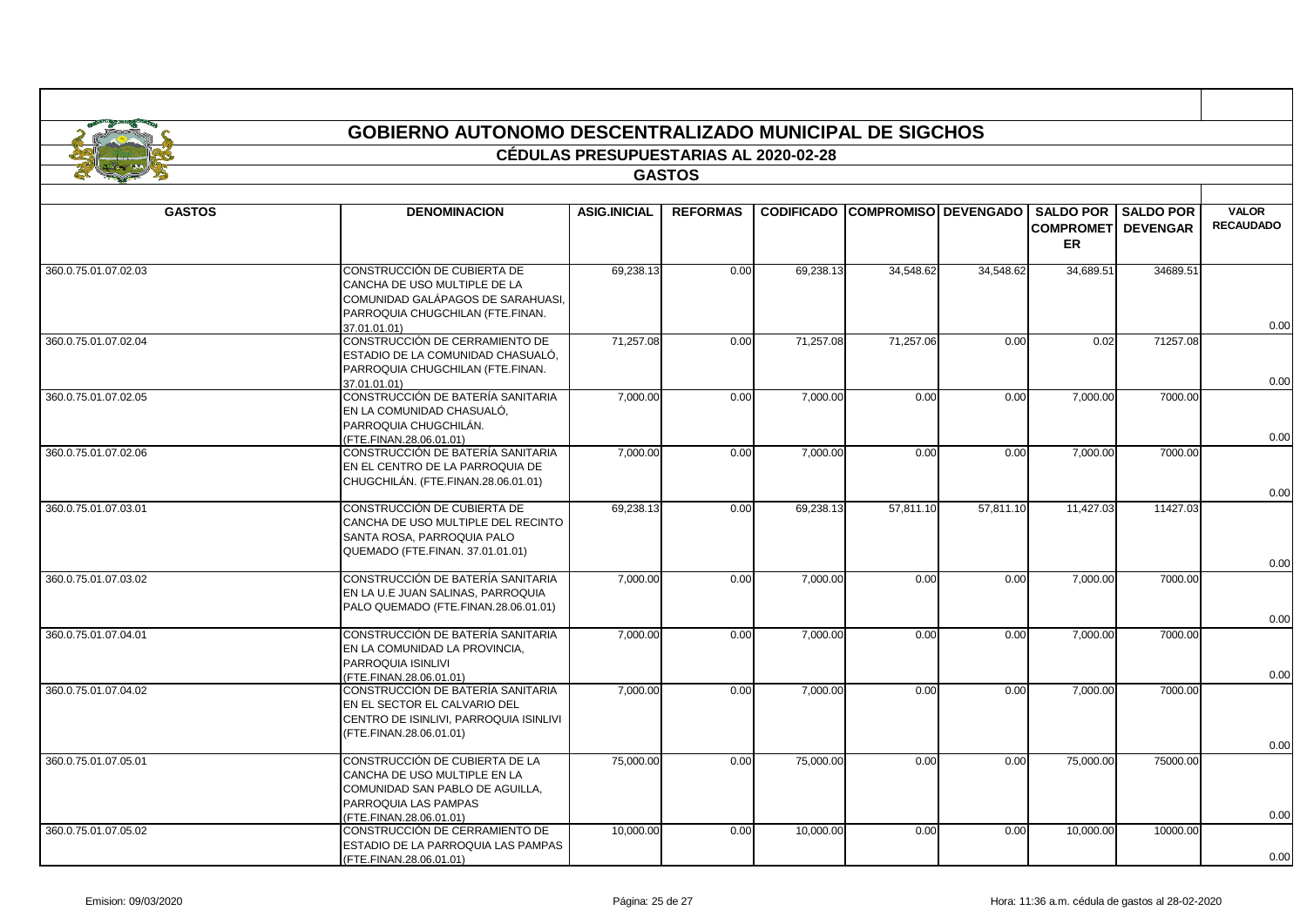|                      | <b>GOBIERNO AUTONOMO DESCENTRALIZADO MUNICIPAL DE SIGCHOS</b>                                                      |                                              |                 |                   |                             |           |                               |                                               |                                  |
|----------------------|--------------------------------------------------------------------------------------------------------------------|----------------------------------------------|-----------------|-------------------|-----------------------------|-----------|-------------------------------|-----------------------------------------------|----------------------------------|
|                      |                                                                                                                    | <b>CÉDULAS PRESUPUESTARIAS AL 2020-02-28</b> |                 |                   |                             |           |                               |                                               |                                  |
|                      |                                                                                                                    |                                              | <b>GASTOS</b>   |                   |                             |           |                               |                                               |                                  |
|                      |                                                                                                                    |                                              |                 |                   |                             |           |                               |                                               |                                  |
| <b>GASTOS</b>        | <b>DENOMINACION</b>                                                                                                | <b>ASIG.INICIAL</b>                          | <b>REFORMAS</b> | <b>CODIFICADO</b> | <b>COMPROMISO DEVENGADO</b> |           | <b>SALDO POR</b><br><b>ER</b> | <b>SALDO POR</b><br><b>COMPROMET DEVENGAR</b> | <b>VALOR</b><br><b>RECAUDADO</b> |
| 360.0.75.05.01.00.01 | ADECUACIONES DEL EDIFICIO DEL GAD<br>MUNICIPAL DE SIGCHOS (FTE.FINAN.<br>37.01.01.01)                              | 48.391.47                                    | 0.00            | 48.391.47         | 12.772.73                   | 12.772.73 | 35.618.74                     | 35618.74                                      | 0.00                             |
| 360.0.75.05.01.00.02 | ADECUACIONES EN EL CEMENTERIO DE<br>LA CIUDAD DE SIGCHOS (FTE.FINAN.<br>37.01.01.01)                               | 105,069.69                                   | 0.00            | 105,069.69        | 0.00                        | 0.00      | 105,069.69                    | 105069.69                                     | 0.00                             |
| 360.0.75.05.01.00.03 | ADECUACIONES DE LAS PLAZAS<br>BELLAVISTA Y 22 DE SEPTIEMBRE DE LA<br>CIUDAD DE SIGCHOS (FTE.FINAN.<br>37.01.01.01) | 20.381.76                                    | 0.00            | 20,381.76         | 0.00                        | 0.00      | 20,381.76                     | 20381.76                                      | 0.00                             |
| 360.0.75.05.01.00.04 | ADECUACIONES EN LA PLAZA DE<br>ANIMALES DE LA CIUDAD DE SIGCHOS<br>(FTE.FINAN. 37.01.01.01)                        | 54,393.85                                    | 0.00            | 54,393.85         | 0.00                        | 0.00      | 54,393.85                     | 54393.85                                      | 0.00                             |
| 360.0.75.05.01.00.05 | ADECUACIONES DEL SALÓN DEL PUEBLO<br>DE LA CIUDAD DE SIGCHOS (DEVOLUCIÓN<br>IVA 2019) (FTE.FINAN. 28.10.02.01)     | 197,733.61                                   | 0.00            | 197,733.61        | 0.00                        | 0.00      | 197,733.61                    | 197733.61                                     | 0.00                             |
| 360.0.75.05.01.00.06 | <b>READECUACIONES DE</b><br>INFRAESTRUCTURA EDUCATIVA DEL<br>CANTÓN SIGCHOS (FTE.FINAN.<br>28.06.01.01)            | 5,538.40                                     | 0.00            | 5,538.40          | 0.00                        | 0.00      | 5,538.40                      | 5538.40                                       | 0.00                             |
| 360.0.75.05.01.00.07 | <b>READECUACIONES DE</b><br>INFRAESTRUCTURA SOCIAL DEL CANTÓN<br>SIGCHOS (FTE.FINAN. 28.06.01.01)                  | 7.268.80                                     | 0.00            | 7.268.80          | 0.00                        | 0.00      | 7.268.80                      | 7268.80                                       | 0.00                             |
| 360.0.84.01.03.00.00 | <b>MOBILIARIO</b>                                                                                                  | 456.96                                       | 0.00            | 456.96            | 0.00                        | 0.00      | 456.96                        | 456.96                                        | 0.00                             |
| 360.0.84.01.04.00.00 | <b>MAQUINARIA Y EQUIPOS</b>                                                                                        | 216,297.60                                   | 0.00            | 216,297.60        | 0.00                        | 0.00      | 216,297.60                    | 216297.60                                     | 0.00                             |
| 360.0.84.01.06.00.00 | <b>HERRAMIENTAS</b>                                                                                                | 1.600.48                                     | 0.00            | 1.600.48          | 0.00                        | 0.00      | 1.600.48                      | 1600.48                                       | 0.00                             |
| 360.0.84.01.07.00.00 | <b>EQUIPOS SISTEMAS Y PAQUETES</b><br><b>INFORMÁTICOS</b>                                                          | 2,862.16                                     | 0.00            | 2,862.16          | 0.00                        | 0.00      | 2,862.16                      | 2862.16                                       | 0.00                             |
| 360.0.84.01.11.00.00 | PARTES Y REPUESTOS (FTE. FINAN.<br>28.06.16.01)                                                                    | 800.00                                       | 0.00            | 800.00            | 0.00                        | 0.00      | 800.00                        | 800.00                                        | 0.00                             |
| 360.0.96.02.01.00.03 | PAGO CAPITAL CREDITO CONST.<br>MERCADO 24 DE MAYO                                                                  | 115.019.37                                   | 0.00            | 115,019.37        | 18,538.70                   | 18,538.70 | 96.480.67                     | 96480.67                                      | 0.00                             |
| 360.0.96.02.01.00.04 | PAGO CAPITAL FINANCIAMIENTO<br>COMPLEMENTARIO MERCADO 24 DE<br><b>MAYO</b>                                         | 66,870.10                                    | 0.00            | 66,870.10         | 13,048.92                   | 13,048.92 | 53,821.18                     | 53821.18                                      | 0.00                             |
| 360.1.71.02.03.00.00 | DÉCIMO TERCER SUELDO (FTE. FINAN.<br>28.06.01.01)                                                                  | 2,436.96                                     | 0.00            | 2,436.96          | 0.00                        | 0.00      | 2,436.96                      | 2436.96                                       | 0.00                             |
| 360.1.71.02.04.00.00 | DÉCIMO CUARTO SUELDO (FTE, FINAN.<br>28.06.01.01)                                                                  | 2.025.00                                     | 0.00            | 2,025.00          | 0.00                        | 0.00      | 2,025.00                      | 2025.00                                       | 0.00                             |

Г

┑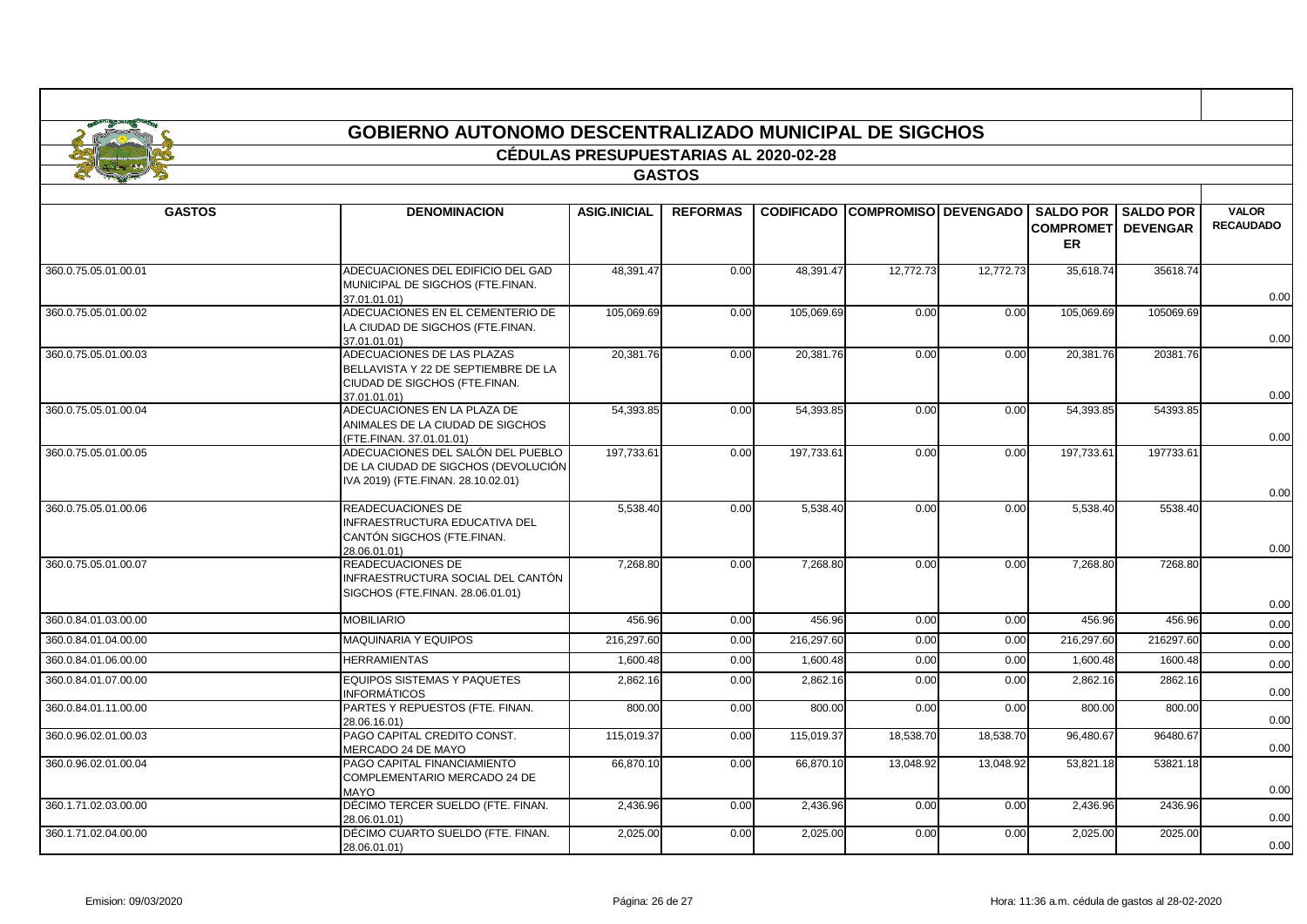|                      |                                                                                                                                                                                                   | <b>CÉDULAS PRESUPUESTARIAS AL 2020-02-28</b> |                 |              |                                        |            |                                                                         |            |                                  |
|----------------------|---------------------------------------------------------------------------------------------------------------------------------------------------------------------------------------------------|----------------------------------------------|-----------------|--------------|----------------------------------------|------------|-------------------------------------------------------------------------|------------|----------------------------------|
|                      |                                                                                                                                                                                                   |                                              | <b>GASTOS</b>   |              |                                        |            |                                                                         |            |                                  |
|                      |                                                                                                                                                                                                   |                                              |                 |              |                                        |            |                                                                         |            |                                  |
| <b>GASTOS</b>        | <b>DENOMINACION</b>                                                                                                                                                                               | <b>ASIG.INICIAL</b>                          | <b>REFORMAS</b> |              | <b>CODIFICADO COMPROMISO DEVENGADO</b> |            | <b>SALDO POR I SALDO POR</b><br><b>COMPROMETI DEVENGAR</b><br><b>ER</b> |            | <b>VALOR</b><br><b>RECAUDADO</b> |
| 360.1.71.05.10.00.00 | SERVICIOS PERSONALES POR CONTRATO<br>(FTE. FINAN.28.06.01.01)                                                                                                                                     | 29,244.00                                    | 0.00            | 29,244.00    | 0.00                                   | 0.00       | 29,244.00                                                               | 29244.00   | 0.00                             |
| 360.1.71.06.01.00.00 | APORTE PATRONAL (FTE.<br>FINAN.28.06.01.01)                                                                                                                                                       | 3,406.80                                     | 0.00            | 3,406.80     | 0.00                                   | 0.00       | 3,406.80                                                                | 3406.80    | 0.00                             |
| 360.1.71.06.02.00.00 | FONDOS DE RESERVA (FTE. FINAN.<br>28.06.01.01)                                                                                                                                                    | 2,436.24                                     | 0.00            | 2,436.24     | 0.00                                   | 0.00       | 2,436.24                                                                | 2436.24    | 0.00                             |
| 360.1.73.01.04.00.00 | ENERGIA ELECTRICA (FTE. FINAN.<br>28.06.01.01)                                                                                                                                                    | 4,032.00                                     | 0.00            | 4,032.00     | 0.00                                   | 0.00       | 4,032.00                                                                | 4032.00    | 0.00                             |
| 360.1.73.08.03.00.00 | <b>COMBUSTIBLES Y LUBRICANTES</b>                                                                                                                                                                 | 268.80                                       | 0.00            | 268.80       | 0.00                                   | 0.00       | 268.80                                                                  | 268.80     | 0.00                             |
| 360.1.73.08.04.00.00 | MATERIALES DE OFICINA (FTE. FINAN.<br>28.06.01.01)                                                                                                                                                | 53.94                                        | 0.00            | 53.94        | 0.00                                   | 0.00       | 53.94                                                                   | 53.94      | 0.00                             |
| 360.1.73.08.07.00.00 | MATERIALES DE IMPRESIÓN, FOTOG.,<br>REPRODUC. Y PUBLICACIONES (FTE.<br>FINAN. 28.06.01.01)                                                                                                        | 107.52                                       | 0.00            | 107.52       | 0.00                                   | 0.00       | 107.52                                                                  | 107.52     | 0.00                             |
| 360.1.73.08.11.00.00 | <b>INSUMOS, MATERIALES Y SUMINISTROS</b><br>PARA CONSTRUCCIÓN, ELECTRICIDAD,<br>PLOMERÍA. CARPINTERÍA.<br>SEÑALIZACIÓNVIAL, NAVEGACIÓN,<br>CONTRA INCENDIOS Y PLACAS (FTE.<br>FINAN. 28.06.01.01) | 20,059.20                                    | 0.00            | 20,059.20    | 0.00                                   | 0.00       | 20,059.20                                                               | 20059.20   | 0.00                             |
| 360.1.84.01.07.00.00 | EQUIPOS Y SISTEMAS INFORMÁTICOS<br>(FTE.FINAN. 28.06.01.01)                                                                                                                                       | 1,594.88                                     | 0.00            | 1,594.88     | 0.00                                   | 0.00       | 1,594.88                                                                | 1594.88    | 0.00                             |
| 370.0.73.01.04.00.00 | ENERGIA ELECTRICA (FTE. FINAN.<br>28.06.01.01)                                                                                                                                                    | 403.20                                       | 0.00            | 403.20       | 0.00                                   | 0.00       | 403.20                                                                  | 403.20     | 0.00                             |
| 370.0.73.06.09.00.00 | <b>INVESTIGACIONES PROFESIONALES Y</b><br>ANÁLISIS DE LABORATORIO (FTE. FINAN.<br>28.06.01.01)                                                                                                    | 1,680.00                                     | 0.00            | 1,680.00     | 0.00                                   | 0.00       | 1,680.00                                                                | 1680.00    | 0.00                             |
| 370.0.73.15.15.00.00 | PLANTAS (FTE. FINAN. 28.06.01.01)                                                                                                                                                                 | 10,805.44                                    | 0.00            | 10,805.44    | 0.00                                   | 0.00       | 10,805.44                                                               | 10805.44   | 0.00                             |
| 370.0.77.01.02.00.00 | LICENCIAS AMBIENTALES (FTE. FINAN.<br>28.06.01.01)                                                                                                                                                | 2,016.00                                     | 0.00            | 2,016.00     | 0.00                                   | 0.00       | 2,016.00                                                                | 2016.00    | 0.00                             |
|                      | TOTALES:                                                                                                                                                                                          | 8.882.943.37                                 | 0.00            | 8.882.943.37 | 810.875.96                             | 673.697.50 | 8,072,067.41                                                            | 8209245.87 |                                  |
|                      |                                                                                                                                                                                                   |                                              |                 |              |                                        |            |                                                                         |            |                                  |
|                      |                                                                                                                                                                                                   |                                              |                 |              |                                        |            |                                                                         |            |                                  |
|                      |                                                                                                                                                                                                   |                                              |                 |              |                                        |            |                                                                         |            |                                  |
|                      |                                                                                                                                                                                                   |                                              |                 |              |                                        |            |                                                                         |            |                                  |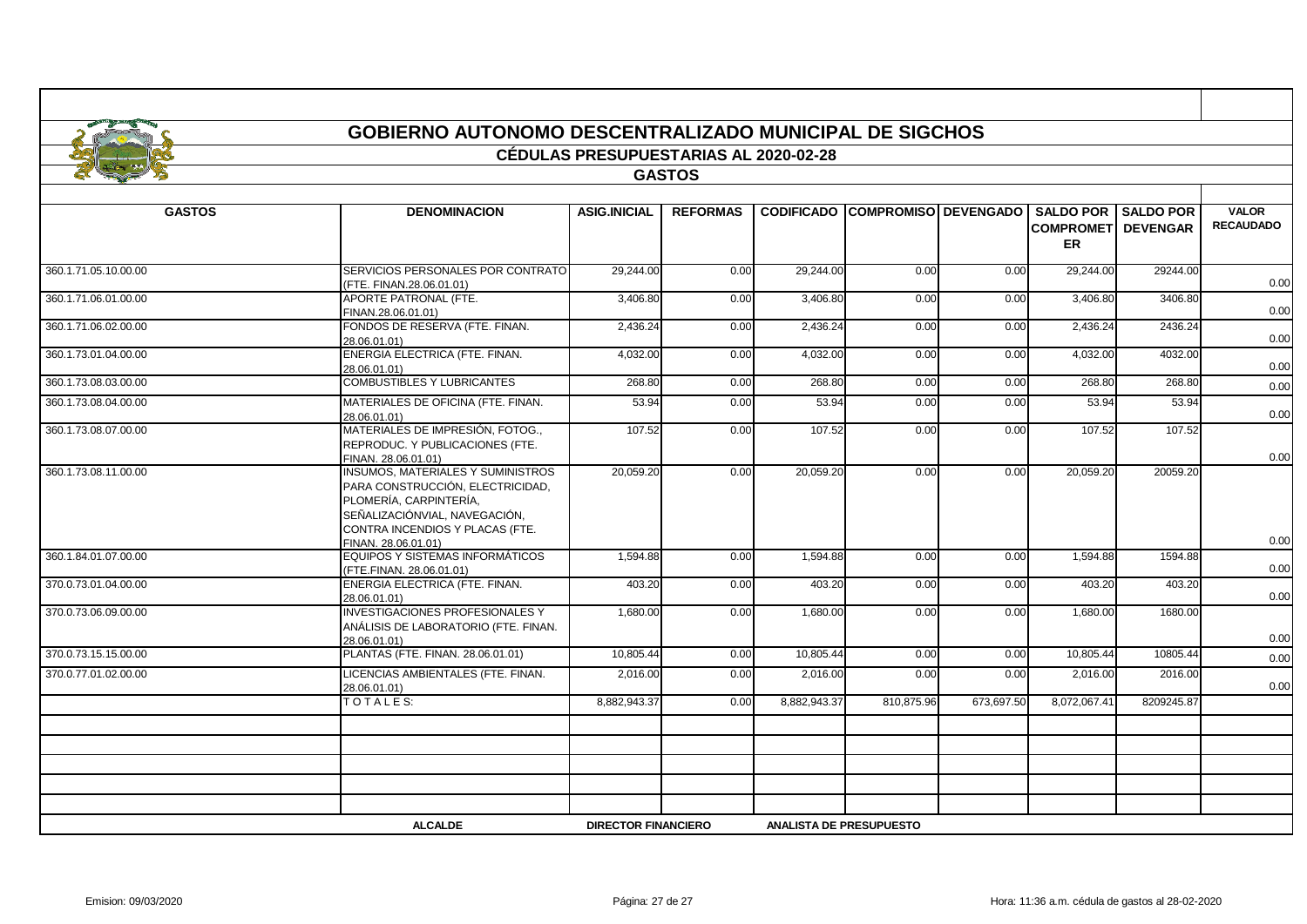|                 | <b>GOBIERNO AUTONOMO DESCENTRALIZADO MUNICIPAL DE SIGCHOS</b>          | <b>CEDULAS PRESUPUESTARIAS AL 2020-02-28</b> |                 |            |                                        |            |                                         |                              |                                  |
|-----------------|------------------------------------------------------------------------|----------------------------------------------|-----------------|------------|----------------------------------------|------------|-----------------------------------------|------------------------------|----------------------------------|
|                 |                                                                        |                                              | <b>INGRESOS</b> |            |                                        |            |                                         |                              |                                  |
|                 |                                                                        |                                              |                 |            |                                        |            |                                         |                              |                                  |
| <b>INGRESOS</b> | <b>DENOMINACION</b>                                                    | <b>ASIG.INICIAL</b>                          | <b>REFORMAS</b> |            | <b>CODIFICADO COMPROMISO DEVENGADO</b> |            | <b>COMPROMETI DEVENGAR</b><br><b>ER</b> | <b>SALDO POR I SALDO POR</b> | <b>VALOR</b><br><b>RECAUDADO</b> |
| 11.01.02.00     | A LA UTILIDAD POR LA VENTA DE<br>PREDIOS URBANOS Y PLUSVALÍA           | 19.493.90                                    | 0.00            | 19.493.90  | 0.00                                   | 2.342.11   | 17.151.79                               | 17151.79                     | 2.342.11                         |
| 11.02.01.00     | A LOS PREDIOS URBANOS                                                  | 48,906.98                                    | 0.00            | 48,906.98  | 0.00                                   | 49,014.11  | $-107.13$                               | $-107.13$                    | 25,256.69                        |
| 11.02.02.00     | A LOS PREDIOS RURALES                                                  | 104,973.68                                   | 0.00            | 104,973.68 | 0.00                                   | 100,895.77 | 4,077.91                                | 4077.91                      | 33,799.63                        |
| 11.02.05.00     | DE VEHÍCULOS MOTORIZADOS DE<br><b>TRANSPORTE TERRESTRE</b>             | 715.00                                       | 0.00            | 715.00     | 0.00                                   | 675.00     | 40.00                                   | 40.00                        | 75.00                            |
| 11.02.06.00     | DE ALCABALAS                                                           | 40,010.39                                    | 0.00            | 40,010.39  | 0.00                                   | 5,005.32   | 35,005.07                               | 35005.07                     | 5,005.32                         |
| 11.02.07.00     | A LOS ACTIVOS TOTALES                                                  | 56,029.16                                    | 0.00            | 56,029.16  | 0.00                                   | 24,094.98  | 31,934.18                               | 31934.18                     | 1,027.26                         |
| 11.07.04.00     | PATENTES COMERCIALES. INDUSTRIALES<br>Y DE SERVICIOS                   | 64,258.00                                    | 0.00            | 64,258.00  | 0.00                                   | 50,861.00  | 13,397.00                               | 13397.00                     | 41,369.00                        |
| 13.01.03.02     | OCUPACIÓN DE PLAZAS Y MERCADO                                          | 2,556.75                                     | 0.00            | 2.556.75   | 0.00                                   | 2,193.00   | 363.75                                  | 363.75                       | 576.00                           |
| 13.01.03.03     | OCUPACIÓN LUGARES PÚBLICOS<br>(ACÉRAS, VÍAS, ESPACIOS VERDES)          | 1,956.42                                     | 0.00            | 1,956.42   | 0.00                                   | 561.00     | 1,395.42                                | 1395.42                      | 561.00                           |
| 13.01.07.00     | <b>VENTA DE BASES</b>                                                  | 18,048.81                                    | 0.00            | 18,048.8   | 0.00                                   | 636.22     | 17,412.59                               | 17412.59                     | 636.22                           |
| 13.01.08.01     | SERVICIO DE LA RADIO MUNICIPAL                                         | 5,872.56                                     | 0.00            | 5,872.56   | 0.00                                   | 438.71     | 5,433.85                                | 5433.85                      | 438.71                           |
| 13.01.12.01     | PERMISOS. LICENCIAS Y PATENTES<br>(CUERPO DE BOMBEROS)                 | 383.82                                       | 0.00            | 383.82     | 0.00                                   | 80.87      | 302.95                                  | 302.95                       | 80.87                            |
| 13.01.12.02     | PERMISO USO DE SUELO                                                   | 338.55                                       | 0.00            | 338.55     | 0.00                                   | 529.28     | $-190.73$                               | $-190.73$                    | 529.28                           |
| 13.01.12.04     | LICENCIA PARA FUNCIONAMIENTO DE<br><b>ESTABLECIMIENTOS TURISTICOS</b>  | 116.50                                       | 0.00            | 116.50     | 0.00                                   | 0.00       | 116.50                                  | 116.50                       | 0.00                             |
| 13.01.14.00     | SERVICIOS DE CAMALES                                                   | 7,451.67                                     | 0.00            | 7.451.67   | 0.00                                   | 2.295.00   | 5.156.67                                | 5156.67                      | 2.295.00                         |
| 13.01.16.00     | RECOLECCIÓN DE BASURA                                                  | 18,834.40                                    | 0.00            | 18,834.40  | 0.00                                   | 6,853.70   | 11,980.70                               | 11980.70                     | 2,195.70                         |
| 13.01.18.00     | APROBACIÓN DE PLANOS E INSPECCIÓN<br>DE CONSTRUCCIONES                 | 12,305.36                                    | 0.00            | 12,305.36  | 0.00                                   | 2,298.43   | 10,006.93                               | 10006.93                     | 2,298.43                         |
| 13.01.20.00     | CONEXIÓN Y RECONEXIÓN DEL SERVICIO<br>DE ALCANTARILLADO Y CANALIZACIÓN | 1,574.17                                     | 0.00            | 1,574.17   | 0.00                                   | 22.00      | 1,552.17                                | 1552.17                      | 22.00                            |
| 13.01.21.00     | CONEXIÓN Y RECONEXIÓN DEL SERVICIO<br>DE AGUA POTABLE                  | 4,759.65                                     | 0.00            | 4,759.65   | 0.00                                   | 1,463.30   | 3,296.35                                | 3296.35                      | 1,463.30                         |
| 13.01.31.00     | CONTRIBUCIÓN PREDIAL A FAVOR DE LOS<br><b>CUERPOS DE BOMBEROS</b>      | 7,928.88                                     | 0.00            | 7,928.88   | 0.00                                   | 0.00       | 7,928.88                                | 7928.88                      | 0.00                             |
| 13.01.32.00     | TASAS DE SERVICIOS POR EL REGISTRO<br>DE DATOS PÚBLICOS                | 95.515.22                                    | 0.00            | 95.515.22  | 0.00                                   | 12,558.71  | 82.956.51                               | 82956.51                     | 12.558.71                        |
| 13.01.99.01     | REPRODUCCIÓN DE DOCUMENTOS<br><b>OFICIALES</b>                         | 953.53                                       | 0.00            | 953.53     | 0.00                                   | 34.00      | 919.53                                  | 919.53                       | 34.00                            |
| 13.03.99.01     | CONCESIÓNTERMINAL TERRESTRE                                            | 780.00                                       | 0.00            | 780.00     | 0.00                                   | 130.00     | 650.00                                  | 650.00                       | 130.00                           |
| 13.04.06.01     | CEM ASFALTADO DE LA AV. SIGCHILAS                                      | 5.913.99                                     | 0.00            | 5.913.99   | 0.00                                   | 6.785.53   | $-871.54$                               | $-871.54$                    | 1.534.99                         |

- I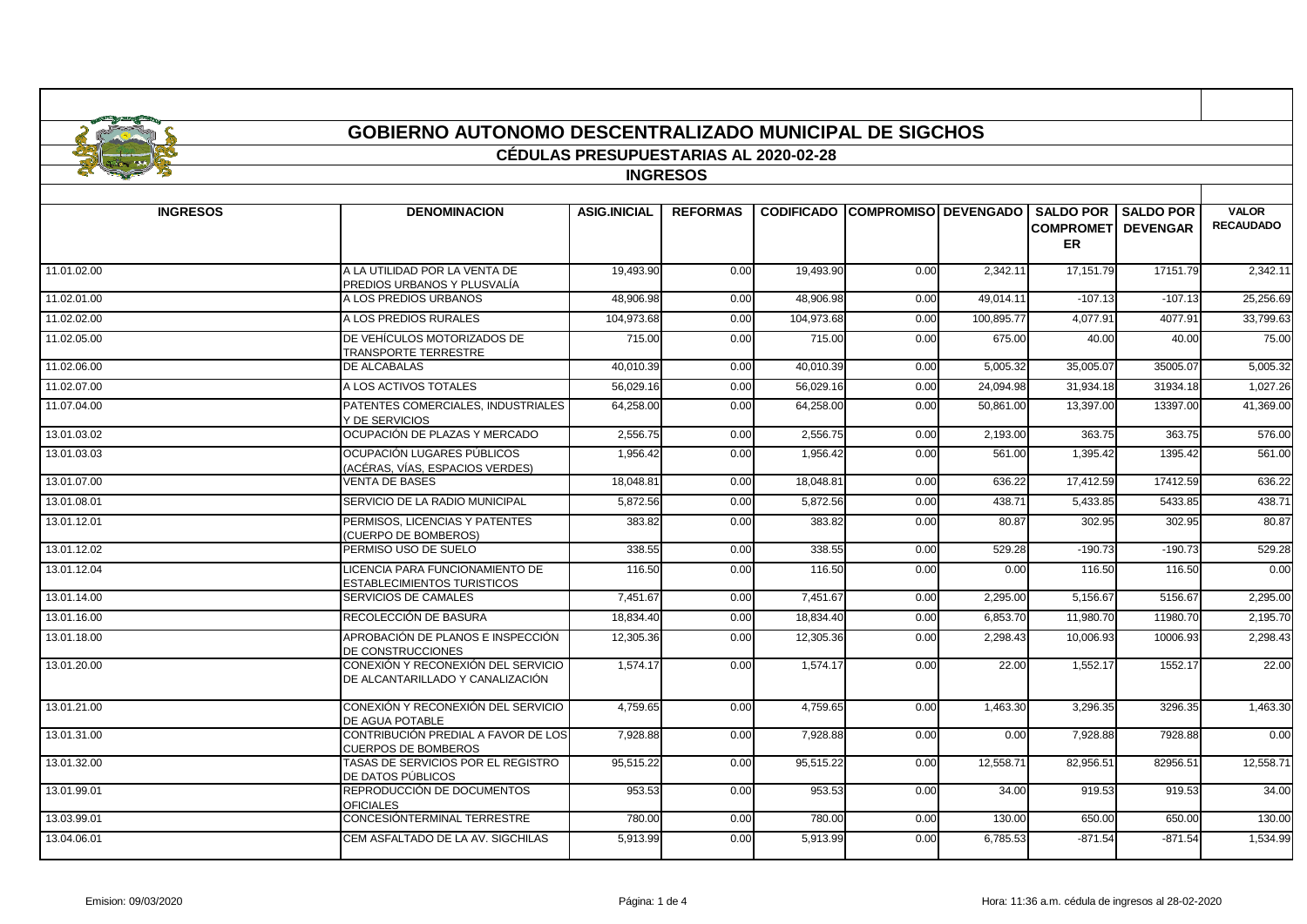|                 | GOBIERNO AUTONOMO DESCENTRALIZADO MUNICIPAL DE SIGCHOS                                                                  |                                              |                 |                   |                             |           |                                                             |                  |                                  |  |  |  |  |
|-----------------|-------------------------------------------------------------------------------------------------------------------------|----------------------------------------------|-----------------|-------------------|-----------------------------|-----------|-------------------------------------------------------------|------------------|----------------------------------|--|--|--|--|
|                 |                                                                                                                         | <b>CÉDULAS PRESUPUESTARIAS AL 2020-02-28</b> |                 |                   |                             |           |                                                             |                  |                                  |  |  |  |  |
|                 |                                                                                                                         |                                              | <b>INGRESOS</b> |                   |                             |           |                                                             |                  |                                  |  |  |  |  |
|                 |                                                                                                                         |                                              |                 |                   |                             |           |                                                             |                  |                                  |  |  |  |  |
| <b>INGRESOS</b> | <b>DENOMINACION</b>                                                                                                     | <b>ASIG.INICIAL</b>                          | <b>REFORMAS</b> | <b>CODIFICADO</b> | <b>COMPROMISO DEVENGADO</b> |           | <b>SALDO POR</b><br><b>COMPROMETI DEVENGAR</b><br><b>ER</b> | <b>SALDO POR</b> | <b>VALOR</b><br><b>RECAUDADO</b> |  |  |  |  |
| 13.04.13.01     | CM. ADOQUINADOS DE SIGCHOS (<br><b>INVENTARIO DE OBRAS 2012)</b>                                                        | 3,117.99                                     | 0.00            | 3,117.99          | 0.00                        | 3,600.78  | $-482.79$                                                   | $-482.79$        | 1,344.97                         |  |  |  |  |
| 13.04.14.00     | CONTRIBUCIÓN ADICIONAL PARA LOS<br><b>CUERPOS DE BOMBEROS PROVENIENTE</b><br>DE LOS SERVICIOS DE ALUMBRADO<br>ELÉCTRICO | 137,723.50                                   | 0.00            | 137,723.50        | 0.00                        | 41,420.69 | 96,302.81                                                   | 96302.81         | 41,420.69                        |  |  |  |  |
| 14.02.06.01     | MATERIALES Y ACCESORIOS DE<br>INSTALACIÓN DE AGUA POTABLE (VENTA<br>DE MEDIDORES DE AGUA)                               | 141.47                                       | 0.00            | 141.47            | 0.00                        | 0.00      | 141.47                                                      | 141.47           | 0.00                             |  |  |  |  |
| 14.02.99.01     | <b>TACHOS DE BASURA</b>                                                                                                 | 3.920.00                                     | 0.00            | 3,920.00          | 0.00                        | 0.00      | 3.920.00                                                    | 3920.00          | 0.00                             |  |  |  |  |
| 14.03.01.00     | <b>AGUA POTABLE</b>                                                                                                     | 42.000.00                                    | 0.00            | 42,000.00         | 0.00                        | 6,284.51  | 35,715.49                                                   | 35715.49         | 2,514.72                         |  |  |  |  |
| 14.03.03.00     | <b>ALCANTARILLADO</b>                                                                                                   | 4.580.92                                     | 0.00            | 4,580.92          | 0.00                        | 846.00    | 3,734.92                                                    | 3734.92          | 344.00                           |  |  |  |  |
| 14.03.99.01     | LÍNEAS DE FÁBRICA                                                                                                       | 12,582.39                                    | 0.00            | 12,582.39         | 0.00                        | 2,120.80  | 10,461.59                                                   | 10461.59         | 2,120.80                         |  |  |  |  |
| 14.03.99.02     | SERVICIOS TECNICOS                                                                                                      | 0.00                                         | 0.00            | 0.00              | 0.00                        | 4,855.00  | $-4,855.00$                                                 | $-4855.00$       | 4,855.00                         |  |  |  |  |
| 17.01.99.01     | INTERÉS DE LOS FONDOS DE GARANTÍA                                                                                       | 714.27                                       | 0.00            | 714.27            | 0.00                        | 0.00      | 714.27                                                      | 714.27           | 0.00                             |  |  |  |  |
| 17.01.99.02     | INTERÉS DEL BANCO DE FOMENTO                                                                                            | 0.27                                         | 0.00            | 0.27              | 0.00                        | 0.00      | 0.27                                                        | 0.27             | 0.00                             |  |  |  |  |
| 17.02.02.01     | ARRENDAMIENTO SALA DE VELACIONES                                                                                        | 525.83                                       | 0.00            | 525.83            | 0.00                        | 120.00    | 405.83                                                      | 405.83           | 120.00                           |  |  |  |  |
| 17.02.02.02     | ARRENDAMIENTO SALÓN DEL PUEBLO                                                                                          | 75.00                                        | 0.00            | 75.00             | 0.00                        | 0.00      | 75.00                                                       | 75.00            | 0.00                             |  |  |  |  |
| 17.02.02.03     | ARRENDAMIENTO DEL BAR DE LA UNIDAD<br><b>EDUCATIVA</b>                                                                  | 245.00                                       | 0.00            | 245.00            | 0.00                        | 70.00     | 175.00                                                      | 175.00           | 70.00                            |  |  |  |  |
| 17.02.02.04     | ARRENDAMIENTO GALLERA MUNICIPAL                                                                                         | 600.00                                       | 0.00            | 600.00            | 0.00                        | 0.00      | 600.00                                                      | 600.00           | 0.00                             |  |  |  |  |
| 17.02.02.05     | ARRENDAMIENTO LOCALES MERCADO 24<br>DE MAYO                                                                             | 11,462.20                                    | 0.00            | 11,462.20         | 0.00                        | 2,807.45  | 8,654.75                                                    | 8654.75          | 2,807.45                         |  |  |  |  |
| 17.02.04.00     | ARRENDAMIENTO DE MAQUINARIAS Y<br><b>EQUIPOS</b>                                                                        | 305.04                                       | 0.00            | 305.04            | 0.00                        | 0.00      | 305.04                                                      | 305.04           | 0.00                             |  |  |  |  |
| 17.02.99.00     | ARRENDAMIENTO CEMENTERIO                                                                                                | 7,622.67                                     | 0.00            | 7,622.67          | 0.00                        | 3,423.00  | 4.199.67                                                    | 4199.67          | 3,423.00                         |  |  |  |  |
| 17.03.01.00     | TRIBUTARIA (INTERESES POR MORA DE<br>IMPUESTOS, TASAS Y CONTRIBUCIONES)                                                 | 8,549.88                                     | 0.00            | 8.549.88          | 0.00                        | 1,599.29  | 6,950.59                                                    | 6950.59          | 1,599.29                         |  |  |  |  |
| 17.04.02.00     | INFRACCIÓN A ORDENANZAS<br><b>MUNICIPALES</b>                                                                           | 734.63                                       | 0.00            | 734.63            | 0.00                        | 0.00      | 734.63                                                      | 734.63           | 0.00                             |  |  |  |  |
| 17.04.04.00     | INCUMPLIMIENTO DE CONTRATOS                                                                                             | 9,103.26                                     | 0.00            | 9,103.26          | 0.00                        | 1,100.00  | 8,003.26                                                    | 8003.26          | 1,100.00                         |  |  |  |  |
| 17.04.99.01     | MULTAS DE LA JUNTA DE PROTECCIÓN<br><b>DE DERECHOS</b>                                                                  | 200.00                                       | 0.00            | 200.00            | 0.00                        | 0.00      | 200.00                                                      | 200.00           | 0.00                             |  |  |  |  |

 $\blacksquare$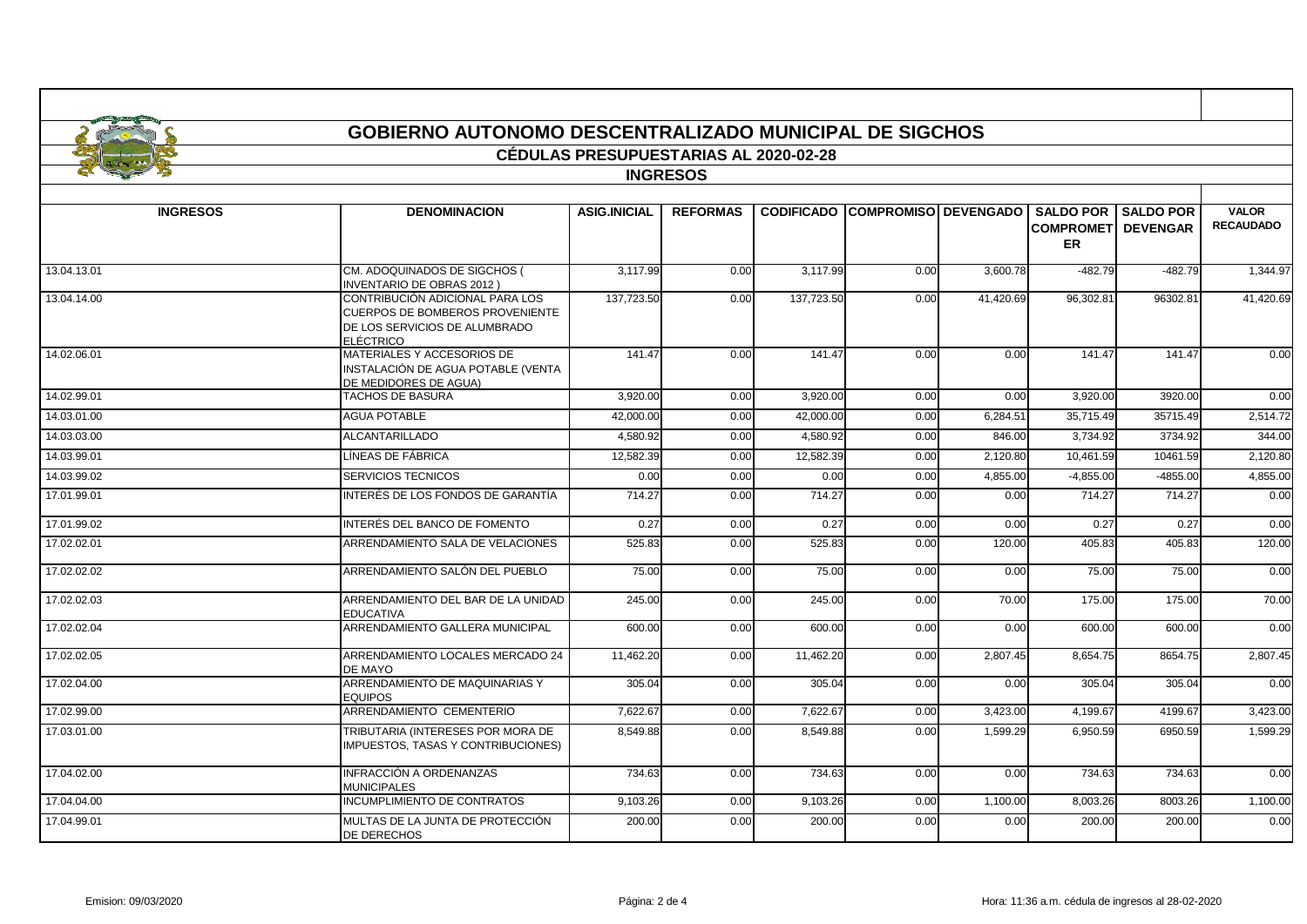|                 | <b>GOBIERNO AUTONOMO DESCENTRALIZADO MUNICIPAL DE SIGCHOS</b>                                                                                                                                                                  |                                              |                 |                   |                        |              |                                             |                                     |                                  |
|-----------------|--------------------------------------------------------------------------------------------------------------------------------------------------------------------------------------------------------------------------------|----------------------------------------------|-----------------|-------------------|------------------------|--------------|---------------------------------------------|-------------------------------------|----------------------------------|
|                 |                                                                                                                                                                                                                                | <b>CÉDULAS PRESUPUESTARIAS AL 2020-02-28</b> |                 |                   |                        |              |                                             |                                     |                                  |
|                 |                                                                                                                                                                                                                                |                                              | <b>INGRESOS</b> |                   |                        |              |                                             |                                     |                                  |
| <b>INGRESOS</b> | <b>DENOMINACION</b>                                                                                                                                                                                                            | <b>ASIG.INICIAL</b>                          | <b>REFORMAS</b> | <b>CODIFICADO</b> | COMPROMISO   DEVENGADO |              | <b>SALDO POR</b><br><b>COMPROMET</b><br>ER. | <b>SALDO POR</b><br><b>DEVENGAR</b> | <b>VALOR</b><br><b>RECAUDADO</b> |
| 18.04.99.01     | OTRAS PARTICIPACIONES Y APORTES<br>(RECAUDACIÓN IMPUESTO PREDIAL<br><b>CUERPO DE BOMBEROS)</b>                                                                                                                                 | 792.89                                       | 0.00            | 792.89            | 0.00                   | 0.00         | 792.89                                      | 792.89                              | 0.00                             |
| 18.06.01.01     | DEL FONDO DE DESCENTRALIZACIÓN A<br>MUNICIPIOS 15% PGE 2020                                                                                                                                                                    | 1,294,500.57                                 | 0.00            | 1,294,500.57      | 0.00                   | 220,885.04   | 1,073,615.53                                | 1073615.53                          | 220,885.04                       |
| 18.06.16.01     | DEL FONDO DE DESCENTRALIZACIÓN A<br>MUNICIPIOS 15% PGE 2019                                                                                                                                                                    | 0.00                                         | 0.00            | 0.00              | 0.00                   | 0.00         | 0.00                                        | 0.00                                | 0.00                             |
| 19.01.01.01     | EJECUCIÓN DE GARANTÍAS                                                                                                                                                                                                         | 5.086.77                                     | 0.00            | 5,086.77          | 0.00                   | 0.00         | 5,086.77                                    | 5086.77                             | 0.00                             |
| 19.02.99.01     | OTRAS INDEMNIZACIONES Y VALORES NO<br><b>RECLAMADOS</b>                                                                                                                                                                        | 5,497.56                                     | 0.00            | 5,497.56          | 0.00                   | 0.00         | 5,497.56                                    | 5497.56                             | 0.00                             |
| 19.04.99.01     | OTROS NO ESPECIFICADOS                                                                                                                                                                                                         | 16,516.63                                    | 0.00            | 16,516.63         | 0.00                   | 0.00         | 16,516.63                                   | 16516.63                            | 0.00                             |
| 19.04.99.02     | <b>INGRESOS POR SANCIONES</b><br><b>ADMINISTRATIVAS</b>                                                                                                                                                                        | 33.33                                        | 0.00            | 33.33             | 0.00                   | 0.00         | 33.33                                       | 33.33                               | 0.00                             |
| 24.02.01.01     | LEGALIZACIÓN DE BIENES MOSTRENCOS                                                                                                                                                                                              | 502.50                                       | 0.00            | 502.50            | 0.00                   | 0.00         | 502.50                                      | 502.50                              | 0.00                             |
| 24.02.01.02     | COMPENSACIÓN DE AREAS VERDES                                                                                                                                                                                                   | 2,033.33                                     | 0.00            | 2,033.33          | 0.00                   | 326.90       | 1,706.43                                    | 1706.43                             | 326.90                           |
| 24.02.01.03     | <b>VENTA TERRENOS CEMENTERIO</b>                                                                                                                                                                                               | 0.00                                         | 0.00            | 0.00              | 0.00                   | 3,000.00     | $-3.000.00$                                 | $-3000.00$                          | 3,000.00                         |
| 28.01.01.01     | CONVENIO MIES (2019)                                                                                                                                                                                                           | 328,791.62                                   | 0.00            | 328,791.62        | 0.00                   | 0.00         | 328,791.62                                  | 328791.62                           | 0.00                             |
| 28.01.06.01     | DE ENTIDADES FINANCIERAS PÚBLICAS<br>(DEVOLUCIÓN DE IVA CONVENIO BDE)                                                                                                                                                          | 130,138.95                                   | 0.00            | 130,138.95        | 0.00                   | 0.00         | 130,138.95                                  | 130138.95                           | 0.00                             |
| 28.06.01.01     | DEL FONDO DE DESCENTRALIZACIÓN A<br>MUNICIPIOS 15% PGE 2020                                                                                                                                                                    | 3,020,501.34                                 | 0.00            | 3,020,501.34      | 0.00                   | 515,398.44   | 2,505,102.90                                | 2505102.90                          | 515,398.44                       |
| 28.06.16.01     | DEL FONDO DE DESCENTRALIZACIÓN A<br>MUNICIPIOS 15% PGE 2019                                                                                                                                                                    | 0.00                                         | 0.00            | 0.00              | 0.00                   | 0.00         | 0.00                                        | 0.00                                | 0.00                             |
| 28.06.54.01     | DEL PRESUPUESTO GENERAL DEL<br>ESTADO A LOS GOBIERNOS AUTÓNOMOS<br>DESCENTRALIZADOS METROPOLITANOS<br>Y MUNICIPALES PARA EL EJERCICIO DE<br>LA COMPETENCIA PARA PRESERVAR EL<br>PATRIMONIO ARQUITECTÓNICO Y<br><b>CULTURAL</b> | 39,200.00                                    | 0.00            | 39,200.00         | 0.00                   | 0.00         | 39,200.00                                   | 39200.00                            | 0.00                             |
| 28.10.02.01     | DEVOLUCIÓN DE IVA 2019                                                                                                                                                                                                         | 197.733.61                                   | 0.00            | 197.733.61        | 0.00                   | 16.801.18    | 180.932.43                                  | 180932.43                           | 16.801.18                        |
| 36.02.01.04     | CRÉDITO BEDE SISTEMA DE AGUA<br>POTABLE PARA LA CIUDAD DE SIGCHOS                                                                                                                                                              | 191,872.82                                   | 0.00            | 191,872.82        | 0.00                   | 0.00         | 191,872.82                                  | 191872.82                           | 0.00                             |
| 37.01.01.01     | DE FONDOS DEL GOBIERNO CENTRAL<br><b>CUENTA INSTITUCIONAL</b>                                                                                                                                                                  | 2,543,233.24                                 | 0.00            | 2,543,233.24      | 0.00                   | 2,543,233.24 | 0.00                                        | 2543233.24                          | 2,543,233.24                     |
| 38.01.06.01     | DE TÍTULOS DE CRÉDITO VENCIDOS<br>PREDIO RURALES                                                                                                                                                                               | 21,122.69                                    | 0.00            | 21,122.69         | 0.00                   | 7,381.06     | 13,741.63                                   | 13741.63                            | 7,381.06                         |

п